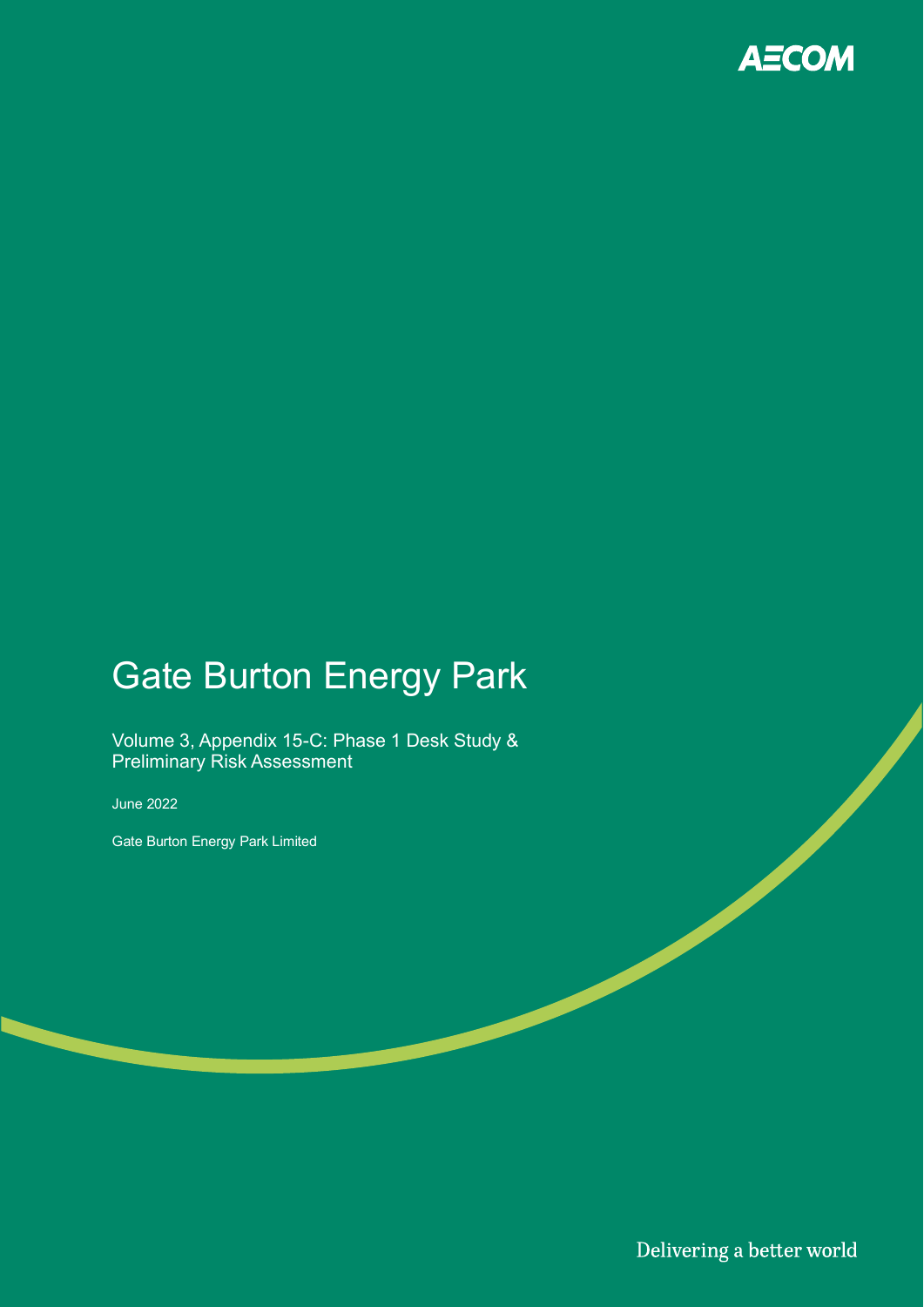Gate Burton Energy Park Preliminary Environmental Information Report Volume 3, Appendix 15-C: Phase 1 Preliminary Risk Assessment



### Quality information

| <b>Prepared by</b> | <b>Checked by</b> | <b>Verified by</b> | <b>Approved by</b> |
|--------------------|-------------------|--------------------|--------------------|
| EF                 |                   | PН                 | PН                 |

Prepared for: Gate Burton Energy Park Limited

Prepared by: AECOM Limited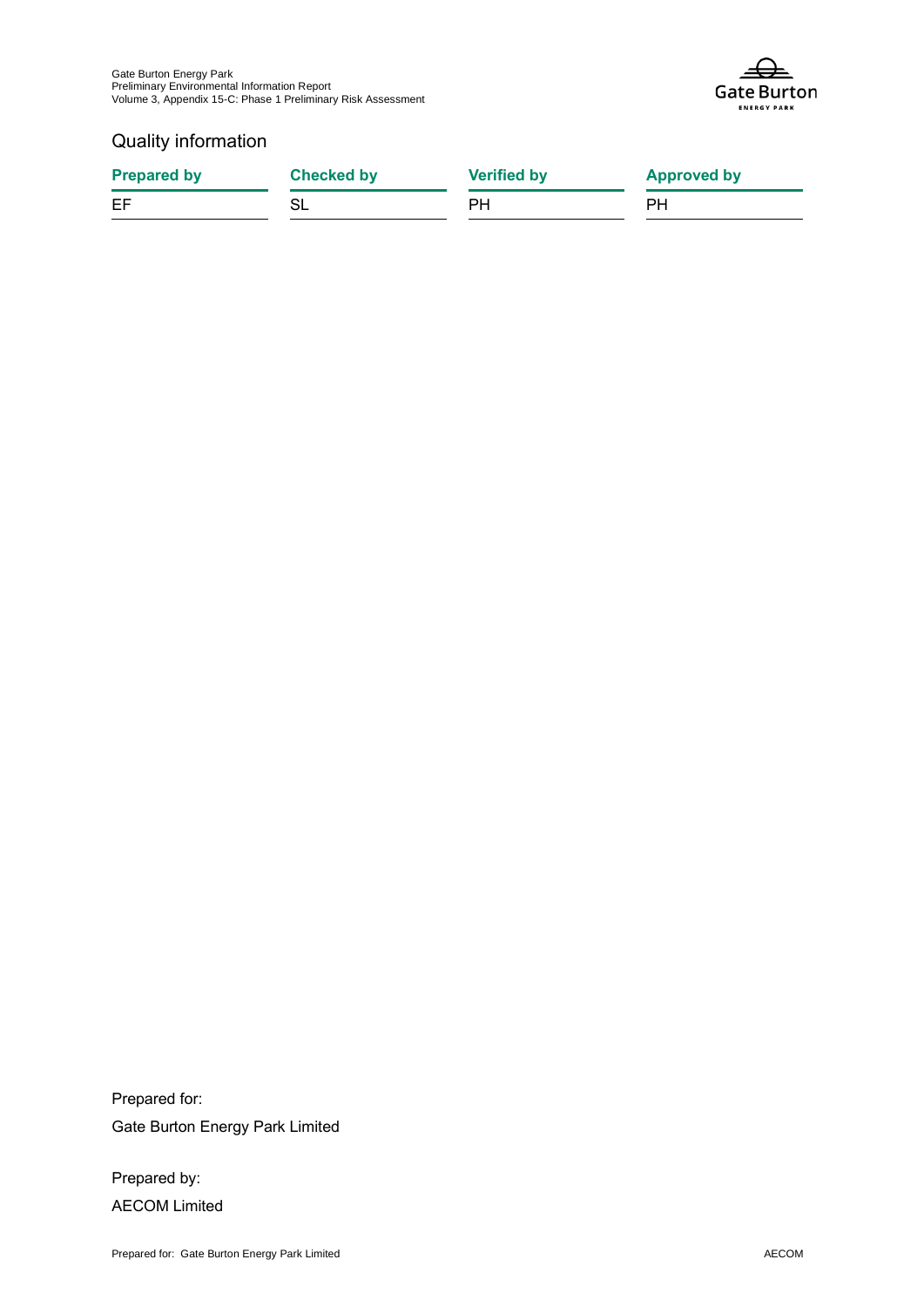

### **Table of Contents**

| 1.             |                                                                                  |  |
|----------------|----------------------------------------------------------------------------------|--|
| 1.1            |                                                                                  |  |
| 1.2            |                                                                                  |  |
| 1.3            |                                                                                  |  |
| 1.4            |                                                                                  |  |
| 2.             |                                                                                  |  |
| 2.1            |                                                                                  |  |
| 2.2            |                                                                                  |  |
| 2.3            |                                                                                  |  |
| 3.             |                                                                                  |  |
| 3.1            |                                                                                  |  |
| 3.2            |                                                                                  |  |
| 3.3            |                                                                                  |  |
| 3.4            |                                                                                  |  |
| 3.5            |                                                                                  |  |
| 4.             |                                                                                  |  |
| 4.1            |                                                                                  |  |
| 4.2            |                                                                                  |  |
| 4.3            |                                                                                  |  |
| 5.             |                                                                                  |  |
| 5.1            |                                                                                  |  |
| 5.2            |                                                                                  |  |
| 5.3            |                                                                                  |  |
| 5.4            |                                                                                  |  |
| 5.5            |                                                                                  |  |
| 6.             |                                                                                  |  |
| 7 <sub>1</sub> |                                                                                  |  |
| 7.1            |                                                                                  |  |
| 7.2            |                                                                                  |  |
| 7.3            |                                                                                  |  |
| 7.4            |                                                                                  |  |
| 7.5            |                                                                                  |  |
| 8.             |                                                                                  |  |
| 8.1            |                                                                                  |  |
| 8.2            |                                                                                  |  |
| 8.3            |                                                                                  |  |
| 8.4            | Discussion of Acute Risk to Future Construction Workers & Off-Site Receptors. 40 |  |
| 9.             |                                                                                  |  |
| 10.            |                                                                                  |  |
| 11.            |                                                                                  |  |
|                |                                                                                  |  |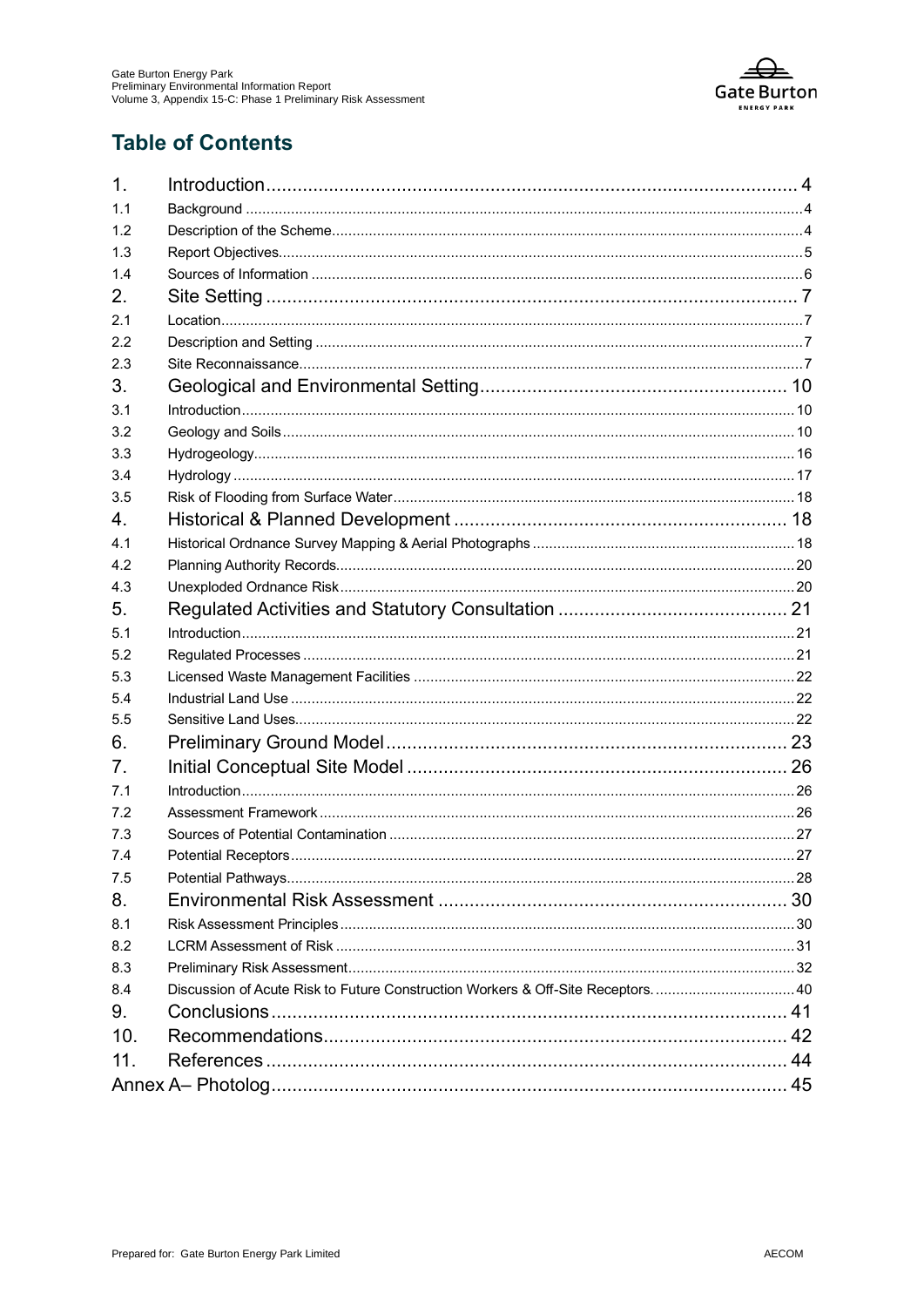

### **Tables**

| Table 3-5. Estimated Soil Chemistry based on UK Soil Observatory background concentrations 14 |
|-----------------------------------------------------------------------------------------------|
|                                                                                               |
|                                                                                               |
|                                                                                               |
|                                                                                               |
|                                                                                               |
|                                                                                               |
|                                                                                               |
|                                                                                               |
|                                                                                               |
|                                                                                               |
|                                                                                               |
|                                                                                               |
|                                                                                               |
|                                                                                               |
|                                                                                               |

### **Figures**

|--|--|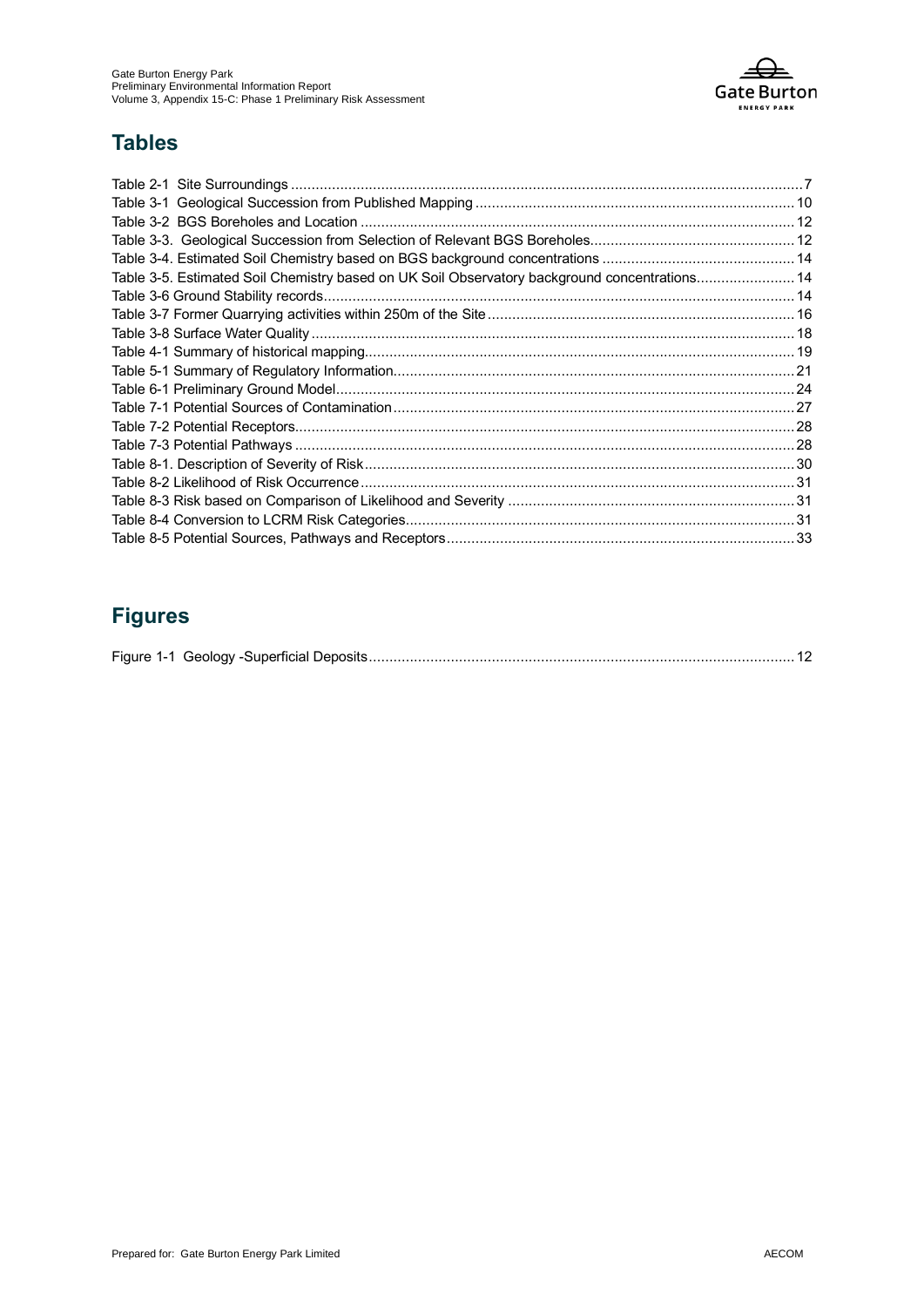

## **1. Introduction**

### **1.1 Background**

- 1.1.1 Gate Burton Energy Park Limited (hereafter referred to as 'the Applicant') has commissioned this Phase 1 Desktop Study for the Gate Burton Energy Park (hereafter referred to as the 'Scheme'). The Scheme comprises the installation of solar photovoltaic (PV) generating panels and on-site energy storage facilities across a proposed site in Lincolnshire (hereafter referred to as the 'Solar and Energy Storage Park') and grid connection infrastructure (hereafter referred to as the 'Grid Connection Route). The entire scheme, including both the Solar and Energy Storage Park and Grid Connection Route is referred to as the 'DCO Site'. Further information on the Scheme is provided in **PEI Report Volume 1, Chapter 2: The Scheme**.
- 1.1.2 The Site is located approximately 4 kilometres (km) south of Gainsborough with the Solar and Energy Storage Park, and the potential Grid Connection Route shown on **PEI Report Volume 2, Figure 1-1** and **Figure 1-2**.
- 1.1.3 It is important to note that at this stage, **PEI Report Volume 2, Figure 1-2** shows the expected maximum extent of land that would be included within the application for a Development Consent Order (DCO), which includes all land being considered for the purposes of the Scheme. It should also be noted, **PEI Report Volume 2, Figure 1-2** represents the likely maximum extent of the Site boundary based on all the options for Scheme elements that have been, and will be, the subject of consultation.
- 1.1.4 This Phase 1 Desk Study Report provides a Stage 1, Tier 1 level of assessment, as defined by the Environment Agency's Land Contamination Risk Management (LCRM) (2020) guidance for the Solar and Energy Storage Park only. This Phase 1 Desk Study will be updated to include the Grid Connection Route and will be submitted with the Environmental Statement (ES).

### **1.2 Description of the Scheme**

### **Overview of Solar and Battery Storage Infrastructure**

- 1.2.1 The principal infrastructure will be as follows:
	- Solar PV modules:
	- PV module mounting structures;
	- Inverters:
	- Transformers;
	- An On-Site Substation):
	- Onsite cabling;
	- An energy storage system;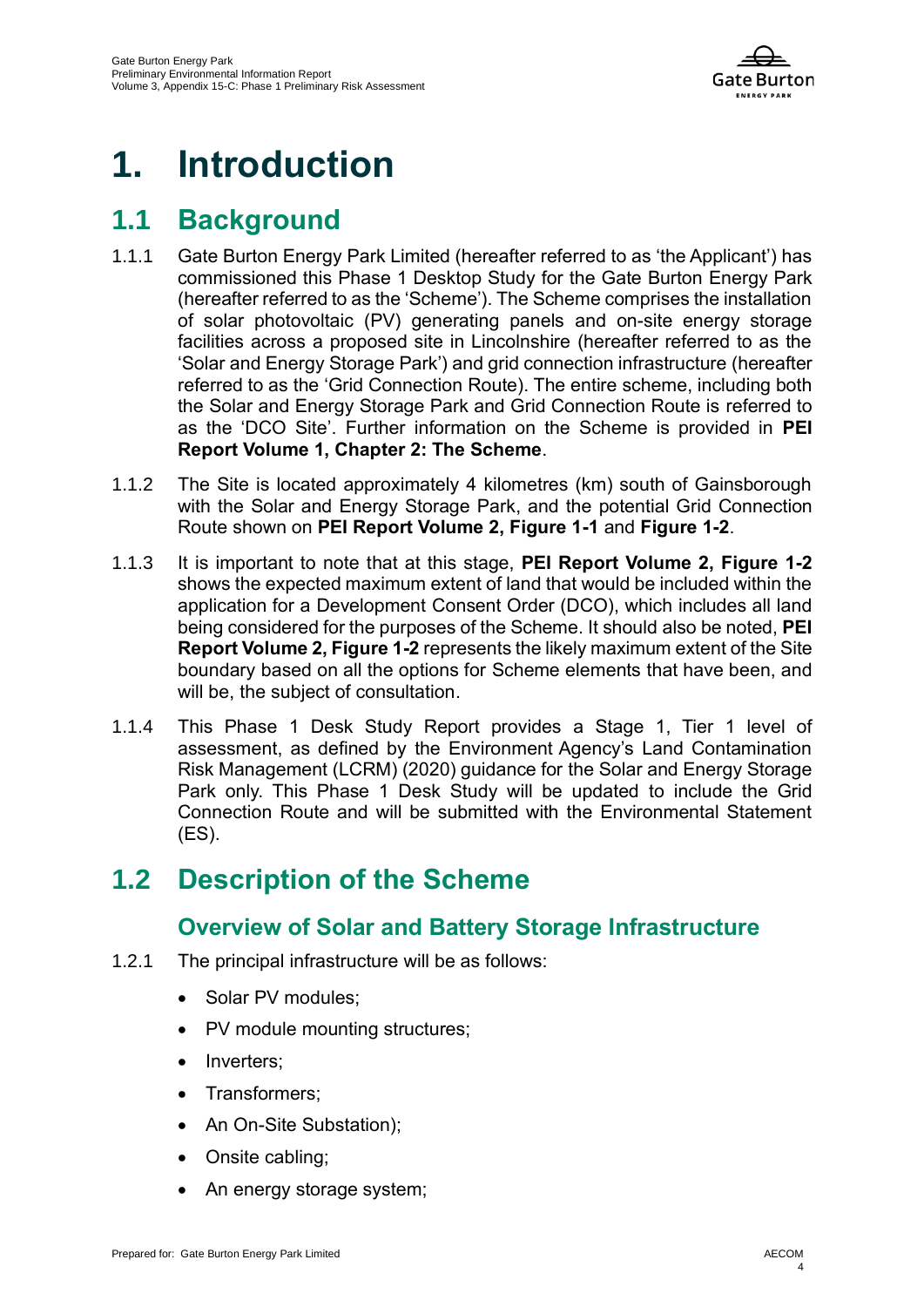

- Onsite electrical compounds comprising of substations and control buildings;
- A circa 6km electrical connection route to connect with the National Grid at Cottam Substation;
- An off-site electrical compound comprising of a substation and control building;
- A spare parts storage building or enclosure;
- Fencing and security measures;
- Access tracks; and
- Landscaping and biodiversity enhancement.
- 1.2.2 During the construction phase, one or more temporary construction compound(s) will be required as well as temporary roadways to facilitate access to all land within the Solar and Energy Storage Park.
- 1.2.3 In areas around the PV arrays and on other land within the Solar and Energy Storage Park, opportunities for landscaping, biodiversity enhancements and habitat management will be explored.
- 1.2.4 Further information on the Scheme is provided in **PEI Report Volume 1, Chapter 2: The Scheme**.

### **1.3 Report Objectives**

- 1.3.1 The Scheme is defined as a Nationally Significant Infrastructure Project (NSIP) under Sections 14(1)(a) and 15(2) of the Planning Act 2008 [1] as an onshore generating station in England, exceeding 50MW.
- 1.3.2 This Phase 1 Desk Study report is under the requirements of NSIP, via Planning Act 2008, the National Planning Policy Framework (2021) and also considers the potential implications of Part 2A of the Environmental Protection Act 1990 (Part 2A) and the associated Contaminated Land (England) Regulations 2006 and Contaminated Land Statutory Guidance (2012).
- 1.3.3 This report has been prepared in general accordance with the technical guidance and procedures described in LCRM. This report is the equivalent to a Stage 1, Tier 1 level of assessment (preliminary assessment).
- 1.3.4 The report will include the following:
	- A review of the site's geological, hydrological and hydrogeological setting, and public domain geo-environmental information to build up an accurate understanding of the site and surrounding environmental setting/sensitivity;
	- Detail on mineral designations and current/historical mineral extraction activities; the report will not provide a formal assessment of minerals though as is required for an Environmental Impact Assessment (EIA);
	- Summary of findings from a site walkover inspection;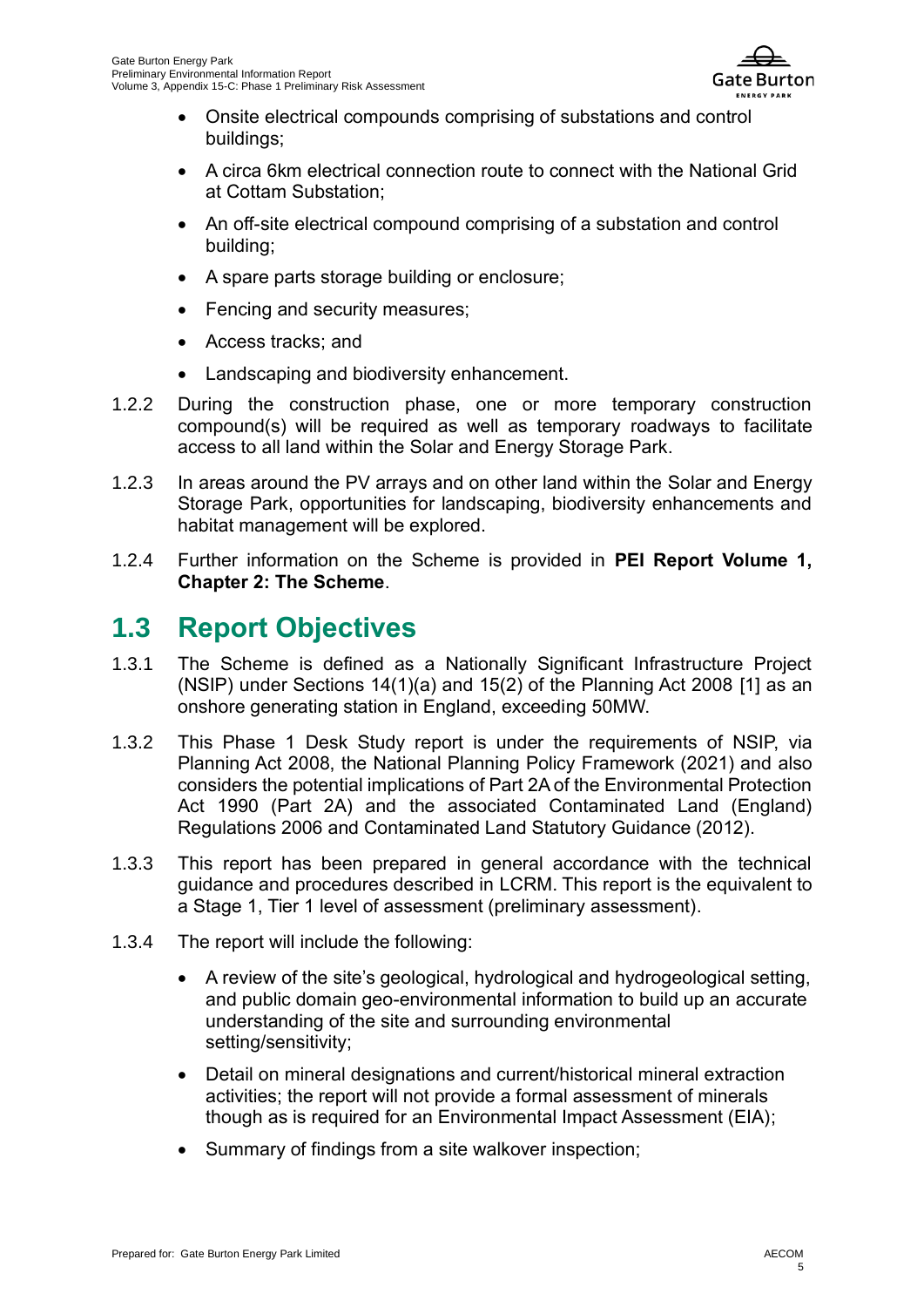

- Review of historical land uses for the site and surrounds with a particular emphasis on identifying potential on-site and off-site contamination sources;
- A site conceptual model with a view to identifying any significant sourcepathway-receptor linkages followed by a qualitative preliminary risk assessment;
- Review of the potential for geotechnical hazards and constraints; and
- Conclusions and recommendations based on the findings.
- 1.3.5 The report does not include for an assessment of agricultural land or soils within the context of EIA.

### <span id="page-6-0"></span>**1.4 Sources of Information**

- 1.4.1 This report has been prepared using a combination of published records, information provided by the Client statutory records and historical mapping supplied within a Landmark Envirocheck Report, published geological and hydrogeological mapping, historical borehole records and observations made during the site inspection. There are no previous investigation reports available for the Site. The sources used are:
	- Historical maps as part of a standard Envirocheck Report provided by the Landmark Information Group (Ref. 286968913 1 1, dated 28 October 2021);
	- Standard Envirocheck data sheets and site sensitivity maps provided by the Landmark Information Group (Ref. 286968913\_1\_1, dated 28 October 2021);
	- 1:100,000 scale Groundwater Vulnerability Map;
	- British Geological Survey (BGS) Geological Map and Memoir [2] [3];
	- Environment Agency website:
	- BGS website;
	- DEFRA Magic website [4];
	- Zetica website for information on unexploded ordnance [5]; and
	- Local Authority Enquiries (where required).
- 1.4.2 Specific information sources are referenced throughout the document and a bibliography is included in Section [11](#page-44-0) of the report.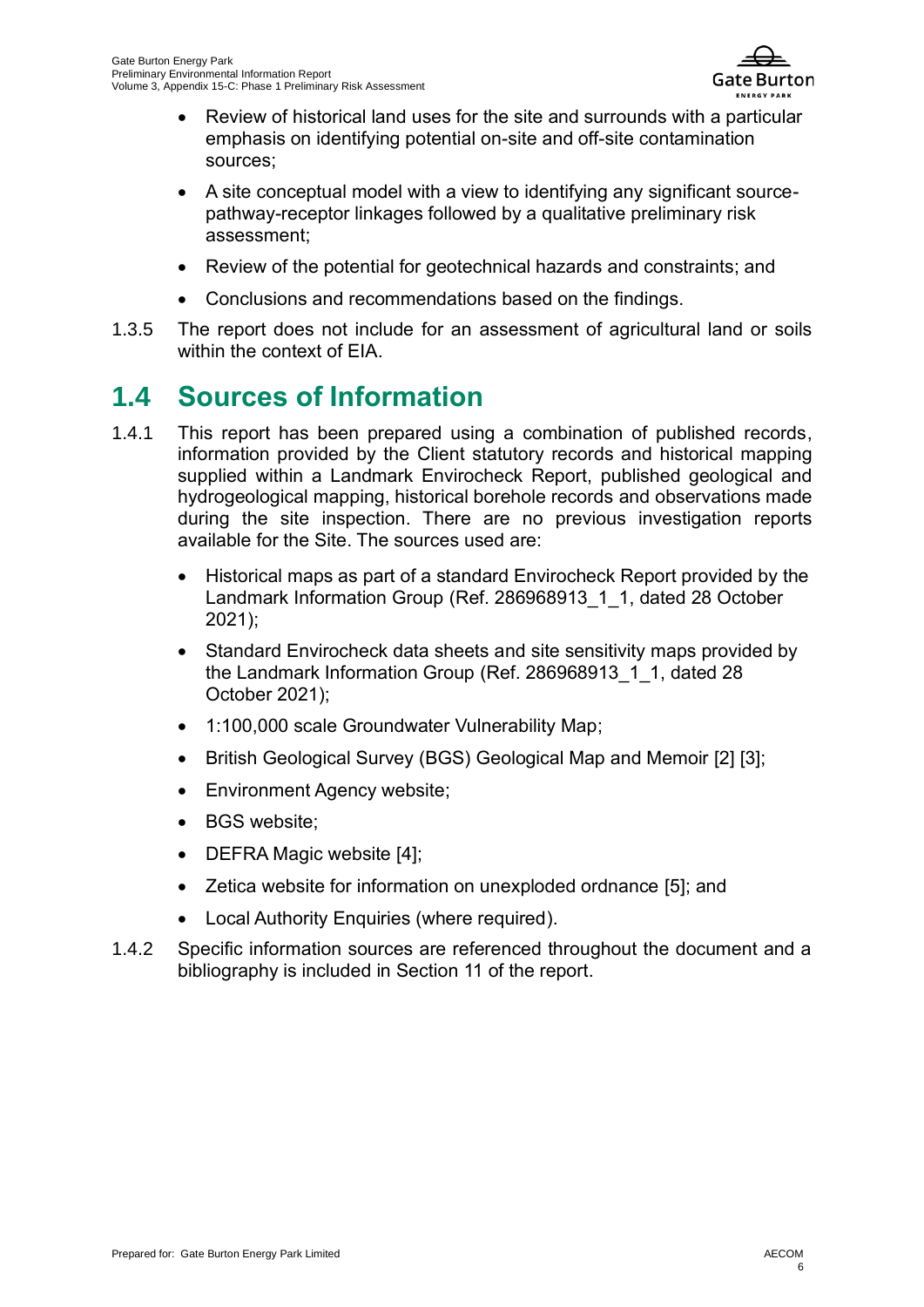

## **2. Site Setting**

### **2.1 Location**

2.1.1 The Site is located approximately 4 kilometres (km) south of Gainsborough between the villages of Gate Burton and Willingham by Stow. It is approximately centred on approximate National Grid Reference 484942, 383809. A site location plan is provided as **PEI Report Volume 2: Figure 1-1**.

### **2.2 Description and Setting**

- 2.2.1 The Solar and Energy Storage Park covers an area of approximately 700 hectares and is defined by the red line boundary shown in **PEI Report Volume 2: Figure 1-1**.
- 2.2.2 The Site use is predominantly agricultural, comprising large arable fields delineated by hedgerows and drainage ditches. Woodlands are also present, including Burton Wood in the southwest of the Site. Buildings within the site boundary comprise farm buildings and associated housing.
- 2.2.3 The Site is crossed northwest-southeast by a railway line, connecting Lincoln and Doncaster.
- 2.2.4 The topography of the Site is generally flat, ranging from approximately 10m above ordnance datum (AOD) to >30m AOD. The topographical heights are mostly found in the north-eastern and eastern portion of the Site.
- 2.2.5 Relevant features immediately surrounding the Site are summarised in [Table](#page-7-0)   $2 - 1$ .

#### <span id="page-7-0"></span>**Table 2-1 Site Surroundings**

| <b>Direction</b> | <b>Summary</b>                                                                                                                                                                                                                                                                                                                        |
|------------------|---------------------------------------------------------------------------------------------------------------------------------------------------------------------------------------------------------------------------------------------------------------------------------------------------------------------------------------|
| <b>North</b>     | Mostly agricultural land and associated farms. The village of Knaith is located<br>approximately less than 100 m from the site boundary. Knaith Park and the Knaith<br>Park Plantation are adjacent to the Site. A crematorium, Woodland (Norbury Hills and<br>Thurlby Wood) and Lea Marshes Main Drain are located to the northwest. |
| South            | The site is bounded by Willingham Road, with agricultural land and farms beyond. a<br>gas pumping station is located to the southwest beyond the Road. Residential and<br>commercial properties (nurseries and farm) are located adjacent to the site boundary,<br>on Willingham Road.                                                |
| East             | Mostly agricultural land. Central Park farm is located adjacent to the Site boundary.<br>The village of Willingham by Stow is located approximately 370 m east.                                                                                                                                                                       |
| West             | Mostly agricultural land. The A156 runs adjacent for a portion of the Site boundary;<br>the villages of Gate Burton and Marton are located to the southwest.                                                                                                                                                                          |

### **2.3 Site Reconnaissance**

2.3.1 An external inspection of the Site was completed by qualified and experienced AECOM Staff on the 21 and 22 October 2021. The aim of the visit was to identify the range of activities carried out on the Site and any obvious potential sources of ground contamination or ground related constraints.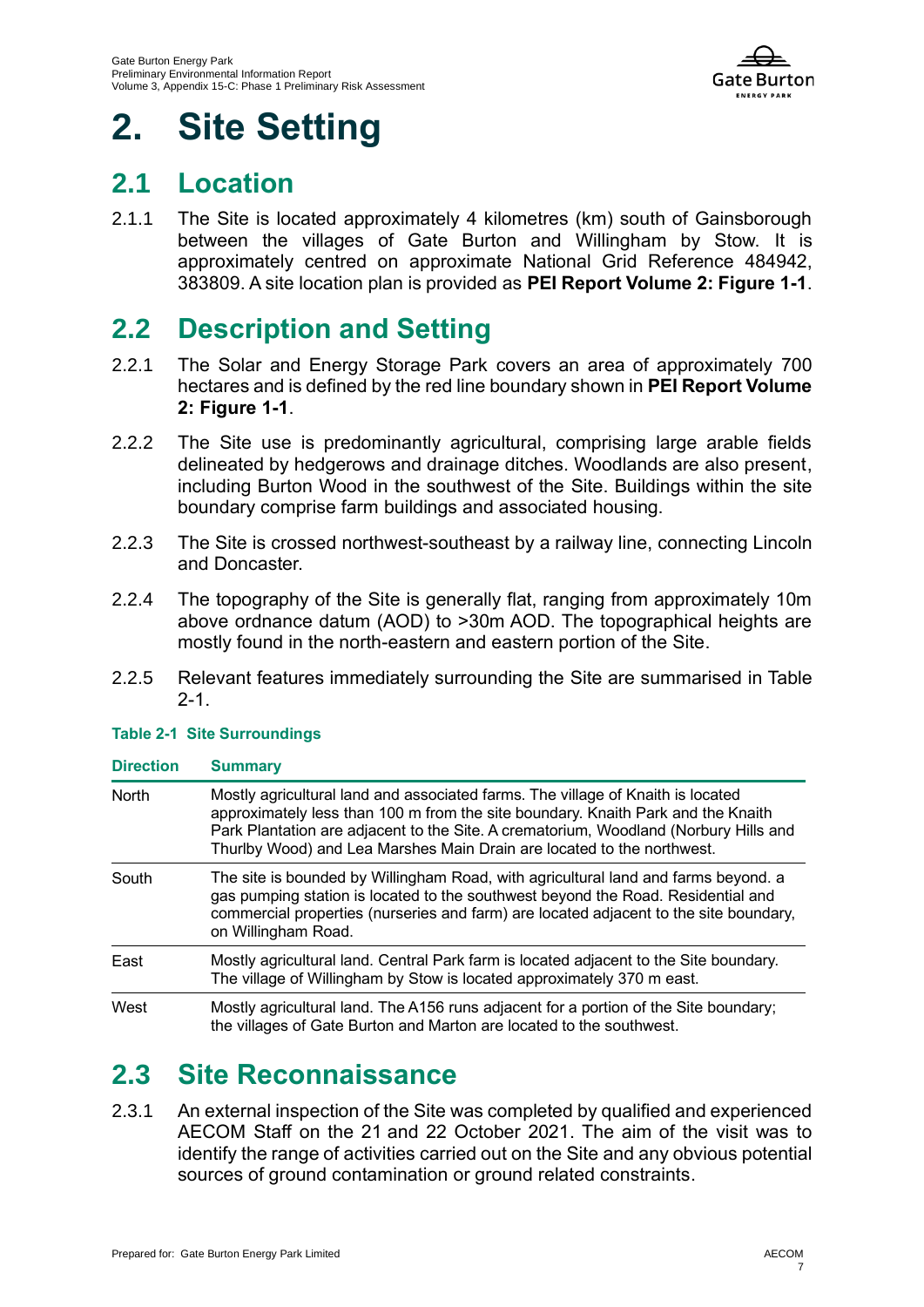

- 2.3.2 A summary of the findings of the site walkover is provided below. A photographic record of the visit is included as **Annex A**. The site walkover was limited to safely accessible areas of the Site via public rights of way. Areas immediately west of the Site, north of Gate Burton village are marked as private land and therefore were not accessed. Similarly, the access road to Park Farm was also not possible via public rights of way (PRoW), therefore the surroundings of Park Farm were observed from a distance. In addition, the area of the Site crossed by Kexby Lane to the northwest was not accessible safely on foot.
- 2.3.3 The Site occupies a large area between the villages of Willingham by Stow, Normanby by Stow, Knaith, Knaith Park, Marton and Gate Burton. The Site is generally flat, with some occasional hills. It is predominantly used for agricultural use and covered with crops and sporadic woodlands. No cattle were observed on Site.
- 2.3.4 The Railway (SPD3 line, Greetwell Junction to Gainsborough Trent Junction) crosses through the central area of the Site from northwest-southeast. It is built via embankments, cuttings earthworks and is also at grade in parts. It is crossed by flyovers and underpasses [Photo 1, Photo 15].
- 2.3.5 Numerous small drains [Photo 3, Photo 18, Photo 31] were observed on Site, generally crossing it along the existing crop edges/field boundaries or adjacent to roads. The flow of these were generally very low.
- 2.3.6 Vegetation mainly comprises woodlands (not accessed) and bushes/hedgerows delineating the crops. No sign of vegetation dieback was noticed during the site walkover.
- 2.3.7 The following were also observed within the Site boundary:
	- Clay Farm: located at the end of Clay Lane, in proximity of the railway line, in the southwestern portion of the Site [Photo 15];
	- Telecommunications antenna, with associated facilities and delineated by a fence was observed on Clay Lane. It is understood the antenna is operated by Three and EE [Photo 19];
	- Overhead lines crossing the site both east-west and north-south. [Photo 8]; and
	- No other settlements were visible or accessible.
- 2.3.8 Several commercial and residential properties were observed in the immediate proximity of the Site, adjacent to the Site boundaries. These included:
	- "Nursery house" and "Gate Burton Nursery": A nursery with associated residential house and static caravan. It is located immediately off-site, adjacent to the southern boundary, on Willingham Road [Photo 5];
	- Sandebus Farm and Sandy Barr cottage: farm and residential property. They are located immediately off-site, on Willingham Road, along the southern boundary. Sandebus Farm comprises two warehouses, one of which used for storage of hay. A tank, possibly for water storage, was also visible on one of the buildings [Photo 6];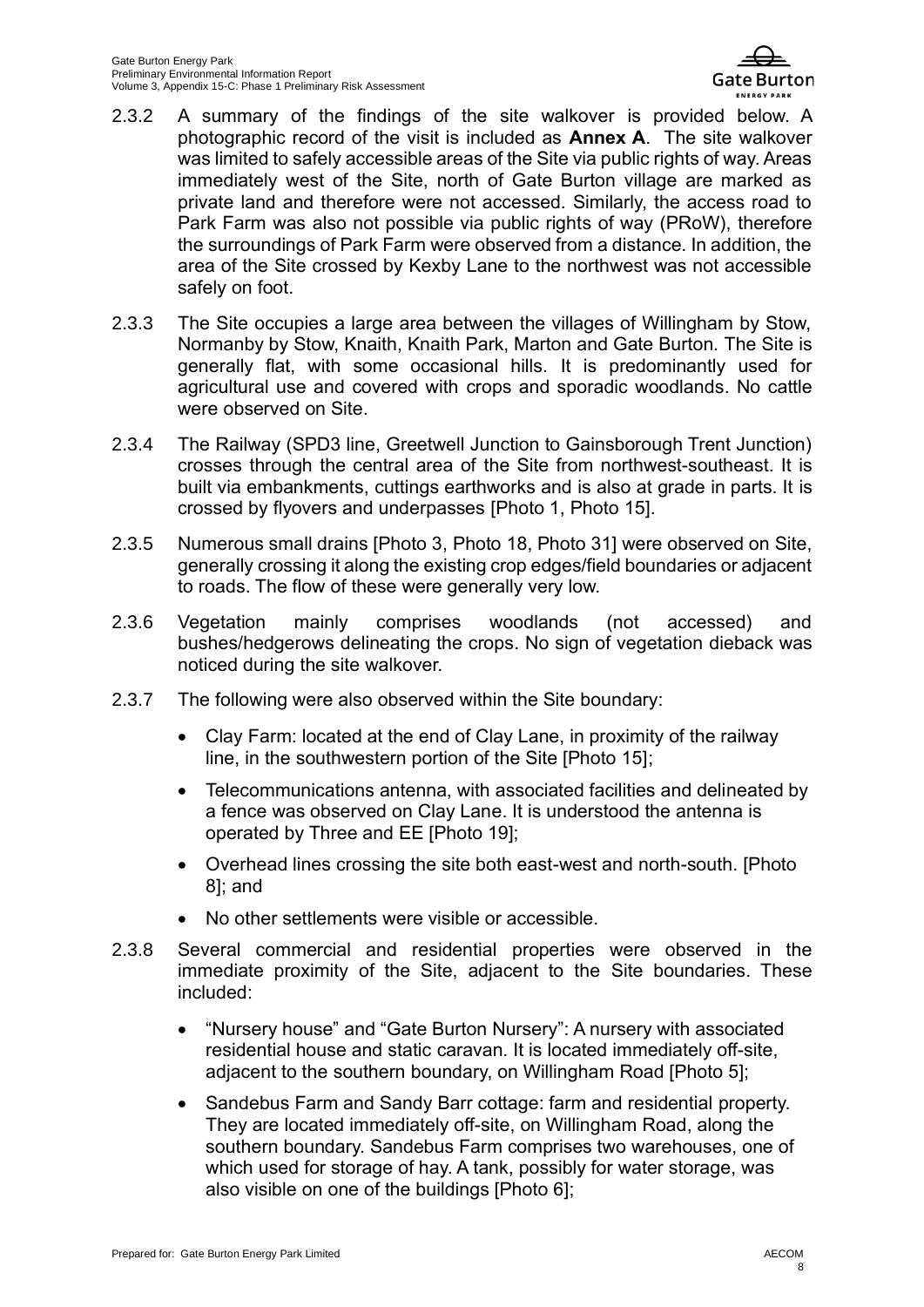

- Gas pumping station located 130 m southeast of the southern boundary of the Site, beyond Willingham Road. It is understood the station serves a gas pipeline to Cottam Power Station [Photo 11];
- Park Farm, in proximity of the Site boundary to the east, comprising of large storage buildings and hay stacking areas [Photo 32];
- Sort Hills Farm, located approximately 160 m from the southern boundary of the Site; it comprised several buildings, including what appears to be a warehouse [Photo 2];
- Stephenson's Hill House and Central Park Farm; located to the northwest of the Site, immediately adjacent to the Site boundary [Photo 28, Photo 30];
- Lea Fields Crematorium, located approximately 370 m northwest of the Site boundary;
- Additional residential properties on Knaith Hill (northwest, adjacent to the Site boundary), Station Road (in proximity of the northern boundary), and Kexby Lane (in proximity of the northwestern boundary of the Site);
- Gate Burton village, located immediately southeast of the Site boundary, comprising residential properties and a farm; additional buildings are located within a gated private property [Photo 21]; and
- Several warehouses and storage areas were observed to be located onsite and associated with farming. No chemical storage was noticed on Site, except for a small tanker in proximity of Clay Farm [Photo 16].
- 2.3.9 No evidence of contamination was observed during the site inspection. Sporadic manure stockpiles and a bonfire were noted in the southern portion of the Site [Photo 4].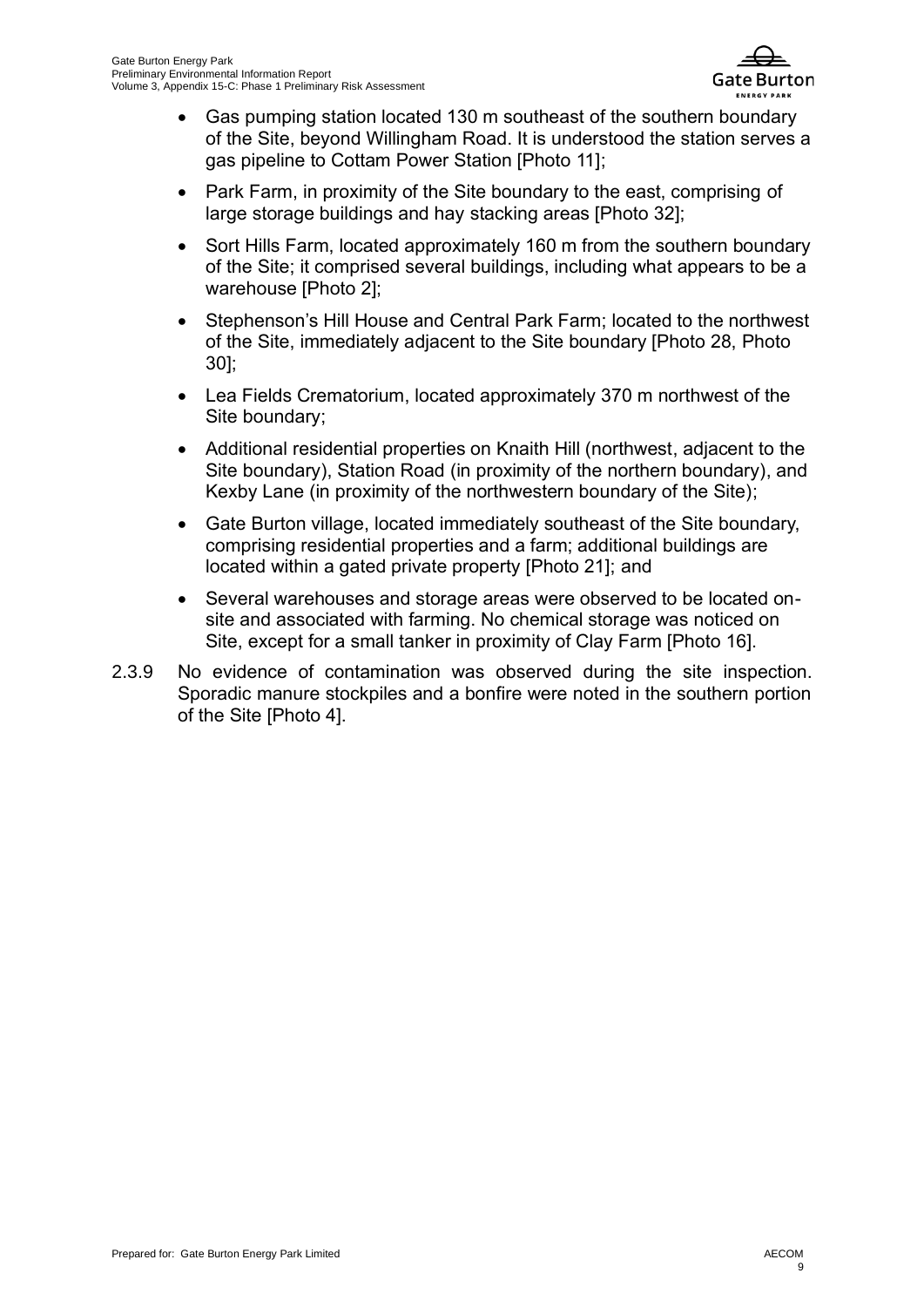

## <span id="page-10-1"></span>**3. Geological and Environmental Setting**

### **3.1 Introduction**

- 3.1.1 The environmental setting including the topography, geology, hydrogeology and hydrology are the key factors that influence the way in which contaminants in the soil or groundwater can be transported on or off site, and also the way in which contamination can affect applicable receptors including controlled waters and users of the Site.
- 3.1.2 The environmental setting of the Site has been assessed by making reference to the information sources detailed in Sectionn [1.4.](#page-6-0)

### **3.2 Geology and Soils**

### **Published Geology & Exploratory Hole Records**

3.2.1 The published 1:50,000 scale geological map of the area produced by the BGS (Sheet 102, "Market Rasen", 1999 [2] and Sheet 101, "East Retford", 1998 [3] and the Geoindex Viewer [6] indicates that superficial deposits are absent over approximately 70% of the Site. The mapped geological succession underlying the Site is summarised in [Table 3-1.](#page-10-0) Extracts of the superficial deposits and bedrock maps are included in the Envirocheck Report (Ref. 286968913\_1\_1). A schematic of the superficial deposits present at the Site is presented as [Figure 1-](#page-12-0)1.

| <b>Group</b>                    | <b>Description</b>                                                                                                                 | <b>Anticipated</b><br><b>Thickness</b><br>(m) | <b>Distribution</b>                                                                                                                                                                                                                 |
|---------------------------------|------------------------------------------------------------------------------------------------------------------------------------|-----------------------------------------------|-------------------------------------------------------------------------------------------------------------------------------------------------------------------------------------------------------------------------------------|
| <b>Superficial Geology</b>      |                                                                                                                                    |                                               |                                                                                                                                                                                                                                     |
| Glaciofluvi<br>al deposits      | Sand and gravel. locally with lenses<br>of silt, clay or organic material.                                                         |                                               | Northwest portion of the Site<br>(Knaith) and localised isolated<br>small areas, in the central west<br>portion of the Site (northeast of<br>Burton Wood) and in the<br>southwestern portion of the Site<br>(south of Burton Wood). |
| Alluvium -                      | Normally soft to firm consolidated,<br>compressible silty clay, but can<br>contain layers of silt, sand, peat and<br>basal gravel. |                                               | Locally, isolated area in<br>proximity of Clay Farm.                                                                                                                                                                                |
| Till -<br>diamicton             | Predominately stiff clays with varying<br>thickness and quantities of sand<br>lenses/bands.*                                       |                                               | Locally, in proximity of the<br>southern boundary, across the<br>railway, south of the alluvium<br>deposits.                                                                                                                        |
| Holme<br>Pierrepont<br>Sand And | Sand and gravel. Generally pinkish,<br>poorly sorted, sandy, gravels. Gravel<br>dominated by rounded pebbles of                    | Typically, 0 to<br>c.12m;<br>typically up to  | These deposits are associated<br>with the River Trent to the west<br>of the Site. Mapping indicates                                                                                                                                 |

#### <span id="page-10-0"></span>**Table 3-1 Geological Succession from Published Mapping**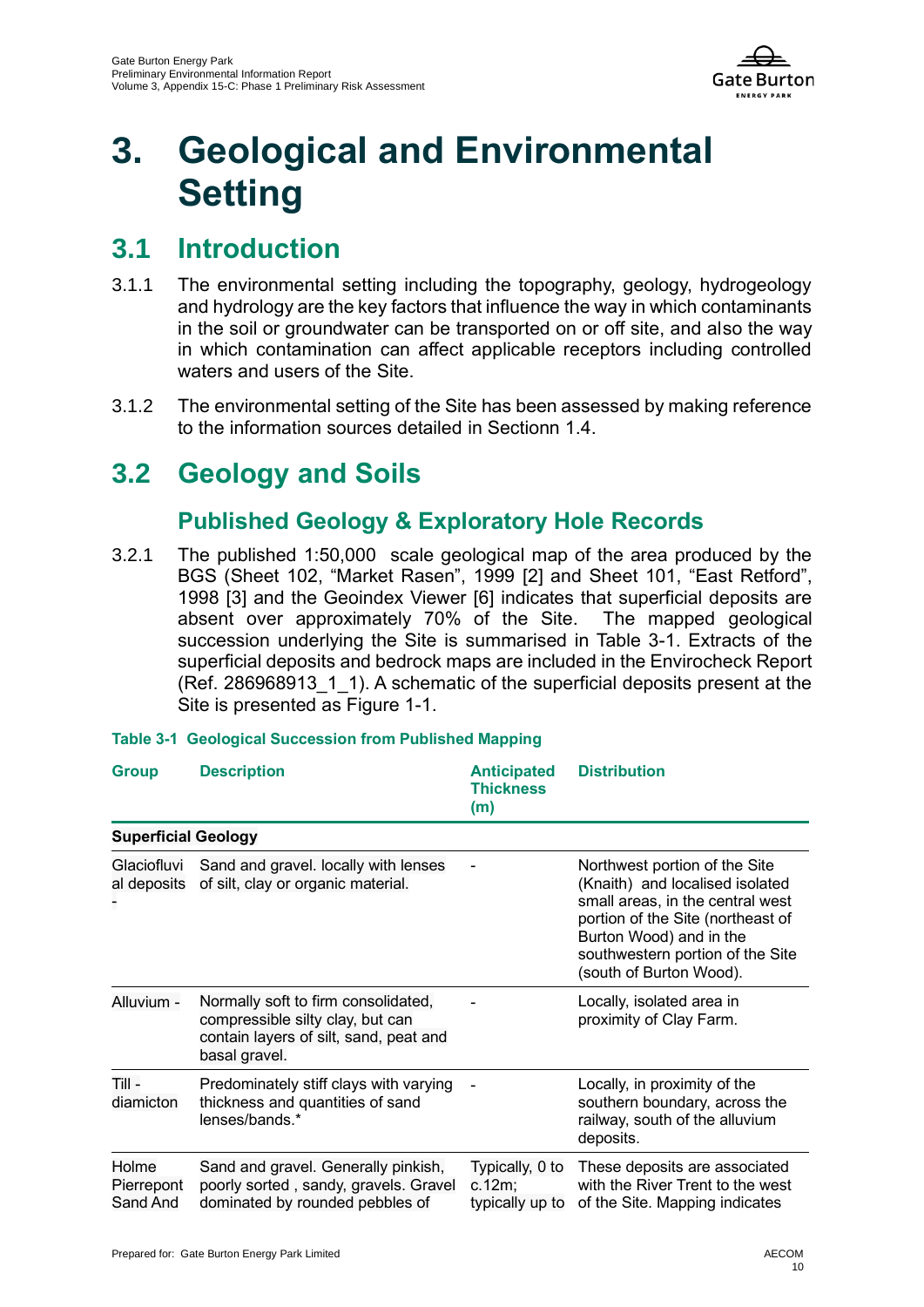

| <b>Group</b>                            | <b>Description</b>                                                                                                                                                                                                                                                                                | <b>Anticipated</b><br><b>Thickness</b><br>(m) | <b>Distribution</b>                                                                                |
|-----------------------------------------|---------------------------------------------------------------------------------------------------------------------------------------------------------------------------------------------------------------------------------------------------------------------------------------------------|-----------------------------------------------|----------------------------------------------------------------------------------------------------|
| Gravel<br>Member                        | "Bunter" quartz/quartzite (typically<br>c.80%), plus flint, sandstone, cherts,<br>etc, and other "exotic" lithologies.                                                                                                                                                                            | c.8m in the<br>middle Trent<br>Valley.        | these marginally encroach on to<br>the site in the southwestern tip<br>of the Site at Gate Burton. |
| <b>Bedrock Geology</b>                  |                                                                                                                                                                                                                                                                                                   |                                               |                                                                                                    |
| Scunthorp<br>e<br>mudstone<br>formation | Mudstone and limestone,<br>interbedded: grey, variably calcareous<br>and silty, blocky or fissile mudstone<br>with thin beds of argillaceous<br>limestone (bioclastic or micritic) and<br>calcareous siltstone, particularly near<br>base and in upper part, which is<br>ferruginous in the area. | To c.128m.                                    | Majority of the site.                                                                              |
| Penarth<br>Group                        | Mudstone. Grey to black mudstones<br>with subordinate limestones and<br>sandstones; predominantly marine in<br>origin.                                                                                                                                                                            | $0 - 12m$ .                                   | Along the western and north<br>western boundaries.                                                 |
| Mercia<br>Mudstone<br>Group             | Dominantly red, less commonly<br>green-grey, mudstones and<br>subordinate siltstones with thick<br>halite-bearing units in some basinal<br>areas. Thin beds of gypsum/anhydrite<br>widespread; sandstones are also<br>present.                                                                    | 1350m+                                        | Westernmost and north western<br>most tips of the Site, in<br>proximity of Knaith village.         |

*Source: Geoindex Viewer [6] and British Geological Survey Lexicon of Named Rock Units [7]. \*General description*

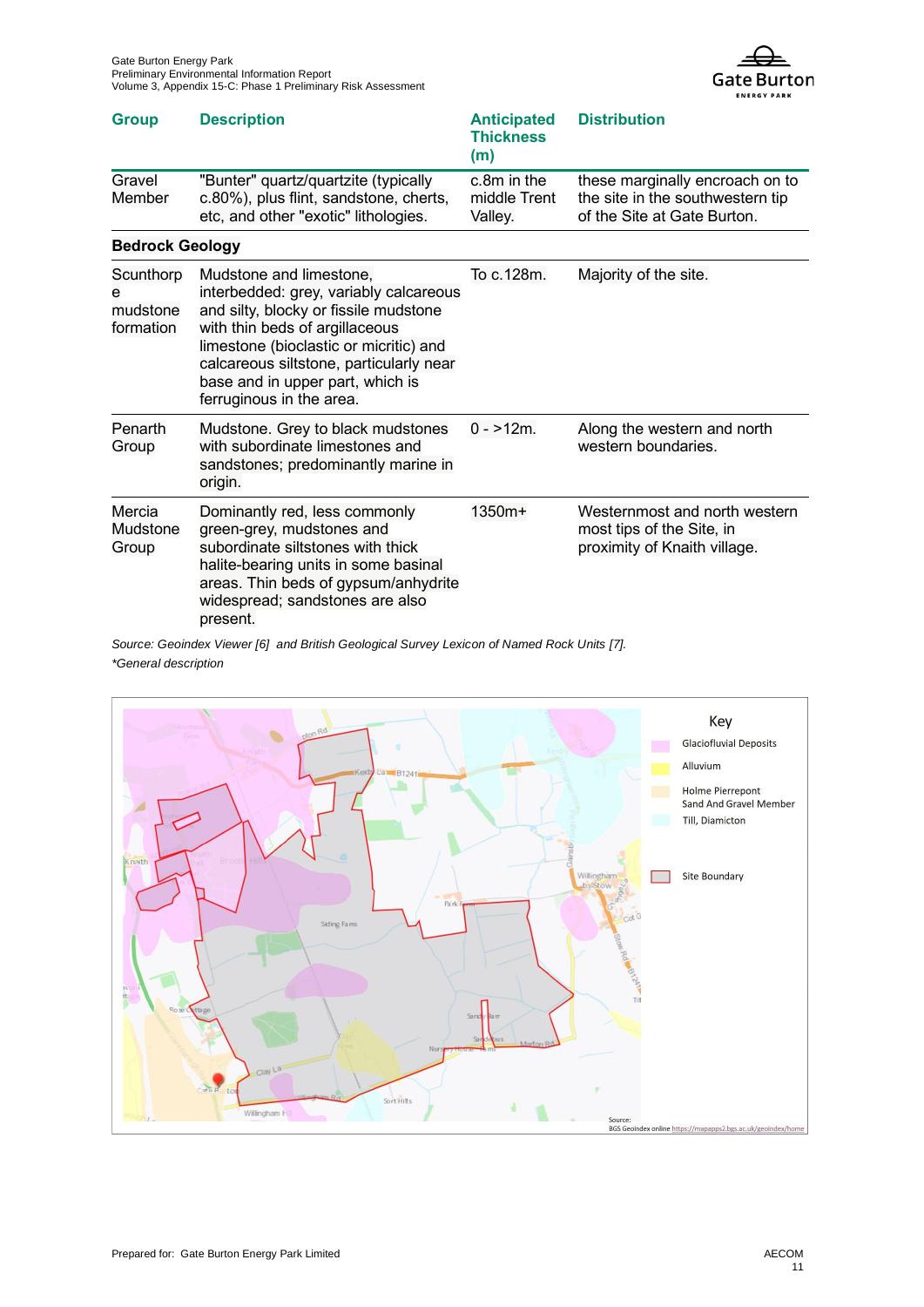

#### <span id="page-12-0"></span>**Figure 1-1 Geology -Superficial Deposits**

3.2.2 A selection of publicly available borehole scans from the BGS were available to review [6]. Those which are considered to provide useful information on the ground profile at the Site are presented in [Table 3-2](#page-12-1) below.

#### <span id="page-12-1"></span>**Table 3-2 BGS Boreholes and Location**

**BGS** 

| <b>BGS Borehole</b> | <b>BGS Borehole - Easting</b><br>and Northing | <b>General Location</b>                |
|---------------------|-----------------------------------------------|----------------------------------------|
| <b>SK88SW18</b>     | 483290, 384400                                | North and northwest of the Site        |
| SK88SW19            | 484040, 384330                                |                                        |
| SK88NW62            | 483601, 385413                                |                                        |
| <b>SK88SW45</b>     | 483055, 384006                                |                                        |
| SK88SE9             | 486321, 384362                                | Northeast (Park Farm) of the Site      |
| <b>SK88SE27</b>     | 487444.384567                                 | East (off site (Willingham by Stow))   |
| <b>SK88SE28</b>     | 487447, 384598                                |                                        |
| SK88SW1             | 483857, 382191                                | Southwest (off site northwest Marton)) |

#### 3.2.3 The geology described within these borehole scans is summarised within [Table 3-3.](#page-12-2)

| <b>BGS</b><br><b>Borehole</b>                  | <b>Group</b>                              | <b>Description</b>                                                                                                                                                                             | <b>Top Depth (mbgl)</b><br>(Thickness) (m) |
|------------------------------------------------|-------------------------------------------|------------------------------------------------------------------------------------------------------------------------------------------------------------------------------------------------|--------------------------------------------|
|                                                | North and northwest of the Site (On-site) |                                                                                                                                                                                                |                                            |
| SK88SW19<br><b>SK88SW18</b><br><b>SK88NW62</b> |                                           | Topsoil                                                                                                                                                                                        | 0.0(0.4)                                   |
| <b>SK88SW18</b>                                | Glaciofluvial<br>Deposits                 | Sand and Gravel - Silty Sand. 'clayey' pebbly sand. 0.4 (0.8)<br>Gravel; fine, well rounded quartz. Sand: medium<br>well rounded quartz.                                                       |                                            |
| <b>SK88NW62</b>                                |                                           | Sand and Gravel: Silty Sand. Medium grained,<br>some fine and coarse well rounded quartz and less<br>rounded rock fragments, very silty res-brown silt.                                        | 0.4(1.6)                                   |
| <b>SK88SW45</b>                                |                                           | Sand and gravel.                                                                                                                                                                               | 0.0(3.05)                                  |
| <b>SK88SW19</b>                                | Till, Diamicton                           | Reddish-brown and grey; some sandy pockets and<br>pebbles of limestone, sandstone, flint and quartz<br>with mudstone towards base.                                                             | 0.4(2.6)                                   |
| <b>SK88SW18</b>                                |                                           | Pale brown and grey, ochreous sandy pockets and<br>a few pebbles of flint and sandstone and clay with<br>greenish brown areas, appears reworked, some<br>pebbles of clack shale and limestone. | 1.2(2.8)                                   |
| <b>SK88NW62</b>                                |                                           | Grey and brown, weathered appearance, some<br>sandy patches, becomes greyer towards base.                                                                                                      | 2.0(1.0)                                   |
| <b>SK88SW19</b>                                | Scunthorpe<br>Mudstone                    | Clay and limestone, dark grey, fossiliferous.                                                                                                                                                  | 3.0(>6.0)                                  |
| SK88NW62                                       | Penarth Group                             | Dark grey, laminated, unfossiliferous, some harder<br>mudstone and limestone pebbles.                                                                                                          | 3.0(>4.5)                                  |

#### <span id="page-12-2"></span>**Table 3-3. Geological Succession from Selection of Relevant BGS Boreholes**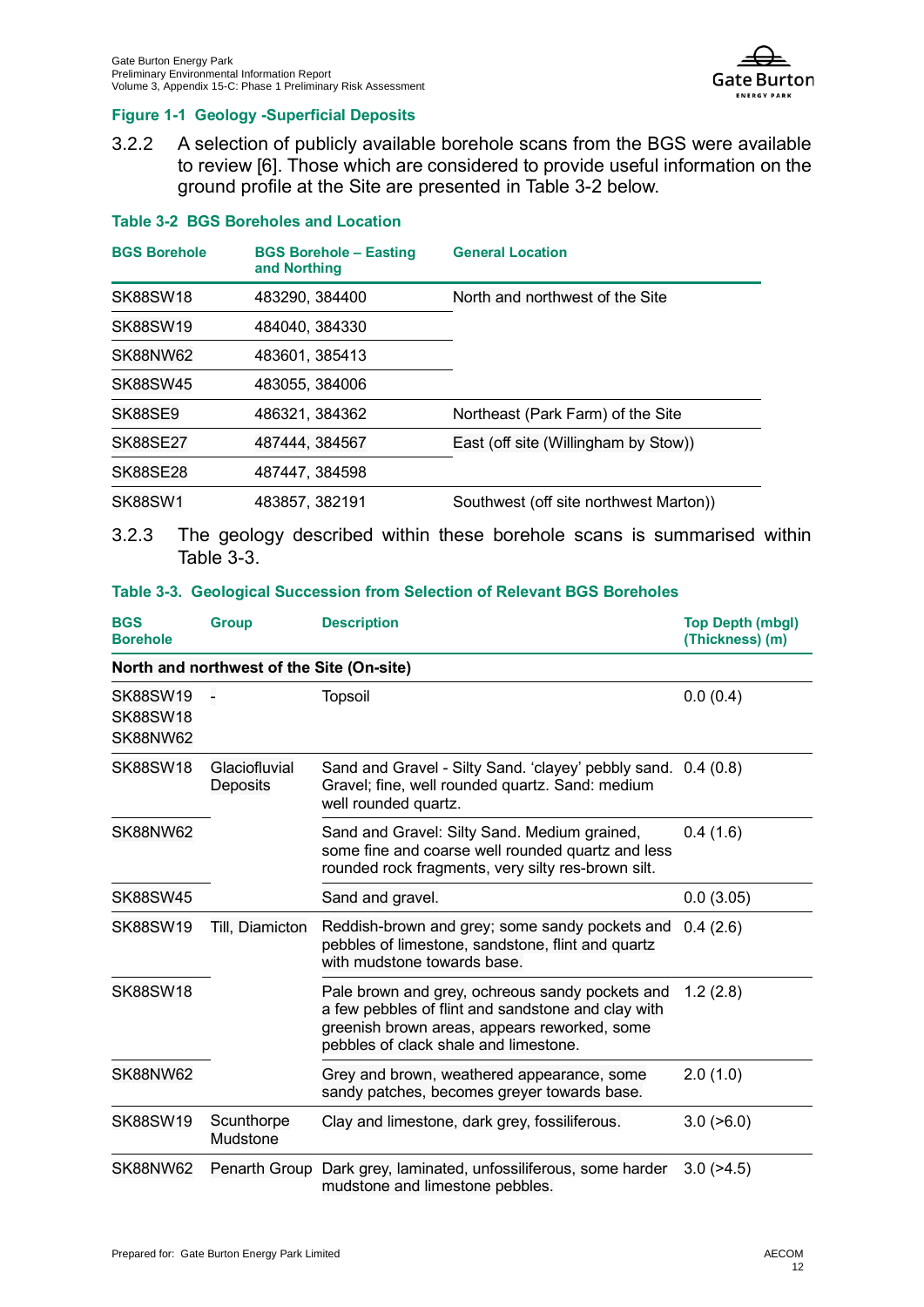

| <b>BGS</b><br><b>Borehole</b>      | <b>Group</b>                                        | <b>Description</b>                                                                                                                                                  | <b>Top Depth (mbgl)</b><br>(Thickness) (m) |
|------------------------------------|-----------------------------------------------------|---------------------------------------------------------------------------------------------------------------------------------------------------------------------|--------------------------------------------|
| <b>SK88SW18</b>                    |                                                     | Shale, black with pyrite cubes and bivalves.                                                                                                                        | $4.0$ ( $>0.2$ )                           |
| <b>SK88SW45</b>                    | Mercia<br>Mudstone<br>Group                         | <b>Keuper Marl</b>                                                                                                                                                  | 3.05(250)                                  |
|                                    | Northeast (Park Farm) of the Site (on-site)         |                                                                                                                                                                     |                                            |
| SK88SE9                            | Scunthorpe<br>Mudstone                              | Mudstone, grey highly calcareous, several thin<br>gypsums, limestones.                                                                                              | 0.0(45.6)                                  |
|                                    | Penarth Group                                       | Mudstones, sandstone band.                                                                                                                                          | 45.6 (9.2)                                 |
|                                    | Mercia<br>Mudstone<br>Group                         | Mudstone, red, chocolate brown various shades of<br>grey, occasionally several thin anhydrites and<br>gypsums.                                                      | 56.8 (252.5)                               |
|                                    | East (off site, Willingham by Stow)                 |                                                                                                                                                                     |                                            |
| <b>SK88SE27</b><br><b>SK88SE28</b> | Glaciofluvial<br>Deposits                           | Dense to medium dense dark brown, slightly<br>clayey sand and loose to medium dense light<br>brown slightly clayey fine to coarse sand with some<br>rounded gravel. | $0.0$ ( $>1.6$ )                           |
|                                    | Southwest (off site, northwest Marton)              |                                                                                                                                                                     |                                            |
| SK88SW1                            | Holme<br>Pierrepont<br>Sand and<br>Gravel<br>Member | Soil, dry sand, running sand, red clay, sand and<br>quartz.                                                                                                         | 0.0(3.05)                                  |
|                                    | Mercia<br>Mudstone<br>Group                         | Red clay, shales, stone, marl gypsum.                                                                                                                               | 3.05(>30)                                  |

### **Soils and Soil Chemistry**

- 3.2.4 Information obtained from Soilscapes [8] describes the soils within the Site as:
	- Slowly permeable, seasonally wet slightly acid but base-rich loamy and clayey soils, in the vast majority of the Site;
	- Naturally wet very acid sandy and loamy soils, in the north and northwestern portion of the Site; and
	- Slightly acid loamy and clayey soils with impeded drainage, localised, in the westernmost tips of the site.
- 3.2.5 The BGS Soil Chemistry datasets provide indicative information on regional concentrations of five potentially harmful elements: arsenic, cadmium, chromium, nickel and lead in soil. Elevated concentrations can exist due to natural geological conditions or possible anthropogenic contamination. The following BGS estimated soil chemistry levels are attributed to the area of the Site based on the geometric mean concentrations of available data (presented in [Table 3-4\)](#page-14-0).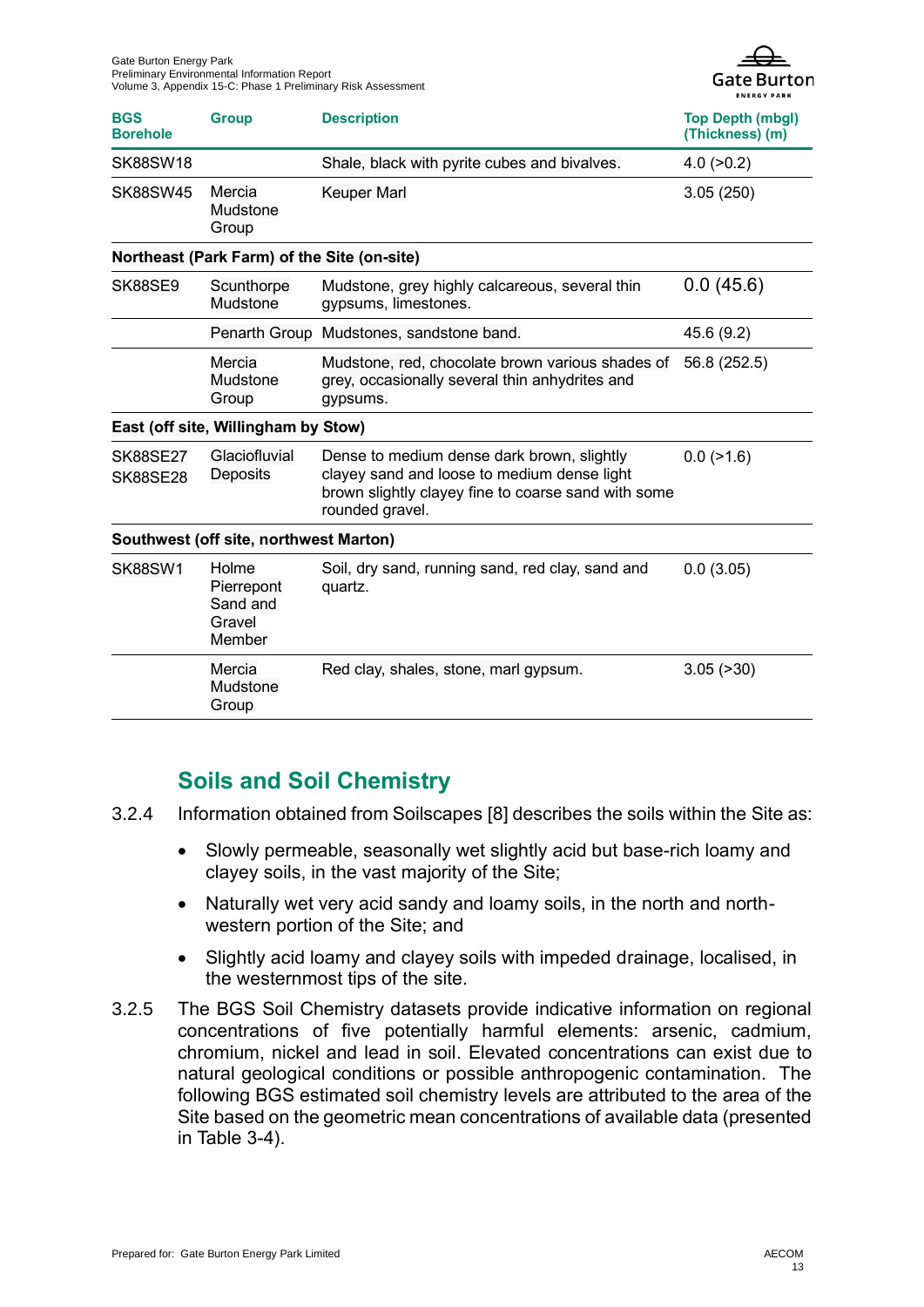

#### <span id="page-14-0"></span>**Table 3-4. Estimated Soil Chemistry based on BGS background concentrations**

| <b>Potentially Harmful Element</b> | <b>Estimated geometric mean concentration</b><br>(mg/kg) |
|------------------------------------|----------------------------------------------------------|
| Arsenic                            | 6.78 to 14.1                                             |
| Cadmium                            | $< 0.33$ to 1.2                                          |
| Lead                               | 33.2 to 242                                              |
| Nickel                             | 10.9 to 31.9                                             |
| Copper                             | 10.7 to 35                                               |

3.2.6 Soil samples were collected for the National Soil Inventory (NSI) by the Soil Survey of England and Wales (now the National Soil Resources Institute, Cranfield University) as part of the Advanced Soil Geochemical Atlas of England and Wales. The maps are based on 5700 surface soil samples (0–15 cm), collected across England and Wales, that have been analysed for 50 major and trace elements. Those determinands considered applicable to the Site and their concentrations are presented in [Table 3-5](#page-14-1) below.

#### <span id="page-14-1"></span>**Table 3-5. Estimated Soil Chemistry based on UK Soil Observatory background concentrations**

| $10.38 - 16.81$<br>Arsenic<br>Cadmium<br>$0.25 - 0.57$<br>Chromium<br>$55 - 67$<br>Copper<br>$16.28 - 27.89$<br>$1.64 - 3.13$ (%)<br>Iron<br>Lead<br>$40 - 83$ | <b>Determinand</b> | <b>Concentration (mg/kg)</b> |
|----------------------------------------------------------------------------------------------------------------------------------------------------------------|--------------------|------------------------------|
|                                                                                                                                                                |                    |                              |
|                                                                                                                                                                |                    |                              |
|                                                                                                                                                                |                    |                              |
|                                                                                                                                                                |                    |                              |
|                                                                                                                                                                |                    |                              |
|                                                                                                                                                                |                    |                              |
| <b>Nickel</b><br>17.93 - 28.8                                                                                                                                  |                    |                              |
| Selenium<br>$0.29 - 0.48$                                                                                                                                      |                    |                              |
| Vanadium<br>$65 - 95$                                                                                                                                          |                    |                              |
| Zinc<br>$58 - 109$                                                                                                                                             |                    |                              |

### **Ground Stability Records**

3.2.7 [Table 3-6](#page-14-2) provides a summary of the variable risk of ground stability hazards across the Site as provided within the Envirocheck report:

#### <span id="page-14-2"></span>**Table 3-6 Ground Stability records**

| <b>Hazard Type</b>                   | <b>Hazard Potential</b> |
|--------------------------------------|-------------------------|
| <b>Collapsible Ground Stability</b>  | No hazard to very low   |
| <b>Compressible Ground Stability</b> | No hazard to moderate   |
| <b>Ground Dissolution Stability</b>  | No hazard               |
| Landslide Ground Stability           | Very low to moderate    |
| <b>Running Sand Ground Stability</b> | No hazard to low        |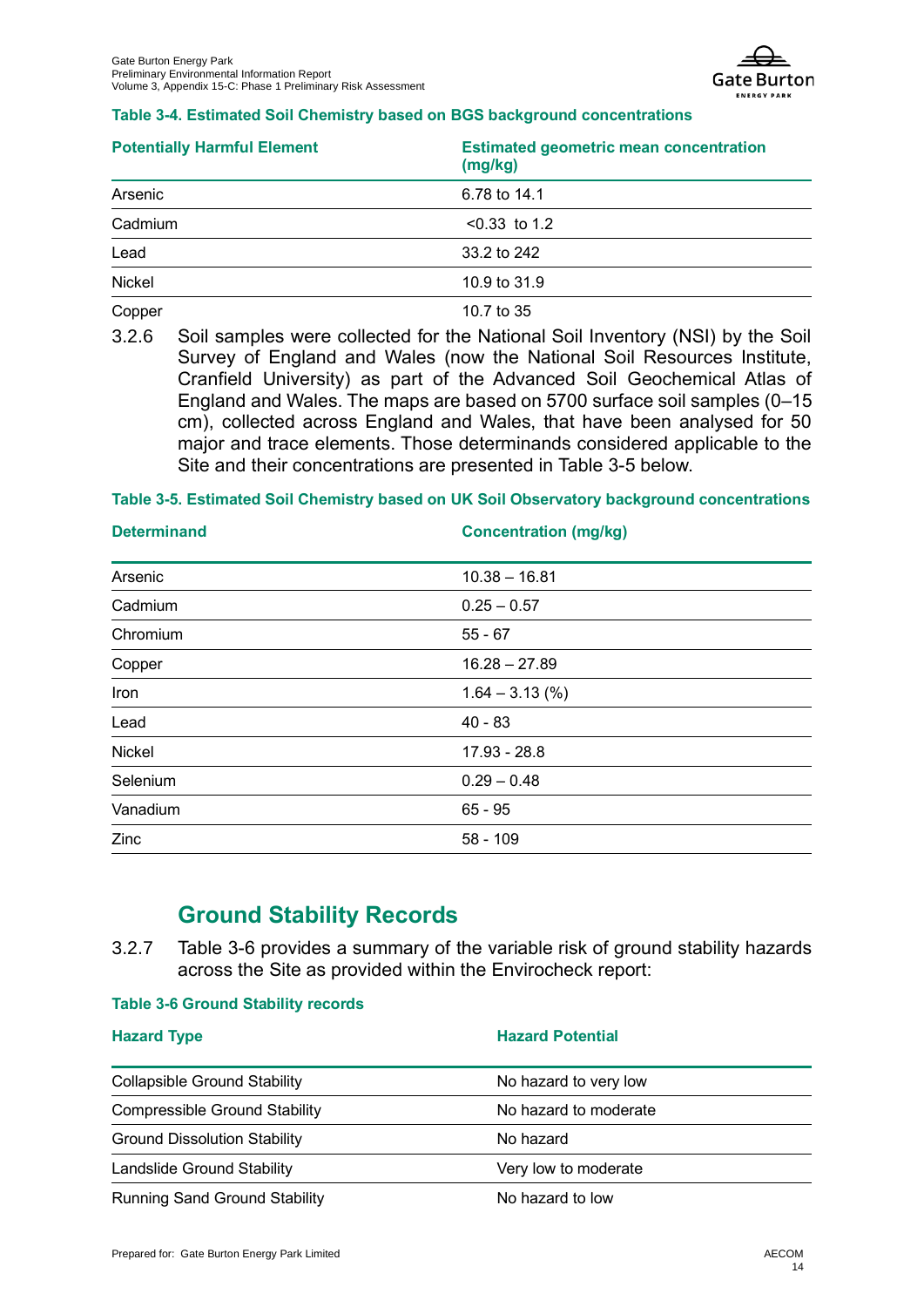

**Hazard Type Hazard Potential**

Shrinking or Swelling Clay Ground Stability No hazard to low

### **Mining and Mineral Extraction**

- 3.2.8 The NPPF for England requires minerals planning authorities to promote sustainable use of mineral resources in their Local Plans. This includes defining mineral safeguard zones to ensure that specific mineral resources of local or national importance are not sterilised by non-mineral development (but not assuming that the identified minerals will be worked). If it is necessary for non-mineral development to take place then the local planning authority should set out policies to encourage the prior extraction of minerals, where practicable and environmentally feasible.
- 3.2.9 When determining planning applications local planning authorities must ensure that, amongst other matters, that there are no unacceptable impacts on the natural and historic environment, human health or aviation safety (taking into account cumulative effects from multiple sites); unavoidable noise, dust and particle emissions, and vibrations are controlled, mitigated or removed at source; and to not normally permit other developments in mineral safeguard zones.
- 3.2.10 The NPPF makes particular reference to the extraction of peat and coal. It stipulates that in their identification of mineral resources, authorities should not identify new sites or extensions to existing sites for peat extraction, and planning permission for such use should not be granted. Permission should also not be given for the extraction of coal unless the proposal is environmentally acceptable (or it can be made so), or if not, it provides national, local or community benefits which are far greater than the likely impacts.
- 3.2.11 The Core Strategy & Development Management Policies Plan, adopted in June 2016 [9], indicates that a limited portion of the Site to the southwest and north are located within a Mineral Safeguarding Area (MSA) for Sand and Gravel, which identifies areas where sand and gravel are of current, or future, economic importance. As reported in Policy M11, applications of non-mineral developments within MSAs must include a Minerals Assessment and it will be granted if the development would not sterilise mineral resources or prevent future minerals extractions. If this is not the case, planning permission will be granted when:
	- *"the applicant can demonstrate to the Mineral Planning Authority that prior extraction of the mineral would be impracticable, and that the development could not reasonably be sited elsewhere; or*
	- *the incompatible development is of a temporary nature and can be completed and the site restored to a condition that does not inhibit extraction within the timescale that the mineral is likely to be needed; or*
	- *there is an overriding need for the development to meet local economic needs, and the development could not reasonably be sited elsewhere; or*
	- *the development is of a minor nature which would have a negligible impact with respect to sterilising the mineral resource; or*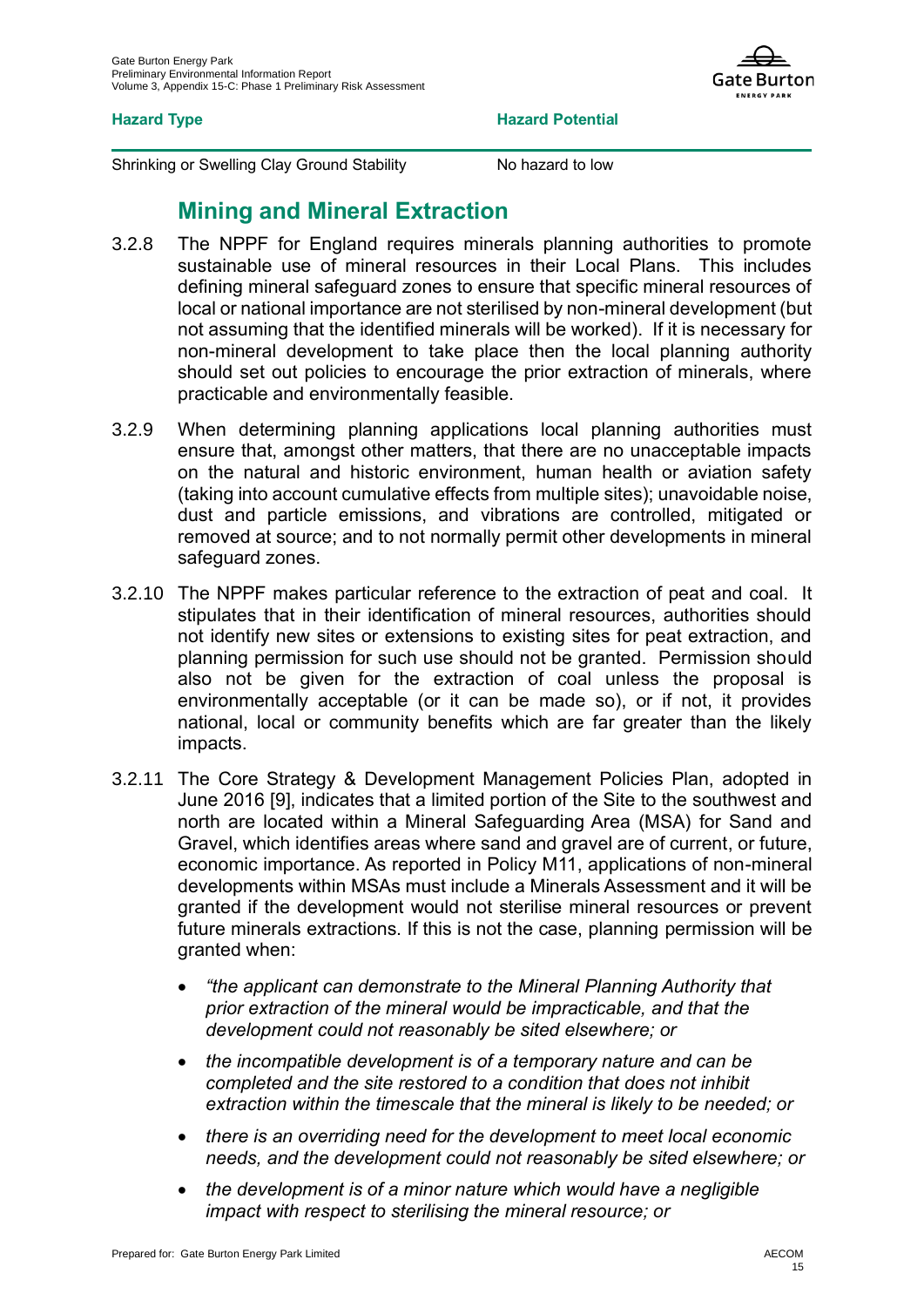

- *the development is, or forms part of, an allocation in the Development Plan".*
- 3.2.12 The Site is located within a Sand and Gravel Area of Search<sup>1</sup>.
- 3.2.13 The Coal Authority Interactive Map [9] reports that the Site is located within a Surface Coal Resource Area. The site is not located within a Coal Mining Reporting Area or in a Development High Risk Area. No records of coal mining activities are reported by the Coal Authority Interactive Map nor the Envirocheck Report.
- 3.2.14 [Table 3-7](#page-16-0) presents the available information on mining and quarrying operations, that have taken place within 250m of the Site. All identified operations have now ceased; operators are unknown.

| <b>National Grid</b><br><b>Reference</b> | On site / Off<br>site | <b>Distance and Direction</b>                                                                                        | <b>Name</b>                             | <b>Material</b>             |
|------------------------------------------|-----------------------|----------------------------------------------------------------------------------------------------------------------|-----------------------------------------|-----------------------------|
| 483145,<br>384356                        | On site               | South of Knaith and west of Knaith<br>Park.                                                                          | Knaith Sand<br>Pit                      | Sand                        |
| 483457, 385311                           |                       | In proximity of Stephenson's hill<br>house, northwestern portion of the<br>Site.                                     | Stephenson's Sand<br>Hill Farm          |                             |
| 485135,<br>383198                        |                       | In proximity of Clay Farm, central<br>portion of the Site.                                                           | Clay Farm                               | Common<br>clay and<br>shale |
| 483645,<br>384603                        | Off site              | Within Park Plantation, adjacent to<br>Site boundary.                                                                | <b>Central Park</b><br>Farm Sand<br>Pit | Sand                        |
| 483808,<br>384656                        |                       | Within Park Plantation, adjacent to<br>Site boundary.                                                                | <b>Broom Hills</b><br><b>Pits</b>       | Sand                        |
| 484618,<br>385997                        |                       | Immediately north of Upton Road,<br>east of Knaith Park - approximately.<br>70 m north of the Site boundary.         | Thurlby Farm Sand<br>Sand Pit           |                             |
| 485361,<br>385788                        |                       | East of the Site boundary, north of<br>Kexby Lane-approximately. 90 m<br>north of the Site boundary. - now a<br>pond | <b>Kexby Brick</b><br>Yard              | Common<br>clay and<br>shale |

#### <span id="page-16-0"></span>**Table 3-7 Former Quarrying activities within 250m of the Site**

*Source: Envirocheck Report Ref: 286968913\_1\_1*

### **3.3 Hydrogeology**

- 3.3.1 The Environment Agency's Combined Groundwater Vulnerability Map of the area shows that:
	- the superficial glaciofluvial, alluvium, Holme Pierremont Member deposits, where present at the site are classified as a Secondary A

<sup>1</sup> Defined in [9] as 'an extensive area of land believed to contain significant, but generally unproven mineral resources within which the Mineral Planning Authority would have no objection in principle to mineral working, on at least part of the site subject to satisfactory proposals to protect the range of interests of acknowledged importance within and adjoining the area'.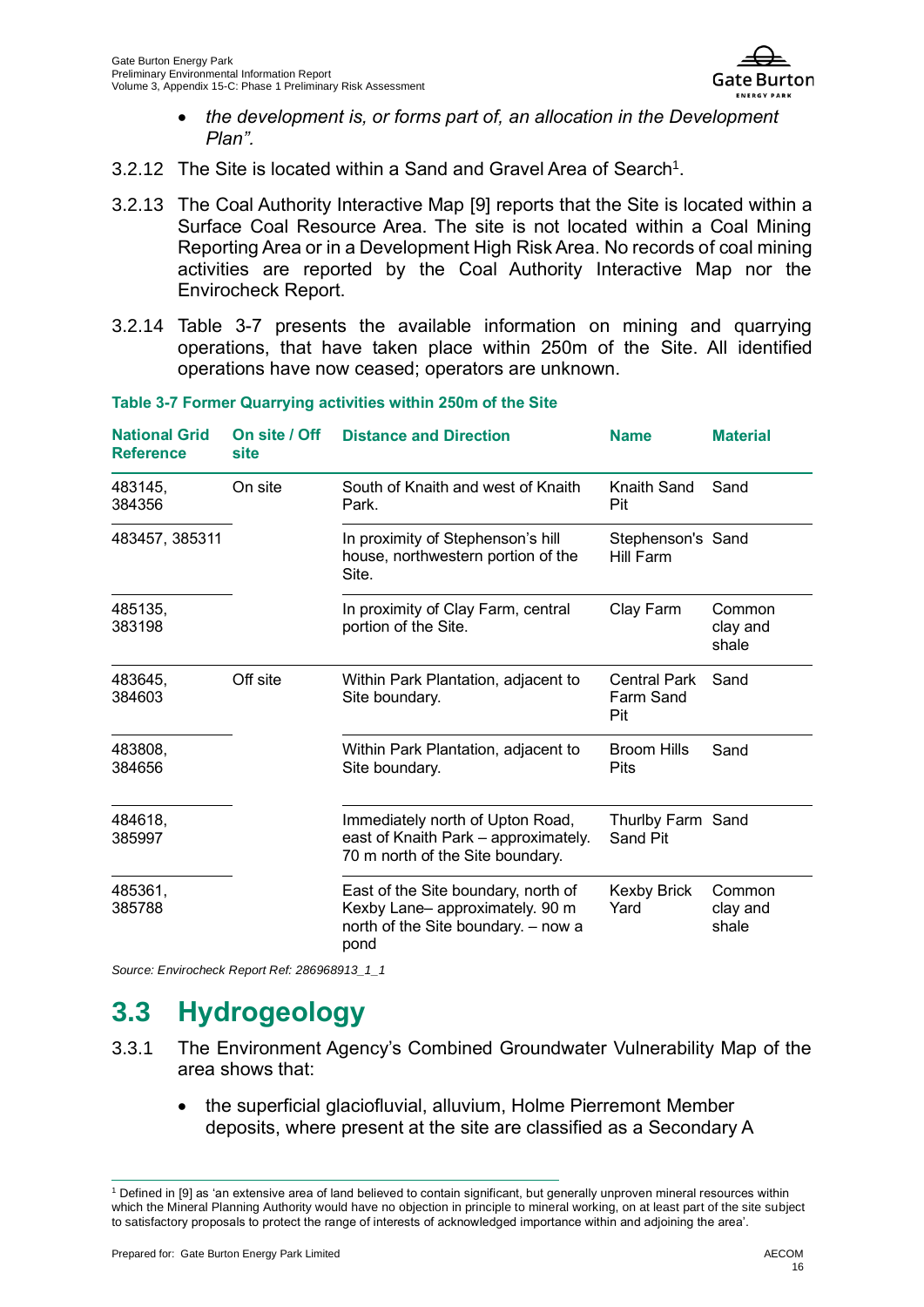

aquifer. The Till aquifer is classified as a Secondary undifferentiated aquifer.

- the bedrock deposits of the Scunthorpe and Mercia Mudstone groups are classified as Secondary B aquifers; the Penarth group is classified as a Secondary undifferentiated aquifer.
- 3.3.2 The Environment Agency's Combined Groundwater Vulnerability Map of the area shows that groundwater vulnerability on site varies from medium to high.
- 3.3.3 Limited information is available from BGS borehole records regarding groundwater levels within the area. Generally, water was not struck within 6 mbgl. However, occasionally water was observed within 1 mgl. Water is likely to be present within the superficial glaciofluvial, alluvium, Holme Pierremont Member deposits, where these are located on the Site
- 3.3.4 In terms of identifying the risk of contamination from potential polluting activities in a given area to groundwater sources (wells, boreholes and springs) used for supplying public drinking water, the Environment Agency identifies Source Protection Zones (SPZ). These show the extent of a groundwater source catchment and are divided into three zones, which can be found on the Environment Agency section of the gov.uk website. The site does not lie within a SPZ.
- 3.3.5 No known licensed groundwater abstractions have been identified within 1km of the site.

### **Risk of Flooding from Groundwater**

- 3.3.6 The BGS Groundwater Flooding Susceptibility map included in the Envirocheck Report indicates that most of the Site has a limited potential for groundwater flooding to occur.
- 3.3.7 However, the following areas have a potential for groundwater flooding; these are located in the western and northern, southern portion of the Site:
	- potential for groundwater flooding of property situated below ground level: some areas in proximity of Clay Farm (southern portion of the Site) and along Kexby Lane (northern portion of the Site); and
	- potential for groundwater flooding to occur at surface exists in Gate Burton village (adjacent to the southwestern boundary of the Site), in localised areas surrounding Park Plantation (northwestern portion of the site), along the railway route and along Kexby Lane.

### **3.4 Hydrology**

- 3.4.1 The nearest Water Framework Directive surface watercourse/feature to the site is the Tributary of the River Till located along the eastern boundary of the Site, flowing in a southerly direction towards the River Till. The River Till is approximately 1.1 km east of the Site.
- 3.4.2 The River Trent is located approximately 300 to 350m to the west of the Site at its closest point.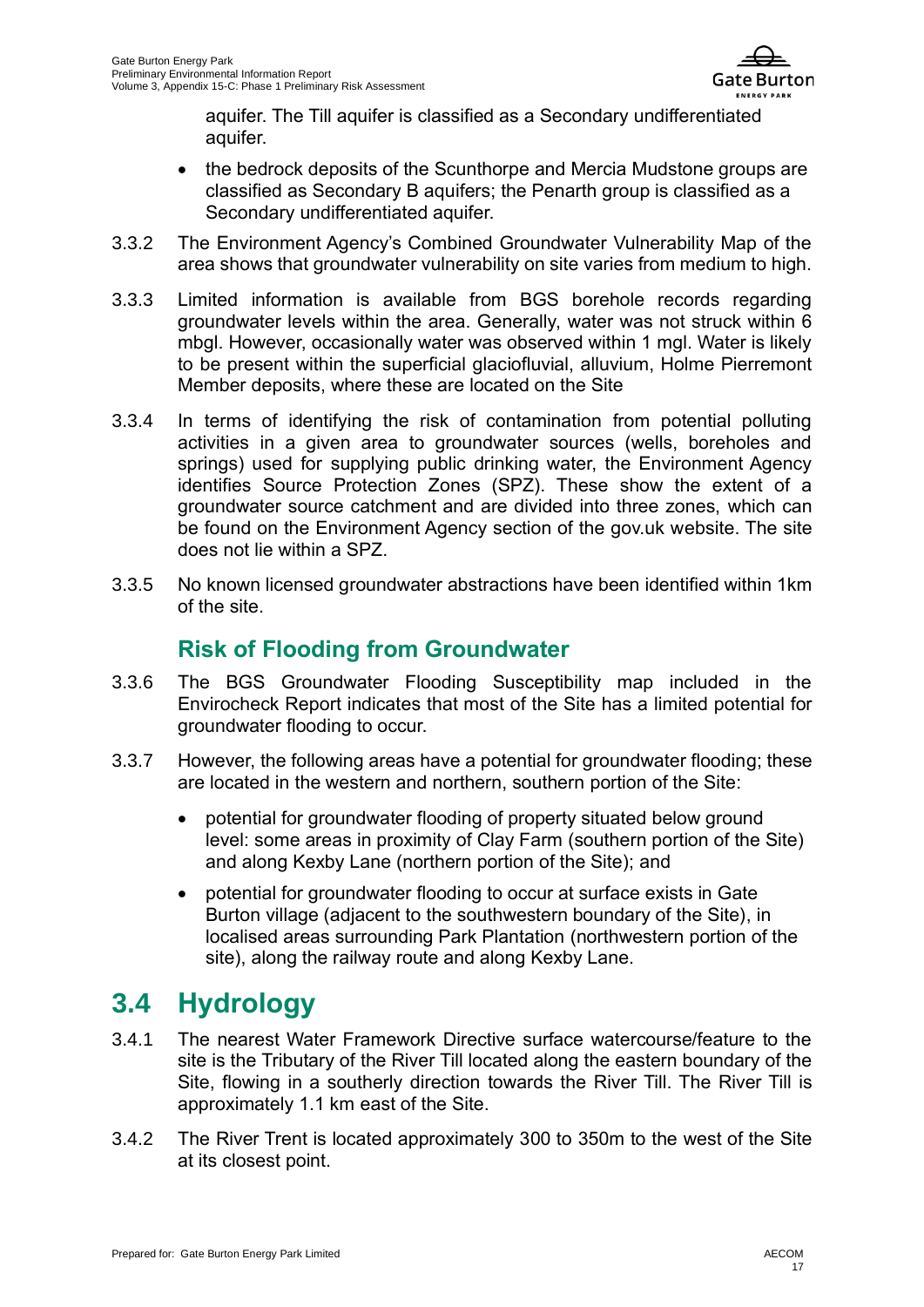

- 3.4.3 Several other drains and ditches are present on the Site, mostly along existing boundaries between agricultural parcels. The drain network is particularly dense in the south eastern and northern portions of the Site.
- 3.4.4 No significant ponds or lakes are present on Site; however, small ponds can be observed in the immediate proximity of the Site boundary, associated with farms or other settlements.
- 3.4.5 [Table 3-8](#page-18-0) summarises the pertinent surface water quality information available associated with the Site.

#### <span id="page-18-0"></span>**Table 3-8 Surface Water Quality**

| <b>Surface Water</b><br><b>Feature</b>                            | <b>General Quality</b><br><b>Assessment</b><br>(GQA) | Distance (m)                           | <b>Direction</b> | Upstream /<br><b>Downstream of</b><br><b>Site</b> |
|-------------------------------------------------------------------|------------------------------------------------------|----------------------------------------|------------------|---------------------------------------------------|
| Tributary of Till                                                 | Chemical: Fail<br>Ecological: Poor                   | On-site, along the<br>eastern boundary | North-South      | N/A                                               |
| Trent from<br>Carlton-on-Trent<br>to Laughton Drain<br>Water Body | Chemical: Fail<br>Ecological:<br>Moderate            | 300 m west of the<br>Site              | South-North      | N/A                                               |

- 3.4.6 No Licensed Surface Water Abstractions have been identified within 1km of the Site.
- 3.4.7 Information on private abstractions has been requested and will be included within Chapter 9 Water Environment of the Environmental Statement.

### **3.5 Risk of Flooding from Surface Water**

- 3.5.1 Flood maps included in the Envirocheck report indicate that there is the potential for flooding from the Tributary of the River Till which flows along the eastern boundary of the Site, and from the drain northwest of the Site, in the vicinity of Kexby Lane.
- 3.5.2 Another area subject to flooding is located south of the Site, in proximity of Sort Hills farm.

## **4. Historical & Planned Development**

### **4.1 Historical Ordnance Survey Mapping & Aerial Photographs**

- 4.1.1 Historical Ordnance Survey (OS) maps of the Site and the wider environs were provided in the Envirocheck Report (scales 1:2,500, 1:10,560 and 1:10,000) and from Google Earth Pro and these are reviewed in this section.
- 4.1.2 The historical Ordnance Survey (OS) maps obtained with the Landmark Envirocheck report date between 1885 and 2021.
- 4.1.3 The Site has remained mostly undeveloped since prior to 1900. The railway line was constructed prior to 1900, with farm buildings (including Clay Farm) also present. There was a sandpit and an "old sandpit" noted on the Site in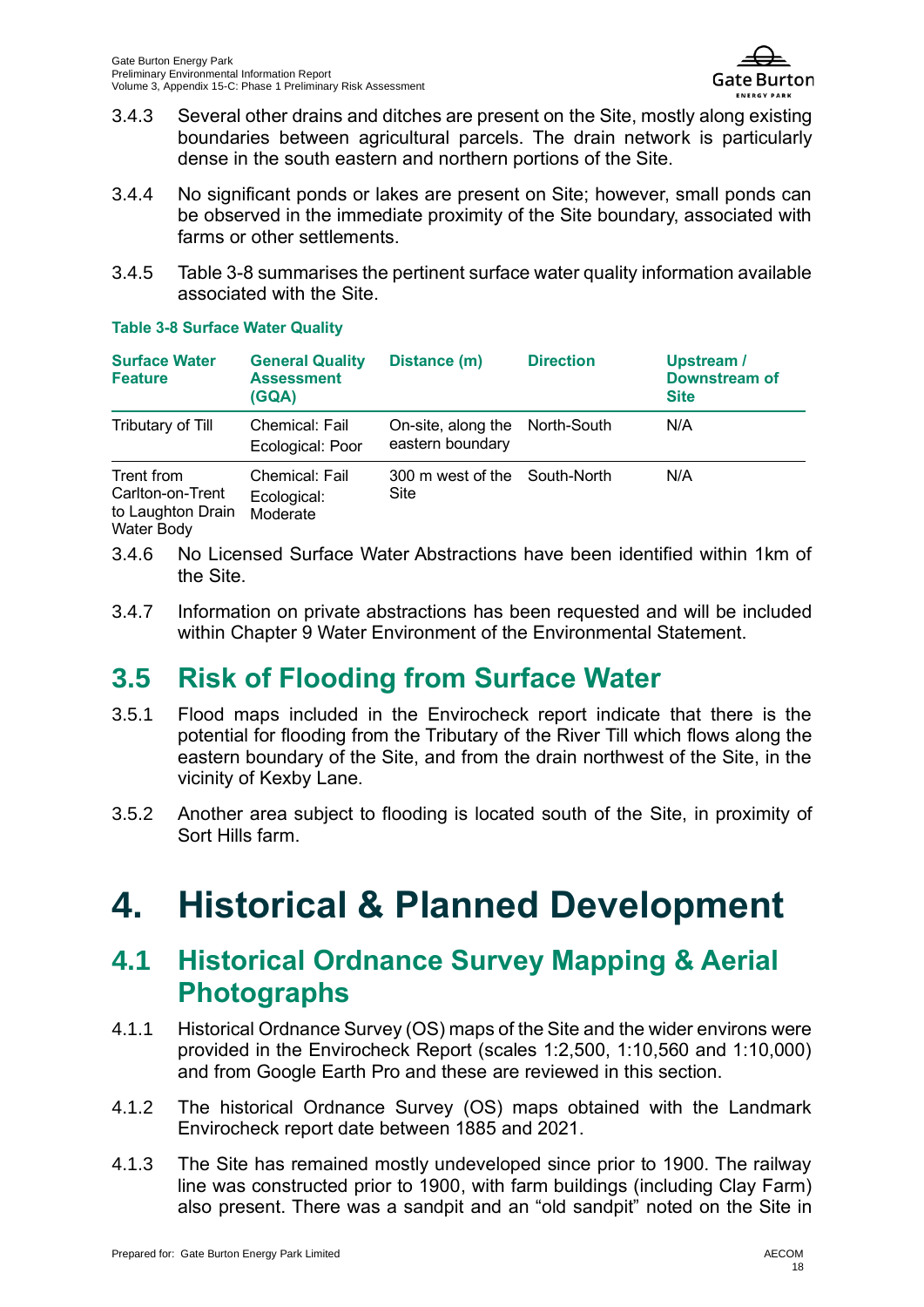

the northwest from 1900 to 1956. This area is now occupied by grassland. The telecommunications antenna along Clay Lane was visible on the mapping by 2003.

- 4.1.4 Offsite, the main villages surrounding the Site were already established prior to 1900. These included pumps and wells at this time. Sand pits and brickworks were present adjacent to the north of the Site. The brickyard was disused by the 1950s and shown to be replaced by residential properties in the 1970s. A sewage works was present adjacent to the northern boundary in proximity of Upton Road was noted on the mapping dated 1980 to 2003. Various residential properties adjacent to and immediately surrounding the Site, have been built, removed or modified over this period.
- 4.1.5 [Table 4-1](#page-19-0) provides a more detailed summary of the main features present on, and within approximately 250m radius of, the Site boundary. AECOM notes that only indicative map scales are provided. Where dates are stated, these refer to the dates of maps on which the features are present, have changed use or are no longer annotated, and do not necessarily refer to the exact dates of existence of a particular feature. Development that may have occurred between map editions is recorded as occurring on the latter published map, hence there are some limitations to the accuracy to the date of development unless supplementary evidence is available:

|                                        | Date and scale Key Features on-site                                                                                                                                                                                                                                                                                                                                                                                                                                                          | Key Features off site (within 250m)                                                                                                                                                                                                                                                                                                                                                                                                                                                                                                                                                                                                                                                                                                                              |
|----------------------------------------|----------------------------------------------------------------------------------------------------------------------------------------------------------------------------------------------------------------------------------------------------------------------------------------------------------------------------------------------------------------------------------------------------------------------------------------------------------------------------------------------|------------------------------------------------------------------------------------------------------------------------------------------------------------------------------------------------------------------------------------------------------------------------------------------------------------------------------------------------------------------------------------------------------------------------------------------------------------------------------------------------------------------------------------------------------------------------------------------------------------------------------------------------------------------------------------------------------------------------------------------------------------------|
| pre-1900,<br>1:10,560 and<br>1:2,500   | Mostly agricultural land.<br>Railway crossing the Site<br>approximately north to south<br>through the centre of the site.<br>Clay Farm, Siding Farm, High<br>Pasture Farm are present on-<br>site.<br>'Long Nursery' located in the<br>central portion of the Site.<br>Burton Windmill located along<br>the southwestern boundary.<br>Sand Pit to the northwest of the<br>Site, close to Gainsborough<br>Road and south of Knaith.<br>Thurlby Farm, located in the<br>northeast of the Site. | Mostly agricultural land with sporadic<br>settlements including Gate Burton village,<br>Knaith village, farms (Sort Hills, Park Farm,<br>Park Farm North, including a pump, Park Farm<br>South, including a well, Stephenson's Farm,<br>including a pump, Sandebus Farm and<br>Golddale Planting).<br>Pumps and a well are present in proximity of<br>the Site, near Knaith village.<br>Glebe Farm (now Park Farm) adjacent to the<br>Site boundary, in the eastern portion of the<br>Site.<br>Sand Pit within Park Plantation and an Old<br>Sand Pit approximately 50 m north of the Site<br>boundary.<br>Brick Yard located to the north east of the Site.<br>Lea Railway Station approximately 100 m from<br>the Site boundary, northern portion of the Site. |
| 1900-1922,<br>1:10,560 and<br>1:2500   | Burton Windmill no longer<br>present.<br>'Rises' are now visible within the<br>Site.                                                                                                                                                                                                                                                                                                                                                                                                         | Windpipe visible approximately 30m from the<br>site boundary, to the northeast.<br>Sandy Barr cottage, adjacent to the southern<br>boundary of the Site.<br>The Brick Yard/Brick Works are now labelled as<br>disused.                                                                                                                                                                                                                                                                                                                                                                                                                                                                                                                                           |
| 1947-1956,<br>1:10,560 and<br>1:10,000 | No major changes.                                                                                                                                                                                                                                                                                                                                                                                                                                                                            | Brick yard no longer present. Sporadic<br>presumably residential dwellings now visible of<br>the northern boundary of the Site.<br>By 1956, Glebe Farm is labelled "Park Farm"<br>and includes a windpump.                                                                                                                                                                                                                                                                                                                                                                                                                                                                                                                                                       |

#### <span id="page-19-0"></span>**Table 4-1 Summary of historical mapping**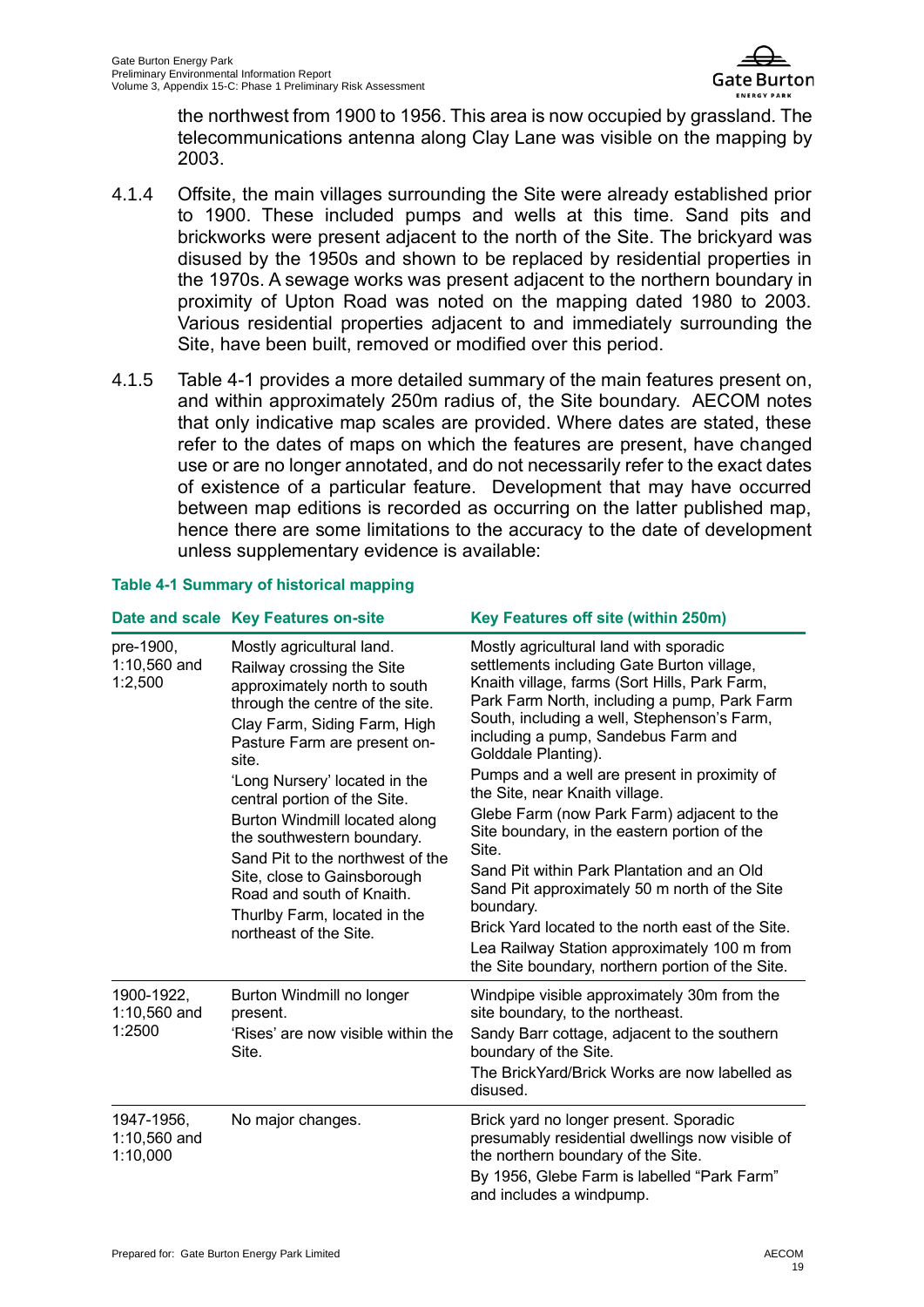

|                                                                                                             | Date and scale Key Features on-site                                                                                                                                                                                                                 | Key Features off site (within 250m)                                                                                                                                                                                                                                                                                                                                                                                                 |
|-------------------------------------------------------------------------------------------------------------|-----------------------------------------------------------------------------------------------------------------------------------------------------------------------------------------------------------------------------------------------------|-------------------------------------------------------------------------------------------------------------------------------------------------------------------------------------------------------------------------------------------------------------------------------------------------------------------------------------------------------------------------------------------------------------------------------------|
| 1970-1973,<br>1:10,000<br>(northern<br>portion of the<br>Site only) and<br>1:2,500<br>1974-1975,<br>1:2,500 | Several drains are now labelled<br>on-site.<br>Thurbly Farm no longer labelled<br>but some buildings are still<br>present.<br>By 1974, the woodland Burton<br>Gorse, located in the central<br>portion of the Site, is no longer<br>present.        | A 'Laundry' is visible approximately 300 m west<br>of the Site boundary, within Knaith.<br>By 1970, the Brick Yard is demolished, and<br>new developments are visible in the same<br>area.<br>By 1974-1975, Park Farm has expanded and<br>includes two ponds and Long Nursery has<br>expanded to the northeast.<br>Sewage works are visible by 1980-1982,<br>adjacent to the northern Site boundary, in<br>proximity of Upton Road. |
| 1980-1981,<br>1:10,560                                                                                      | Several drains are now labelled<br>on-site.<br>The sand pit in the northwestern<br>portion of the Site is no longer<br>present.                                                                                                                     | Terrace House Farm now visible within Knaith<br>village, northwest of the Site.<br>Prospect Farm is now visible within Gate<br>Burton village.<br>Buildings labelled as "The Cedars" are now<br>visible immediately southwest of the Site<br>beyond Willingham Road.<br>Small buildings are visible within Park<br>Plantation.                                                                                                      |
| 2000, 1:10,000                                                                                              | Buildings previously associated<br>with Thurbly Farm are no longer<br>present.<br>High Pasture Farm is no longer<br>present.                                                                                                                        | A Nursery House is visible along the southern<br>boundary of the Site, west of Sandebus Farm.                                                                                                                                                                                                                                                                                                                                       |
| 2003-2020,<br>Google Earth<br>Pro Aerial<br>Imagery                                                         | The telecom antenna along Clay<br>Lane is visible by 2003.<br>The area previously known as<br>'Long Nursery' is now a<br>woodland.<br>'Siding Farm' is comprised of an<br>isolated building, possibly<br>disused, in the 2003 aerial<br>photograph. | Park Farm undergoes redevelopment between<br>2007 and 2015, with existing buildings being<br>demolished and construction of new ones.<br>The Sewage works along Upton Road are no<br>longer visible in the 2003 aerial photograph.<br>Construction works are also visible at the<br>Nursery close to Sandebus Farm between<br>2007 and 2018.<br>A new building is constructed around 2012 in<br>proximity of Central Park Farm.     |

2021, 1:10,000 No major changes. No major changes.

### **4.2 Planning Authority Records**

4.2.1 The West Lindsey District Council website [10] has been searched for significant planning applications from 2018 onwards which could significantly impact the Site. No major works are planned within the Site or in the immediate surroundings, except for overhead line alterations along Kexby Lane, in proximity of the northern boundary of the Site.

### **4.3 Unexploded Ordnance Risk**

- 4.3.1 Based on a review of historical maps dated 1907-1947, the Site was not located near any wartime sites of interest such as military bases, ports or industrial centres.
- 4.3.2 An analysis of the post war historical map (1947-1956) does not show significant redevelopment within the area. Due to the rural area and the low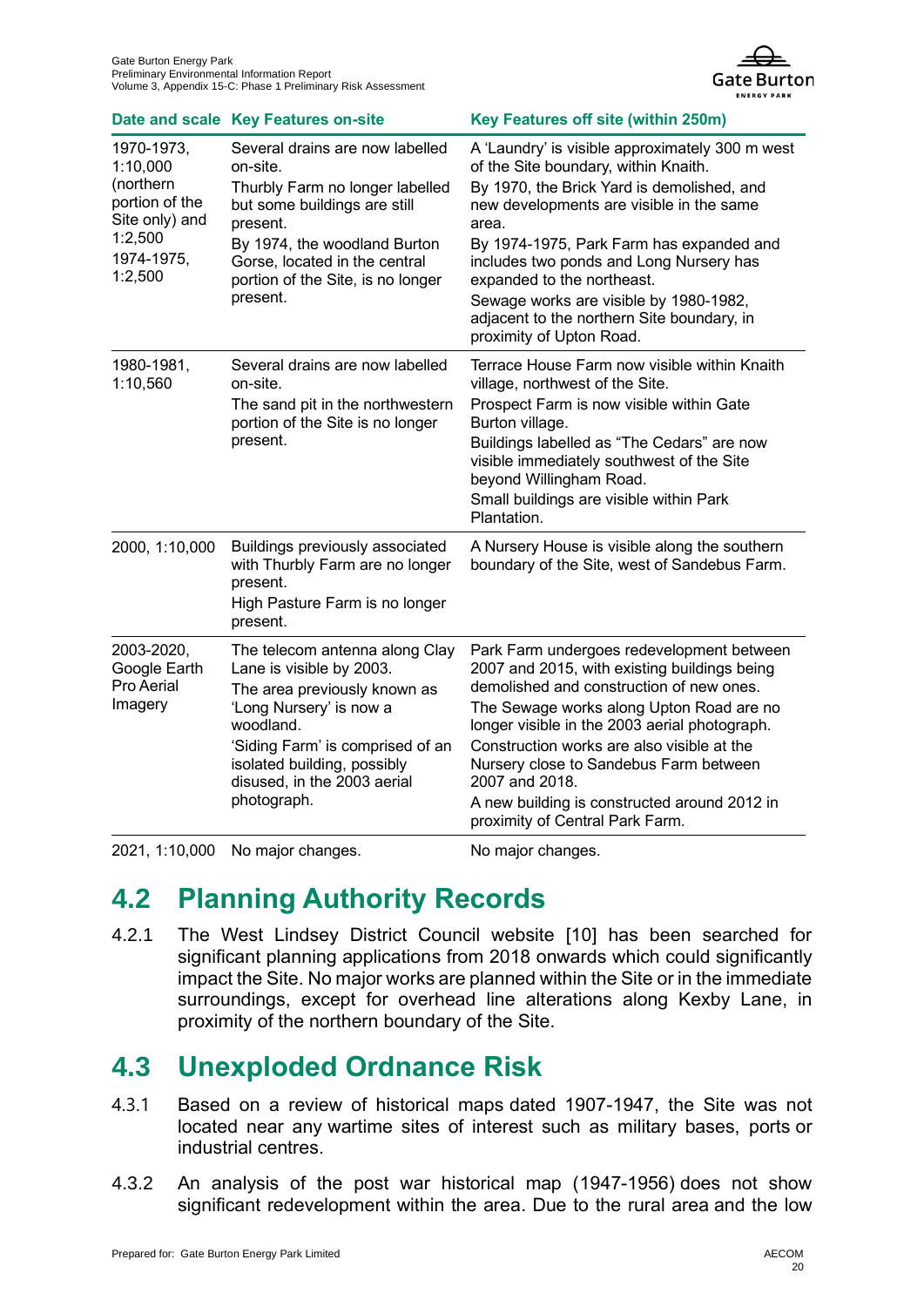

level of redevelopment throughout the years, there is the possibility that Unexploded Ordnance (UXO) could have gone unnoticed.

- 4.3.3 The regional UXO mapping published by Zetica [5] shows the Site lies within a zone of low bomb risk.
- 4.3.4 Based on the findings of the above assessments it is considered that no further action is required with regard to potential unexploded ordnance at the Site.

## **5. Regulated Activities and Statutory Consultation**

### **5.1 Introduction**

- 5.1.1 The key relevant features that characterise the Site and surrounding area are summarised in this section, along with an indication of the risk to the land quality of the Site.
- 5.1.2 Information on groundwater and surface water abstractions is detailed in Section [3](#page-10-1) and is not repeated here.
- 5.1.3 Generally, any regulated activities within 250m of the site could, depending upon their nature, represent potential off-site sources of contamination. Whilst a 1km search area is included as part of the Envirocheck data this section places emphasis on those activities present within 250m.

### **5.2 Regulated Processes**

- 5.2.1 [Table 5-1](#page-21-0) summarises the pertinent information on regulated processes contained in the Landmark Envirocheck report (Appendix B).
- 5.2.2 There are no Control of Major Accident Hazards Sites (COMAH), Explosive Sites, Notification of Installations Handling Hazardous Substances (NIHHS), Planning Hazardous Substance Consents, Planning Hazardous Substance Enforcements, Fuel Station Entries, Gas Pipelines, Underground Electrical Cables, within the Site or in a 250m radius from the Site.

#### <span id="page-21-0"></span>**Table 5-1 Summary of Regulatory Information**

**Subject Number Present**

| .                        |                     |                                                                                                                                                                                                          |
|--------------------------|---------------------|----------------------------------------------------------------------------------------------------------------------------------------------------------------------------------------------------------|
| On site                  | $0-$<br><b>250m</b> | <b>Details</b>                                                                                                                                                                                           |
| $\overline{\phantom{a}}$ | 6                   | Six discharge consents are listed within 250 m of the site.                                                                                                                                              |
|                          |                     | Registered to C Aitchison & M Douce, Sewage Discharges - Final/Treated<br>Effluent - Not Water Company; 10 m west; discharge into Freshwater<br>Stream/River, Status: Revoked                            |
|                          |                     | Registered to D Fenwick, Agriculture - Livestock Farming- 50 m from the Site<br>boundary, in proximity of Central Park Farm; discharge onto land Status:<br>Deemed Groundwater Regulations Authorisation |
|                          |                     | Registered to Mr Martin Robert Lake, Sewage Discharges - Final/Treated<br>Effluent - Not Water Company- 240 m west; discharge into Freshwater<br>Stream/River, Status: New Consent                       |
|                          |                     |                                                                                                                                                                                                          |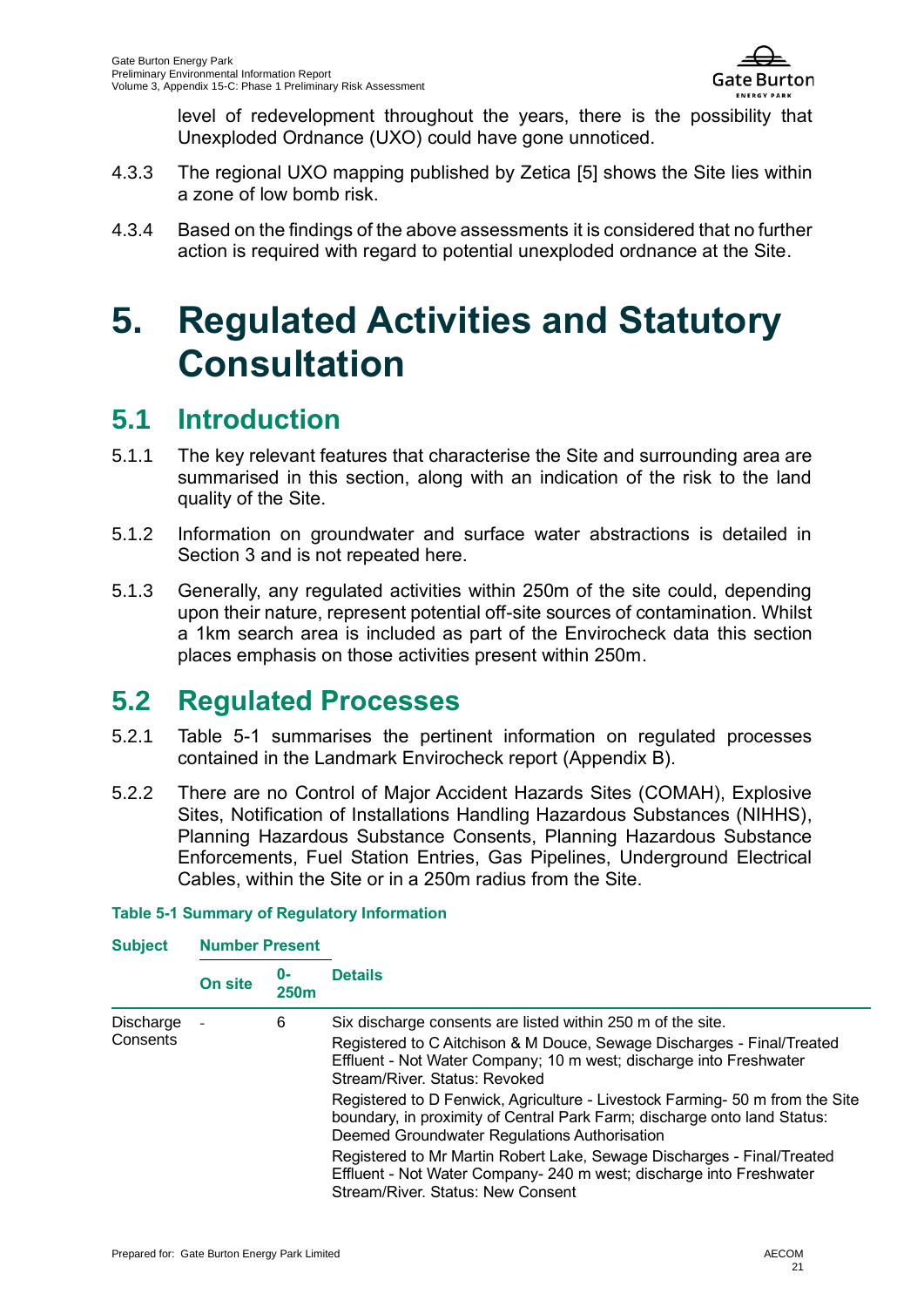



|                                                             | On site       | $\Omega$<br><b>250m</b> | <b>Details</b>                                                                                                                                                                                                                                                                                                                                                                                                                                                                                                                                                                                           |
|-------------------------------------------------------------|---------------|-------------------------|----------------------------------------------------------------------------------------------------------------------------------------------------------------------------------------------------------------------------------------------------------------------------------------------------------------------------------------------------------------------------------------------------------------------------------------------------------------------------------------------------------------------------------------------------------------------------------------------------------|
|                                                             |               |                         | 2 entries Registered to Anglian Water Services Limited, Public Sewage:<br>Storm Sewage Overflow and Sewage Discharges - Stw Storm<br>Overflow/Storm Tank - Water Company, 70 m east; discharge into<br>Freshwater Stream/River, Status: New Consent.<br>Registered to Anglian Water Services Limited, Public Sewage: Storm<br>Sewage Overflow; 90 m east; discharge into Freshwater Stream/River.<br>Status: Revoked: New Consent Issued.                                                                                                                                                                |
| <b>Pollution</b><br>Incidents<br>to<br>Controlled<br>Waters | $\mathcal{P}$ |                         | Two Pollution Incidents to Controlled Waters on-site:<br>August 1993: Category 2 – significant incident; receiving waters: Freshwater<br>Stream/River; pollutant: unknown; located in the central portion of the Site.<br>July 1996: Category 3 – minor Incident; receiving waters: Freshwater<br>Stream/River; pollutant: Organic Wastes: Cattle slurry; located along Kexby<br>Lane, northwestern portion of the site.<br>One Pollution Incident to Controlled Waters off-site:<br>June 1992: Category 3 – Minor Incident; receiving waters: Padmoor Drain;<br>pollutant: unknown; located 110 m east. |
| Substantiat<br>ed<br>Pollution<br>Incident<br>Register      |               |                         | August 2009 - Water impact: Category 2 - Significant Incident; no Land<br>Impact; pollutant: Agricultural Materials and Wastes, Soil Conditioners;<br>located in proximity of Park Farm.                                                                                                                                                                                                                                                                                                                                                                                                                 |

*Source: Envirocheck Report Ref. 286968913\_1\_1*

### **5.3 Licensed Waste Management Facilities**

- 5.3.1 There are no BGS Recorded Landfill Sites, Historical Landfill Sites, Integrated Pollution Control Registered Waste Sites, Licensed Waste Management Facilities (Landfill Boundaries), Local Authority Recorded Landfill Sites, Registered Landfill Sites, Registered Waste Transfer Sites, Registered Waste Treatment or Disposal Sites within the Site or in a 250m radius from the Site.
- 5.3.2 A licensed waste management facility is present 50m from the boundary of the Site, associated with Park Farm. It is recorded as a household, commercial and industrial transfer station registered to G H By Products Ltd. Current status of the licence is unknown, however it is noted that it was last modified in November 2020.

### **5.4 Industrial Land Use**

5.4.1 There is one active contemporary trade directory entry, located approximately 20m from the southwestern tip of the Site, in Gate Burton. It is associated with horse boxes and transporting.

### **5.5 Sensitive Land Uses**

- 5.5.1 The Envirocheck Report indicates that Burton Wood, located in the central portion of the Site, is associated with two Ancient Woodland entries as Ancient and Semi-Natural Woodland and as a Plantation on Ancient Woodland.
- 5.5.2 The Site, or portions of it, are located within four Nitrate Vulnerable Zones (Nvz) for surface water: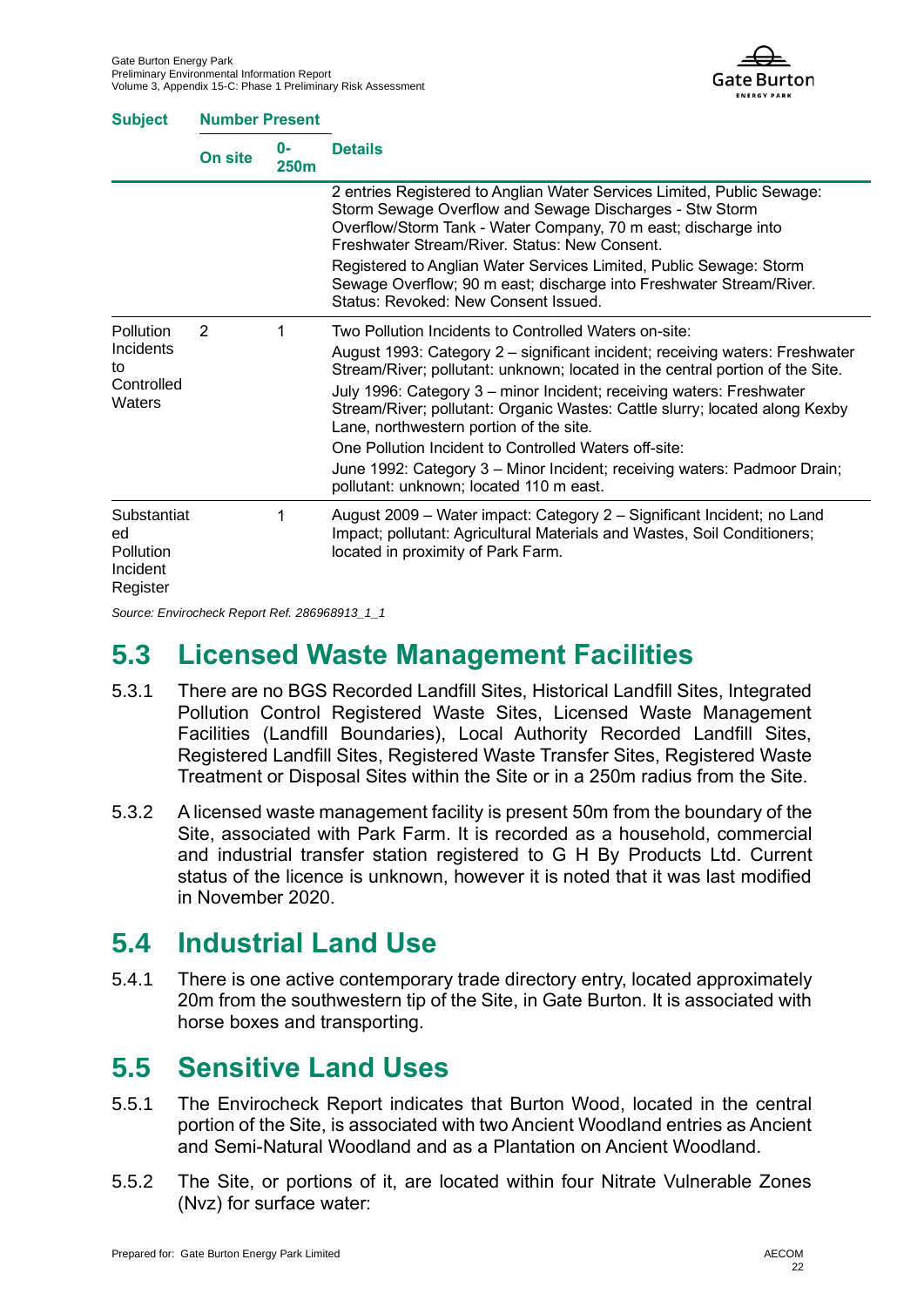

- R Trent From Carlton-On-Trent To Laughton Drain Nvz;
- Marton Drain Catchment (Trib Of R Trent) Nvz;
- Seymour Drain Catchment (Trib Of River Trent) Nyz: and
- Lower Witham Nvz.
- 5.5.3 There are no Areas of Adopted Green Belt, Areas of Unadopted Green Belt, Areas of Outstanding Natural Beauty, Environmentally Sensitive Areas, Forest Parks, Local Nature Reserves, Marine Nature Reserves, National Nature Reserves, National Parks, Nitrate Sensitive Areas, Ramsar Sites, Sites of Special Scientific Interest, Special Areas of Conservation, Special Protection Areas, World Heritage Sites within the Site or in a 250m radius from the Site.

## **6. Preliminary Ground Model**

6.1.1 Based on the review of published geological and hydrogeological information and a selection of historical borehole records, the ground conditions within the Site are considered to comprise the following sequence presented in [Table](#page-24-0) 6- [1.](#page-24-0)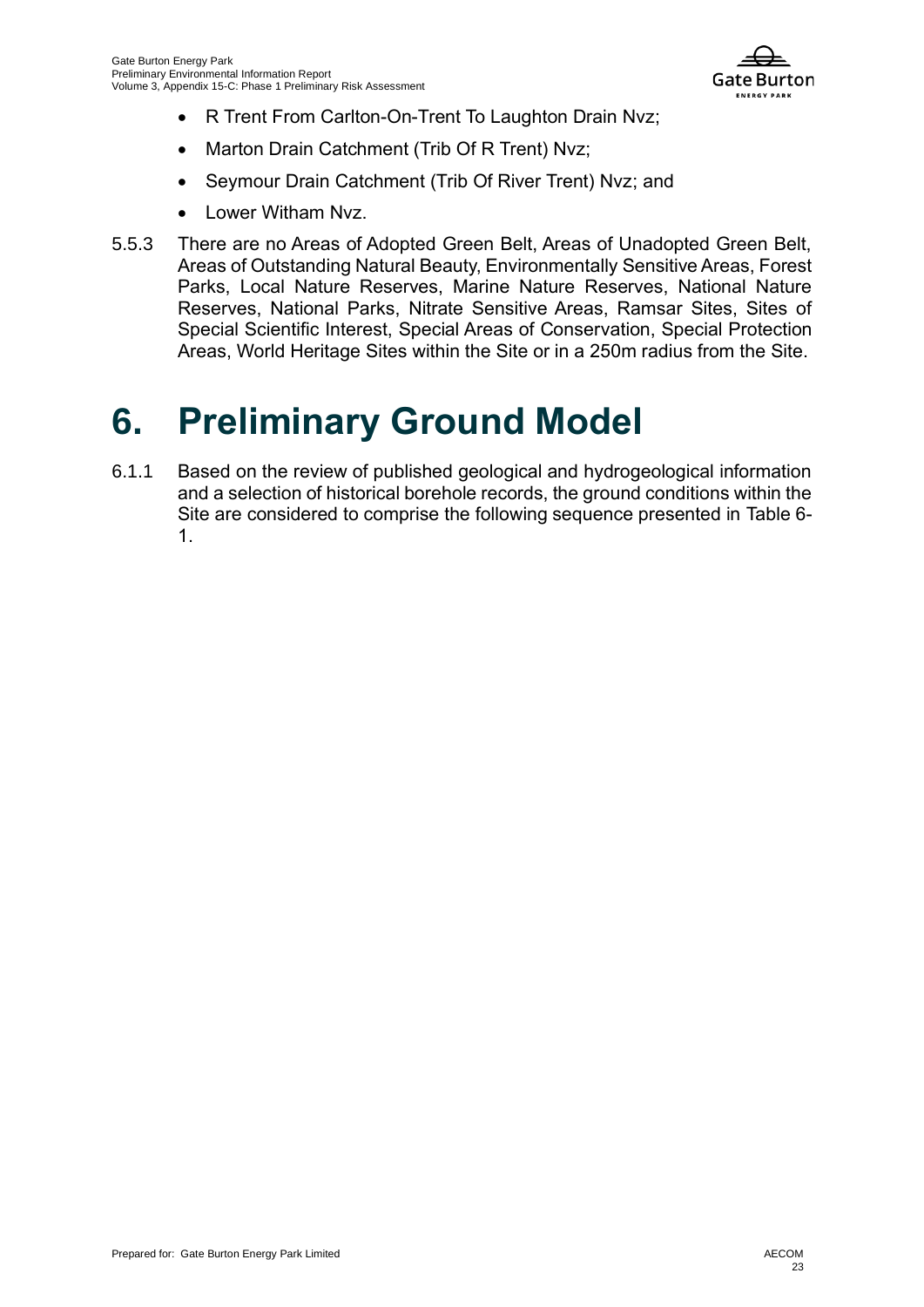



| <b>Geology</b>                                         | <b>Typical Description and anticipated</b><br>thickness                                                                                                                                                                                                                                                                                                                                                                                                                             | <b>Location and extent</b>                                                                                                                                                                 | <b>Aquifer</b>   | <b>Depth to</b><br><b>Groundwater</b>                                                                                                                                                                                                                                                                                                                               | <b>Ground Gas</b><br><b>Potential</b>                                                             |  |  |  |  |  |                                               |
|--------------------------------------------------------|-------------------------------------------------------------------------------------------------------------------------------------------------------------------------------------------------------------------------------------------------------------------------------------------------------------------------------------------------------------------------------------------------------------------------------------------------------------------------------------|--------------------------------------------------------------------------------------------------------------------------------------------------------------------------------------------|------------------|---------------------------------------------------------------------------------------------------------------------------------------------------------------------------------------------------------------------------------------------------------------------------------------------------------------------------------------------------------------------|---------------------------------------------------------------------------------------------------|--|--|--|--|--|-----------------------------------------------|
| Made Ground<br>/Topsoil                                | Made Ground - thickness unknown<br>Topsoil - 0.4m                                                                                                                                                                                                                                                                                                                                                                                                                                   | Limited potential for Made<br>Ground. Key areas associated<br>with Railways, farm building<br>areas, antennae, infilled pit<br>Topsoil recorded in the north and<br>northwest of the Site. |                  | Limited information<br>is available from<br><b>BGS</b> borehole<br>material)<br>records regarding<br>groundwater levels<br>within the area.<br>Generally, water<br>Very Low<br>was not struck<br>within 6 mbgl.<br>However.<br>occasionally water<br>was observed<br>within 1 mbgl.<br>Water is likely to be<br>present within the<br>superficial<br>glaciofluvial, |                                                                                                   |  |  |  |  |  | Low (potential infilled<br>pits - unknown fil |
| Superficial<br>Deposits -<br>Glaciofluvial<br>deposits | Sand and Gravel - silty sand. 'clayey'<br>pebbly sand. Gravel; fine, well rounded<br>quartz. Sand: medium well rounded quartz;<br>Medium grained, some fine and coarse well<br>rounded quartz and less rounded rock<br>fragments, very silty res-brown silt; sand<br>and gravel, silty sand; dense to medium<br>dense dark brown, slightly clayey sand and<br>loose to medium dense light brown slightly<br>clayey fine to coarse sand with some<br>rounded gravel - $0.8 - 3.05$ m | Recorded in the northwest of the Secondary A<br>Site, and off-site (west and east<br>of the Site)                                                                                          |                  |                                                                                                                                                                                                                                                                                                                                                                     |                                                                                                   |  |  |  |  |  |                                               |
| Superficial<br>Deposits -<br>Alluvium                  | Normally soft to firm consolidated,<br>compressible silty clay, but can contain<br>layers of silt, sand, peat and basal gravel <sup>2</sup> -<br>thickness unknown.                                                                                                                                                                                                                                                                                                                 | Mapped in an isolated area in<br>proximity of Clay Farm but not<br>recorded within reviewed<br>boreholes                                                                                   | Secondary A      | alluvium, Holme<br>Pierremont<br>Member deposits,<br>where these are<br>located on the Site.                                                                                                                                                                                                                                                                        | Low. Possible if<br>organic material<br>present. However,<br>isolated area and<br>limited extent. |  |  |  |  |  |                                               |
| Superficial<br>Deposits - Till -<br>diamicton          | Reddish-brown and grey; some sandy<br>pockets and pebbles of limestone,<br>sandstone, flint and quartz with mudstone<br>towards base; ale brown and grey, ochreous<br>sandy pockets and a few pebbles of flint and<br>sandstone and clay with greenish brown<br>areas, appears reworked, some pebbles of<br>clack shale and limestone; grey and brown,                                                                                                                              | Recorded in the northwest of the Secondary<br><b>Site</b>                                                                                                                                  | undifferentiated |                                                                                                                                                                                                                                                                                                                                                                     | Very Low                                                                                          |  |  |  |  |  |                                               |

<span id="page-24-0"></span><sup>2</sup> BGS description.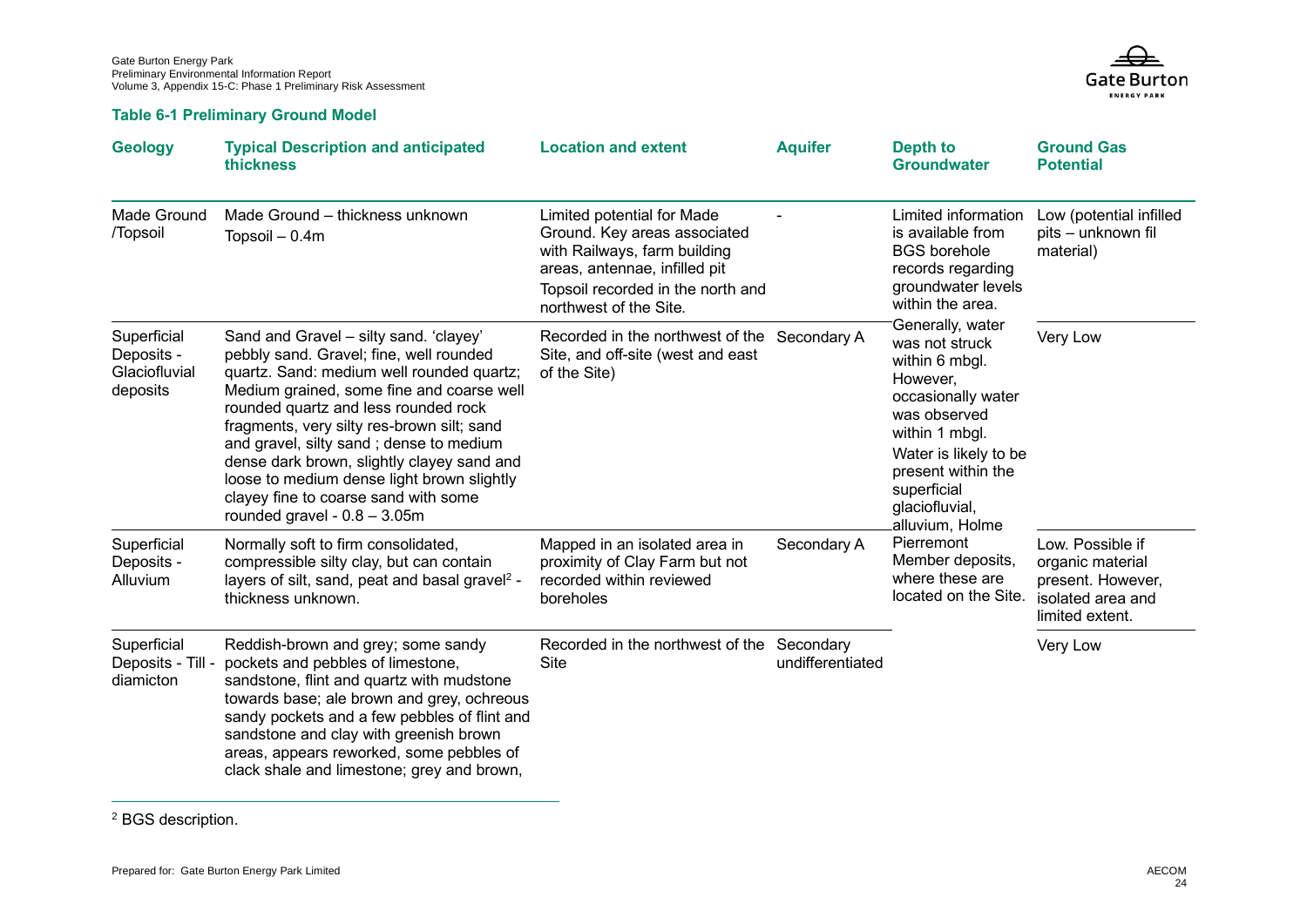

| <b>Geology</b>                                                                   | <b>Typical Description and anticipated</b><br>thickness                                                      | <b>Location and extent</b>                                                                                                                                                       | <b>Aquifer</b> | Depth to<br><b>Groundwater</b> | <b>Ground Gas</b><br><b>Potential</b> |
|----------------------------------------------------------------------------------|--------------------------------------------------------------------------------------------------------------|----------------------------------------------------------------------------------------------------------------------------------------------------------------------------------|----------------|--------------------------------|---------------------------------------|
|                                                                                  | weathered appearance, some sandy<br>patches, becomes greyer towards base at<br>$1.0m - 2.8m$                 |                                                                                                                                                                                  |                |                                |                                       |
| Superficial<br>Deposits -<br>Holme<br>Pierrepont<br>Sand And<br>Gravel<br>Member | Soil, dry sand, running sand, red clay, sand<br>and quartz; red clay, shales, stone, marl<br>gypsum $-3.05m$ | Recorded mainly off-site, to the<br>southwest of the Site. However,<br>these may marginally encroach<br>on to the Site in the<br>southwestern tip of the Site at<br>Gate Burton. | Secondary A    |                                | Low                                   |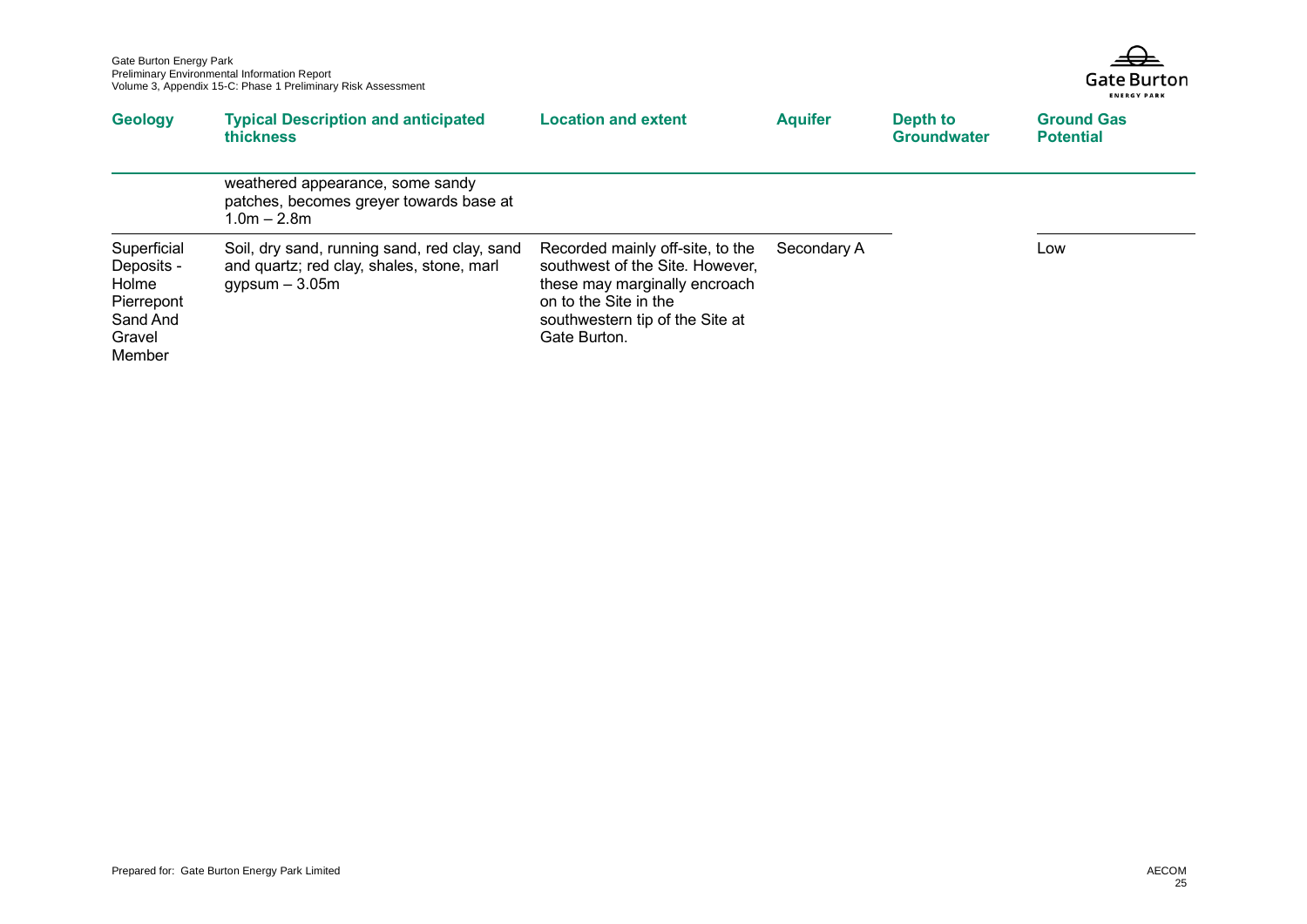

# **7. Initial Conceptual Site Model**

### **7.1 Introduction**

7.1.1 This section is aimed at identifying possible risks, if any, arising from substances used or deposited on-site, or from other sources of land contamination. Both past and current potentially contaminative land uses have been considered. It is based on the Solar and Energy Storage Park only which will comprise the installation of solar PV generating panels and on-site energy storage facilities. This Phase 1 Desk Study will be updated to include the Grid Connection Route and will be submitted with the Environmental Statement (ES).

### **7.2 Assessment Framework**

- 7.2.1 Current best practice recommends that the determination of health hazards due to contaminated land is based on the principle of risk assessment, as outlined in the Statutory Guidance to Part 2A (2012) and Land Contamination: Risk Management (LCRM) (2020).
- 7.2.2 The "suitable for use" approach is adopted for the assessment of contaminated land where remedial measures are undertaken where unacceptable risks to human health or the environment are realised taking into account the use (or proposed use) of the land in question and the environmental setting.
- 7.2.3 The risk assessment process for environmental contaminants is based on a source-pathway-receptor analysis. These terms can be defined as follows:
	- **Source**: hazardous substance that has the potential to cause adverse impacts; and
	- **Pathway**: route whereby a hazardous substance may come into contact with the receptor: examples include ingestion of contaminated soil and leaching of contaminants from soil into watercourses; and
	- **Receptor: target that may be affected by contamination**: examples include human occupants/ users of site, water resources (surface waters or groundwater), or structures.
- 7.2.4 For a risk to be present, there must be a relevant/ viable contaminant linkage; i.e. a mechanism whereby a source impacts on a sensitive receptor via a pathway.
- 7.2.5 The following sections details the initial Conceptual Site Model (iCSM) which has been developed for the Site with a view to assessing the potential risks/ liabilities and constraints associated with the Site in its current condition prior to any proposed redevelopment. Risks associated with the proposed redevelopment have also been assessed based on a commercial future land use scenario, including any potential sources of contamination, potential receptors and potential contaminant pathways identified during this deskbased assessment.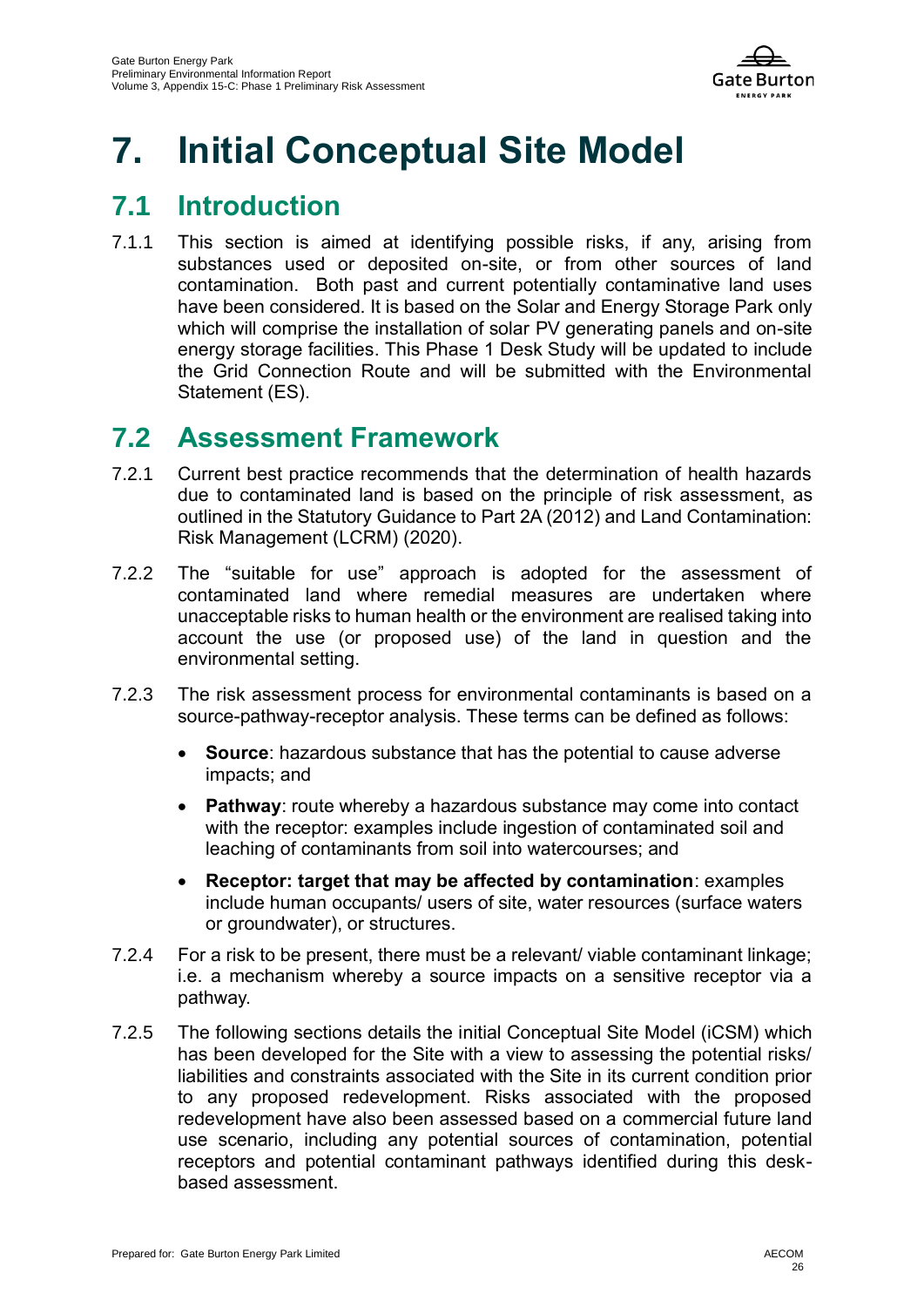

### **7.3 Sources of Potential Contamination**

7.3.1 Based on the above [Table 7-1](#page-27-0) lists the potential sources of contamination that may be found at the Site and associated potential contaminants with reference to the DoE Industry Profiles [11] and R&D Publication 66: 2008 [12].

| <b>Source</b><br><b>Reference</b> |                     | <b>Location Potential Sources</b>                                                                                                                                                                                                                                                    | <b>Typical Associated Contaminants of Potential</b><br><b>Concern (CoPC)</b>                                                                                                                                                                                                                                                                                                                                                                                                                                                       |
|-----------------------------------|---------------------|--------------------------------------------------------------------------------------------------------------------------------------------------------------------------------------------------------------------------------------------------------------------------------------|------------------------------------------------------------------------------------------------------------------------------------------------------------------------------------------------------------------------------------------------------------------------------------------------------------------------------------------------------------------------------------------------------------------------------------------------------------------------------------------------------------------------------------|
| S <sub>1</sub>                    | On-site             | Agricultural land and<br>associated facilities                                                                                                                                                                                                                                       | Potential for: metals; inorganics, nitrites, nitrates,<br>ammonium pesticides and herbicides;<br>hydrocarbons                                                                                                                                                                                                                                                                                                                                                                                                                      |
| S <sub>2</sub>                    | On-site             | Railway and sidings                                                                                                                                                                                                                                                                  | Potential for hydrocarbons; Polychlorinated<br>Biphenyls (PCBs); Polycyclic Aromatic<br>Hydrocarbons (PAH) and creosote; Solvents;<br>Benzene, toluene, ethylbenzene; xylene (BTEX)<br>herbicides; metals; asbestos, ash and fill,<br>sulphates                                                                                                                                                                                                                                                                                    |
| S <sub>3</sub>                    | On-site             | Potentially infilled land<br>associated with historic<br>quarries and pits                                                                                                                                                                                                           | Low potential for ground gas.<br>Subject to the nature of fill materials, potential for<br>a range of inorganic and organic contaminants<br>including but not limited to metals, metalloids,<br>acids, alkalis, organic compounds, inorganic<br>compounds, asbestos, Total Petroleum<br>Hydrocarbons (TPH), PAH, solvents, lubricants,<br>fuel oils, Volatile Organic Compounds (VOC),<br>Semi-Volatile Organic Compounds (SVOC), timber<br>and water treatment chemicals, PCBs, methane,<br>hydrogen sulphide and carbon dioxide. |
| S <sub>4</sub>                    | On-site             | <b>Potential Made Ground</b><br>associated with utilities<br>infrastructure (Antennae,<br>drainage, roadways)                                                                                                                                                                        | Low potential for ground gas.<br>Potential for a range of inorganic and organic<br>contaminants including but not limited to metals,<br>metalloids, acids, alkalis, organic compounds,<br>inorganic compounds, asbestos, TPH, PAH,<br>solvents, lubricants, fuel oils, VOC, SVOC, timber<br>and water treatment chemicals, PCB, methane,<br>hydrogen sulphide and carbon dioxide.                                                                                                                                                  |
| S <sub>5</sub>                    | Off-site<br>Sources | Agricultural land and<br>associated facilities<br>Railway and sidings<br>Potentially infilled land<br>associated with historic<br>quarries and pits<br><b>Potential Made Ground</b><br>associated with utilities (gas)<br>infrastructure<br>Former Sewage works<br>Former Brick Yard | Potential for: metals; inorganics, nitrites, nitrates,<br>ammonium pesticides and herbicides;<br>hydrocarbons PCBs, TPH, PAH and VOC, SVOC;<br>BTEX asbestos, ash and fill, sulphates<br>Low potential for ground gas - infilled ground,<br>former sewage works (methane, hydrogen<br>sulphide and carbon dioxide).                                                                                                                                                                                                                |

#### <span id="page-27-0"></span>**Table 7-1 Potential Sources of Contamination**

*Sources: Department of Environment Industry Profiles [11] and R&D Publication 66: 2008 [12].* 

### **7.4 Potential Receptors**

7.4.1 Potential receptors associated with the Scheme are shown on [Table 7-2.](#page-28-0)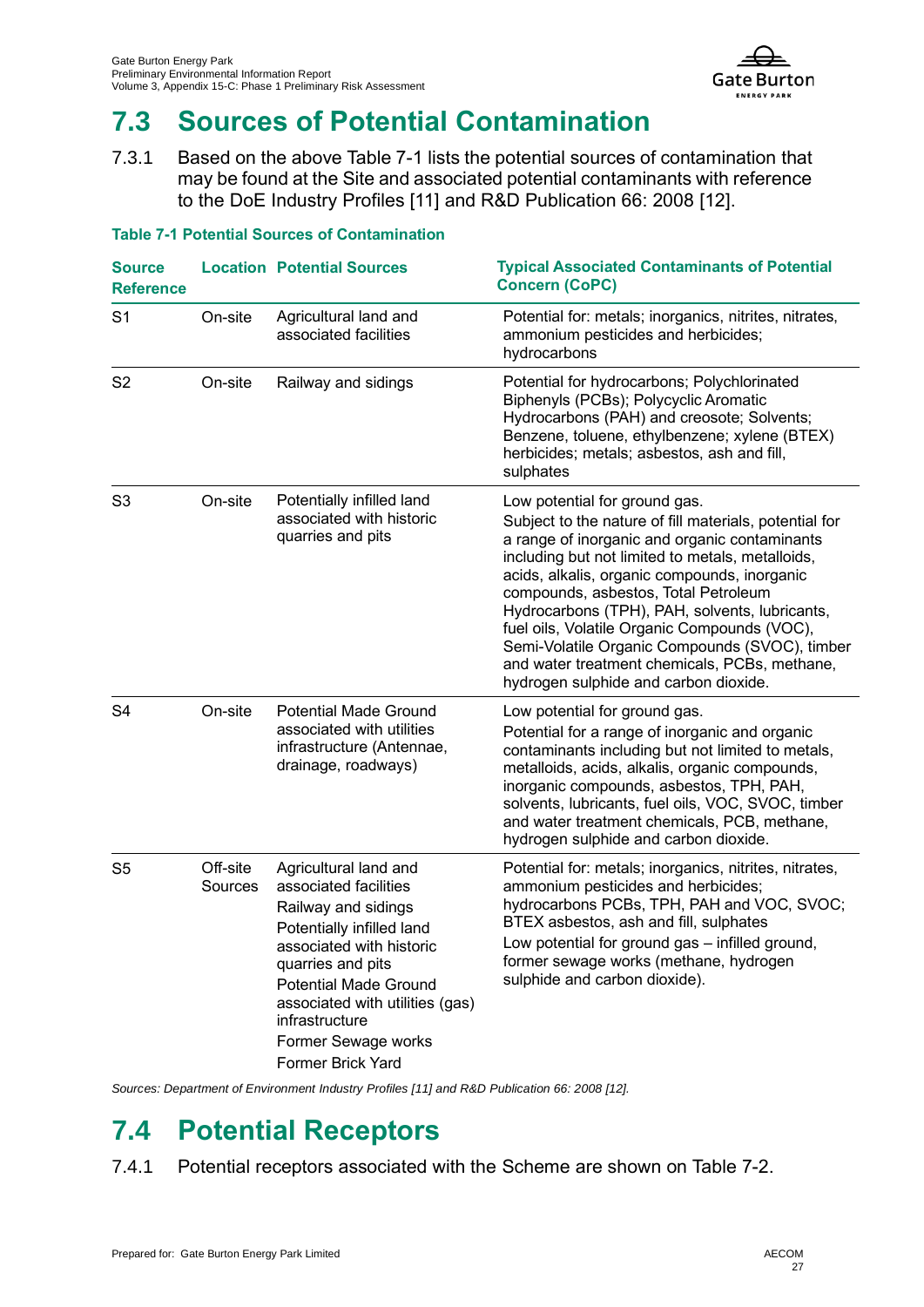

#### <span id="page-28-0"></span>**Table 7-2 Potential Receptors**

| <b>Receptor</b><br><b>Reference</b> | <b>Receptor</b>                                                                                                          | <b>Description</b>                                                                                                                                                                                     |
|-------------------------------------|--------------------------------------------------------------------------------------------------------------------------|--------------------------------------------------------------------------------------------------------------------------------------------------------------------------------------------------------|
| R1                                  | Human Health (Future users)                                                                                              | Future commercial receptors on-site<br>(workers/maintenance workers at the Main<br>Site – duration anticipated to be three staff<br>per day during operation with an average<br>two visitors per day). |
| R <sub>2</sub>                      | Human Health (off site -<br>commercial/residential properties)                                                           | Commercial receptors off-site (adjacent<br>farms and commercial properties during<br>construction works only).                                                                                         |
| R <sub>3</sub>                      | Water Environment: Superficial<br>Aquifers                                                                               | Groundwater within the Secondary A and<br>Secondary undifferentiated aquifers.                                                                                                                         |
| R <sub>4</sub>                      | Water Environment: Surface waters                                                                                        | Tributary of the Till, River Trent and multiple<br>drains and ponds on-site and off-site. River<br>Till and River Trent.                                                                               |
| R <sub>5</sub>                      | Water Environment: Bedrock<br>Groundwater within the Secondary B and<br>Aquifers<br>Secondary undifferentiated aquifers. |                                                                                                                                                                                                        |
| R <sub>6</sub>                      | Buildings & Infrastructure: Concrete<br>foundations associated with<br>buildings, solar PV, utilities services.          | Infrastructure at risk from ignition of<br>accumulated ground gas in confined space.<br>Below ground infrastructure at risk from<br>aggressive ground conditions.                                      |

## **7.5 Potential Pathways**

7.5.1 Potential pathways associated with the Scheme are shown in [Table 7-3.](#page-28-1)

#### <span id="page-28-1"></span>**Table 7-3 Potential Pathways**

| <b>Pathway</b><br><b>Reference</b> | <b>Receptor</b>                                                                                                                                                   | <b>Description</b>                                                                                                                      |
|------------------------------------|-------------------------------------------------------------------------------------------------------------------------------------------------------------------|-----------------------------------------------------------------------------------------------------------------------------------------|
| P <sub>1</sub>                     | Human Health                                                                                                                                                      | Direct contact, dermal absorption or ingestion of soil/ water.                                                                          |
| P <sub>2</sub>                     | Human Health                                                                                                                                                      | Inhalation of soil particulates or soil vapour derived from soils.                                                                      |
| P <sub>3</sub>                     | Human Health                                                                                                                                                      | Migration of hazardous gases/vapours via permeable strata<br>into confined spaces (asphyxiation/explosion).                             |
| P <sub>4</sub>                     | Water Environment: Surface<br>Spillage/loss/run off from surface direct to receiving water.<br>water                                                              |                                                                                                                                         |
| P <sub>5</sub>                     | Water Environment: Surface<br>Lateral migration of impacted shallow groundwater towards<br>surface water receptors.<br>water                                      |                                                                                                                                         |
| P <sub>6</sub>                     | <b>Water Environment:</b><br>Leaching of chemicals and vertical migration via permeable<br>unsaturated strata to shallow and/ or deep groundwater.<br>Groundwater |                                                                                                                                         |
| P7                                 | <b>Water Environment:</b><br>Vertical migration of impacted shallow groundwater to the<br>Groundwater<br>deeper aquifer.                                          |                                                                                                                                         |
| P <sub>8</sub>                     | Buildings & Infrastructure:<br>Concrete                                                                                                                           | Direct contact of buried concrete with contaminated soils (i.e.<br>hydrocarbons) and aggressive ground conditions (pH and<br>sulphate). |
| P <sub>9</sub>                     | Buildings & Infrastructure:<br>Supply pipes                                                                                                                       | Direct contact of services and supply pipes with contaminated<br>soils.                                                                 |
| P <sub>10</sub>                    | Buildings & Infrastructure:<br><b>Structures</b>                                                                                                                  | Migration of hazardous gases/vapours via permeable strata<br>into enclosed spaces and service/utility trenches.                         |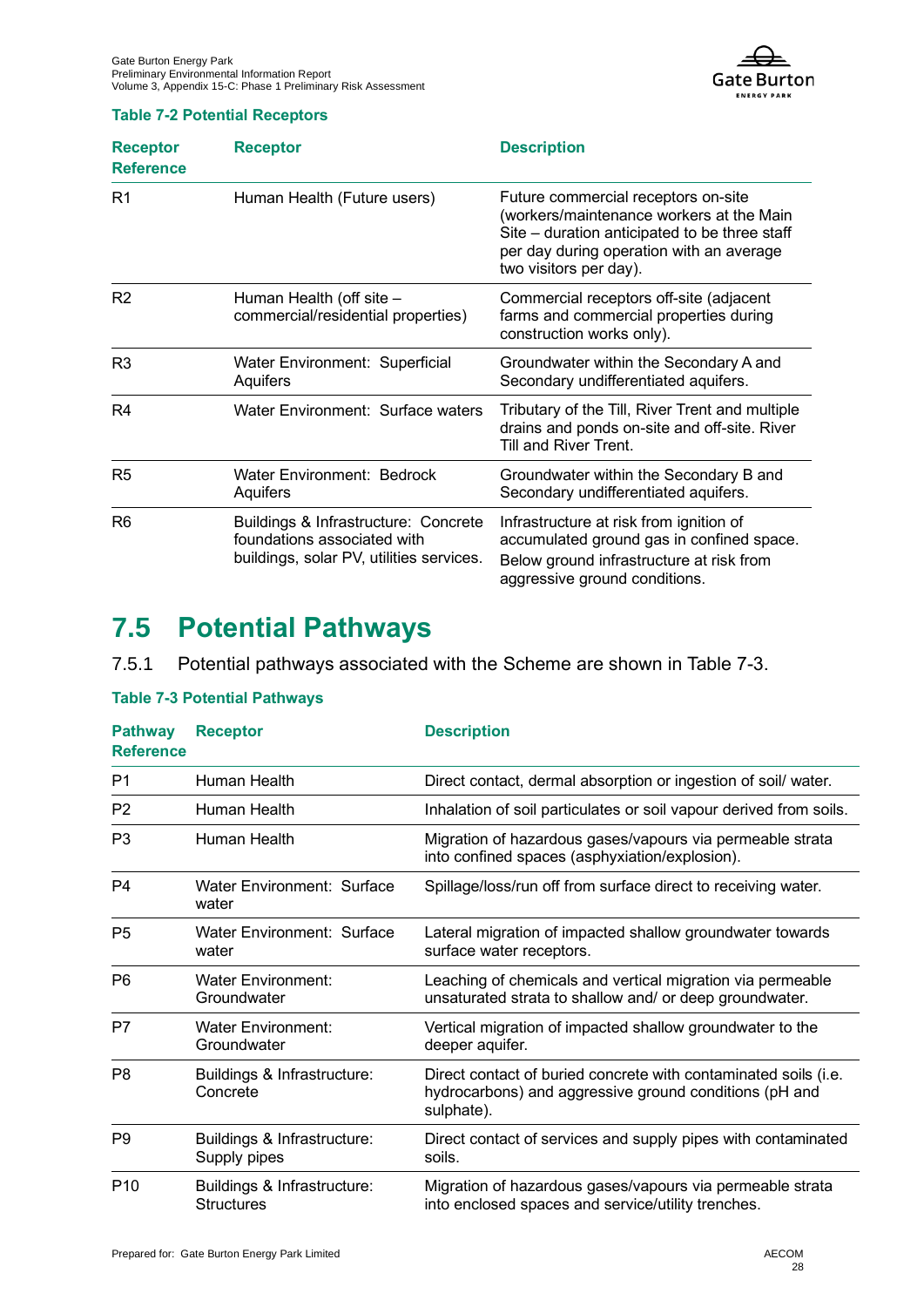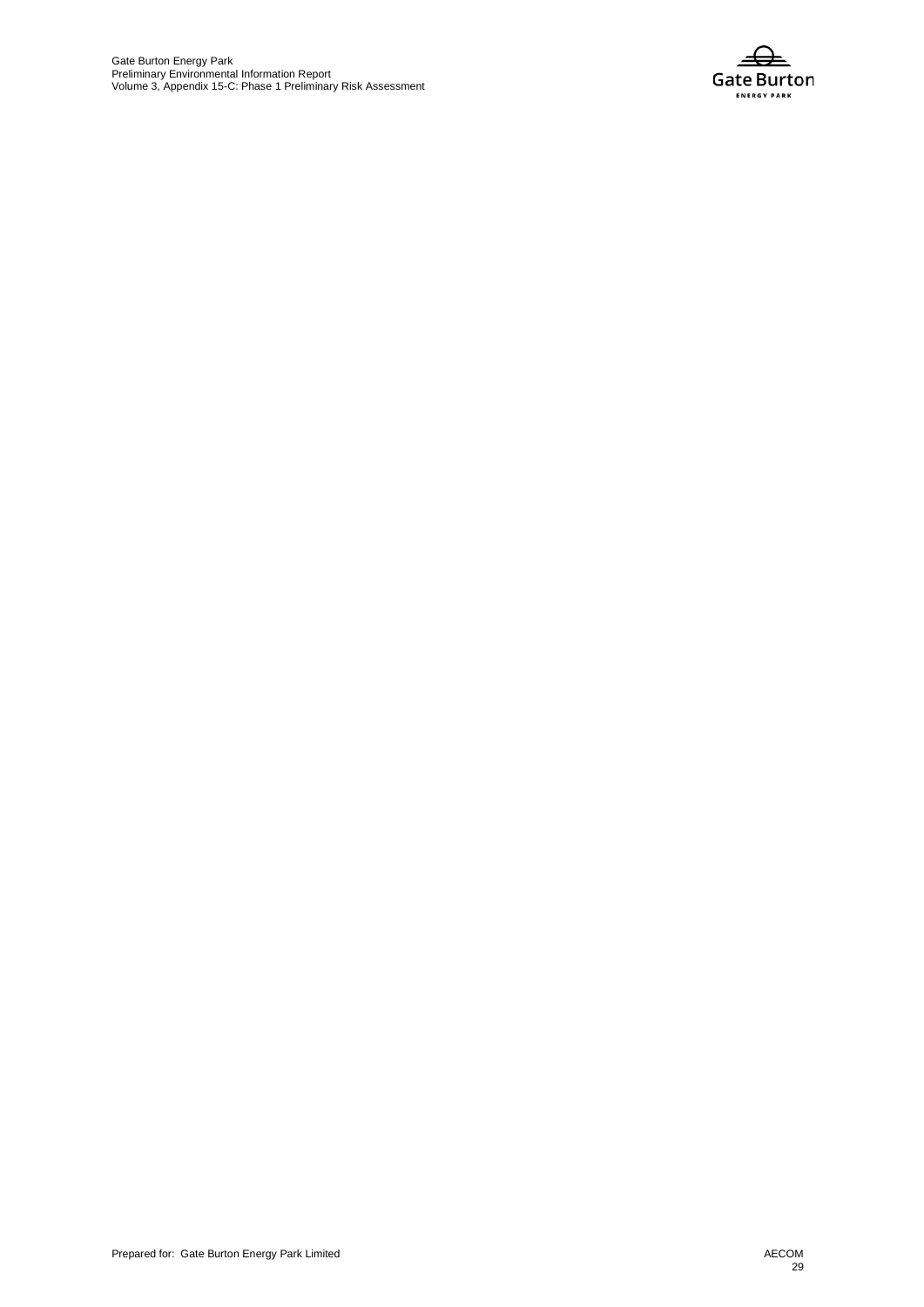

## **8. Environmental Risk Assessment**

### **8.1 Risk Assessment Principles**

- 8.1.1 Current best practice recommends that the determination of hazards due to contaminated land is based on the principle of risk assessment, as outlined in the Environment Agency guidance on LCRM.
- 8.1.2 For a risk to be present, there must be a viable contaminant linkage i.e. a mechanism whereby a source impacts on a sensitive receptor via a pathway.
- 8.1.3 Assessments of risks associated with each of these contaminant linkages are discussed in the following sections.
- 8.1.4 Using criteria broadly based on those presented in the National House Building Council/Environment Agency/Chartered Institute of Environmental Health publication R&D 66 (NHBC/EA/CIEH, 2008), the magnitude of the risk associated with potential contamination at the Site has been assessed. To do this an estimate is made of:
	- The magnitude of the potential consequence (i.e. severity);
	- The magnitude of probability (i.e. likelihood).
- 8.1.5 The severity of the risk is classified according to the criteria in [Table 8-1.](#page-30-0)

#### <span id="page-30-0"></span>**Table 8-1. Description of Severity of Risk**

| <b>Term</b> | <b>Description</b>                                                                                                                                                                                                                                                                                                                             |  |  |  |  |  |  |  |  |
|-------------|------------------------------------------------------------------------------------------------------------------------------------------------------------------------------------------------------------------------------------------------------------------------------------------------------------------------------------------------|--|--|--|--|--|--|--|--|
| Severe      | Highly elevated concentrations likely to result in significant harm to human health.<br>Catastrophic damage to crops, buildings or property (e.g. by explosion).<br>Equivalent to EA Category 1 pollution incident including persistent and/or extensive effects of<br>water quality.<br>Major damage to aquatic or other ecosystems.          |  |  |  |  |  |  |  |  |
| Medium      | Elevated concentrations which could result in significant harm to human health.<br>Significant damage to crops, buildings or property (e.g. damage to building rendering it<br>unsafe).<br>Equivalent to EA Category 2 pollution incident including significant effect on water quality.<br>Significant damage to aquatic or other ecosystems. |  |  |  |  |  |  |  |  |
| Mild        | Exposure to human health unlikely to lead to significant harm.<br>Minor damage to crops, buildings or property (e.g. surface spalling to concrete).<br>Equivalent to EA Category 3 pollution incident including minimal or short-lived effect on water<br>quality.<br>Minor or short-lived damage to aquatic or other ecosystems.              |  |  |  |  |  |  |  |  |
| Minor       | No measurable effect on humans.<br>Repairable effects of damage to buildings, structures and services.<br>Equivalent to insubstantial pollution incident with no observed effect on water quality of<br>ecosystems.                                                                                                                            |  |  |  |  |  |  |  |  |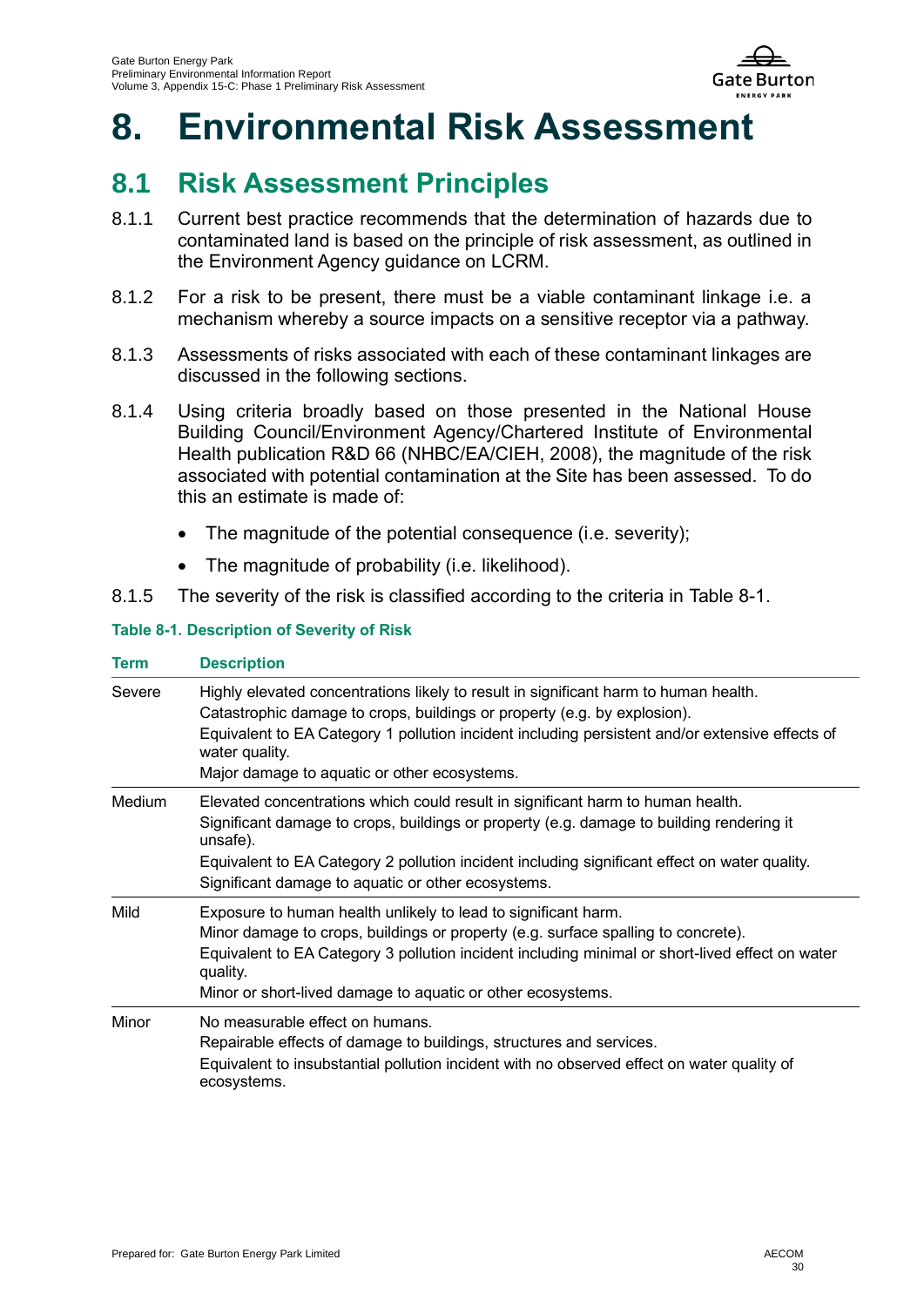

The probability of the risk occurring is classified according to the criteria in [Table 8-2.](#page-31-0)

#### <span id="page-31-0"></span>**Table 8-2 Likelihood of Risk Occurrence**

| <b>Likelihood</b> | <b>Explanation</b>                                                                                                                                                                   |
|-------------------|--------------------------------------------------------------------------------------------------------------------------------------------------------------------------------------|
| High              | Contaminant linkage may be present that appears very likely in the short-term and risk<br>is almost certain to occur in the long term, or there is evidence of harm to the receptor. |
| Likely            | Contaminant linkage may be present, and it is probable that the risk will occur over the<br>long term.                                                                               |
| Low               | Contaminant linkage may be present and there is a possibility of the risk occurring,<br>although there is no certainty that it will do so.                                           |
| <b>Unlikely</b>   | Contaminant linkage may be present but the circumstances under which harm would<br>occur even in the long-term are improbable.                                                       |
| 0 4 C             | An overall oveluation of the lovel of right is goined from a comparison of the                                                                                                       |

8.1.6 An overall evaluation of the level of risk is gained from a comparison of the severity and probability, as shown in [Table 8-3.](#page-31-1)

#### <span id="page-31-1"></span>**Table 8-3 Risk based on Comparison of Likelihood and Severity**

|           |                 | Severity         |                        |              |                 |
|-----------|-----------------|------------------|------------------------|--------------|-----------------|
|           |                 | <b>SEVERE</b>    | <b>MEDIUM</b>          | <b>MILD</b>  | <b>MINOR</b>    |
| ikelihood | <b>HIGH</b>     | <b>Very High</b> | <b>High</b>            | Moderate     | Low             |
|           | <b>LIKELY</b>   | <b>High</b>      | <b>Moderate</b>        | Moderate/Low | Low             |
|           | LOW             | Moderate         | Moderate/Low           | Low          | <b>Very Low</b> |
|           | <b>UNLIKELY</b> | Moderate/Low     | <b>Very Low</b><br>Low |              | <b>Very Low</b> |

### **8.2 LCRM Assessment of Risk**

- 8.2.1 Current contaminated land guidance in LCRM [13] categorises risk at Stage 1 Tier 1 (i.e. PRA) as follows:
	- Acceptable; and
	- Unacceptable.
- 8.2.2 However, no framework for assessing the risk has been published to accompany the guidance, so the CIEH & NHBC R&D 66 assessment framework constitutes best practice in this regard. To align the risk rankings in Section 9.2 with the LCRM rankings and with the Part 2A definitions, the following matrix has been utilised. This conversion is demonstrated in [Table 8-](#page-31-2) [4](#page-31-2) below:

#### <span id="page-31-2"></span>**Table 8-4 Conversion to LCRM Risk Categories**

|              | <b>Acceptable</b> | <b>Unacceptable</b> |  |
|--------------|-------------------|---------------------|--|
| Very Low     |                   |                     |  |
| Low          |                   |                     |  |
| Moderate/Low |                   |                     |  |
| Moderate*    |                   |                     |  |
| High         |                   |                     |  |
| Very High    |                   |                     |  |

\* *This risk category spans both acceptable and unacceptable. This is intentional as it is this risk band that tends to have the greatest level of uncertainty associated with it. Acceptability will dependent on site-specific circumstances and level of confidence in the available evidence.*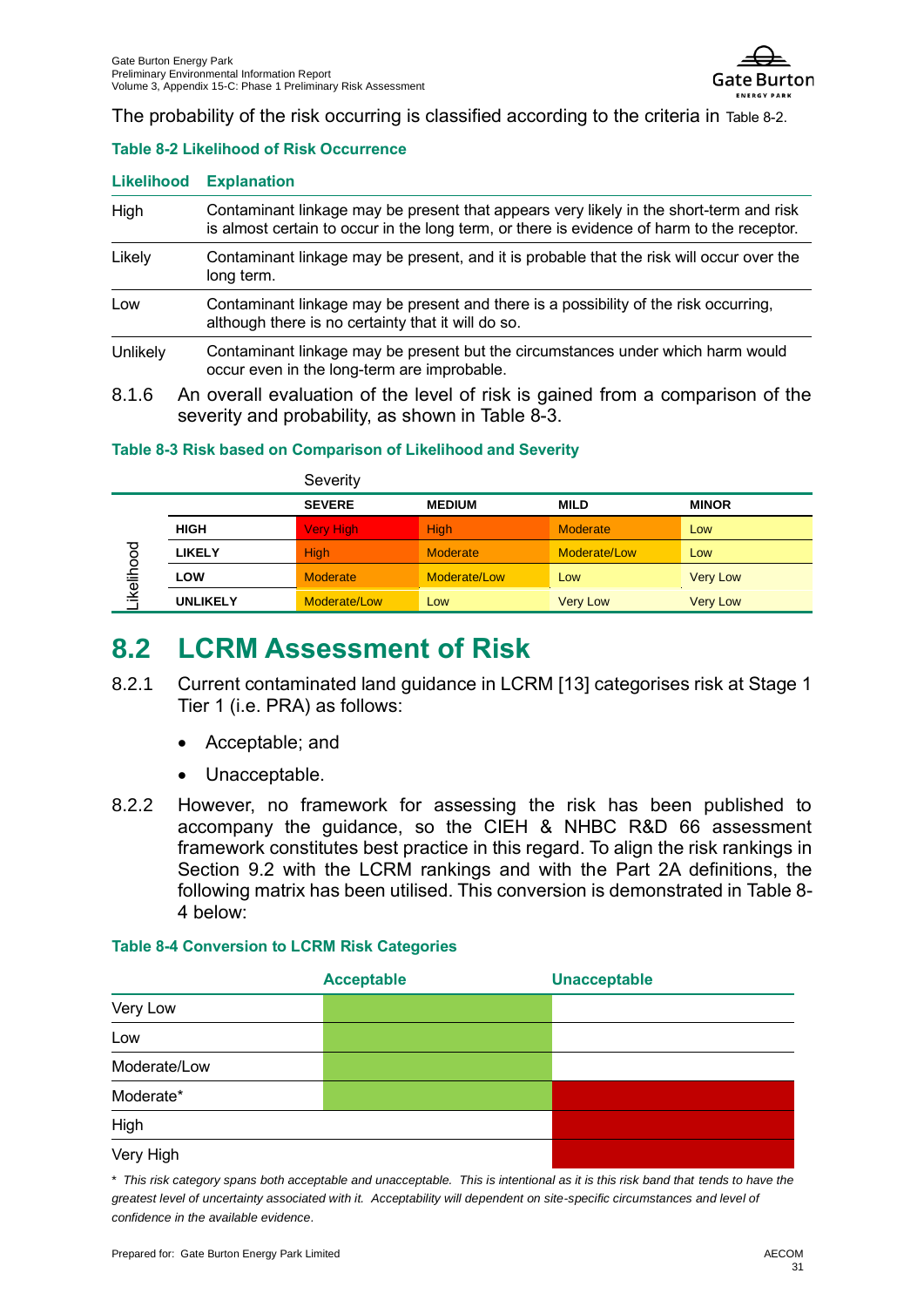

*For a risk to be unacceptable, the contaminant linkage should be associated with at least a "medium" severity as defined in Table A4.3 in Annex 4 of R&D66 and the probability should (in the majority of cases) be at least "likely" as defined in Table A4.4 of R&D66.*

8.2.3 These risk categories represent the level of risk as it is currently understood from the information available at this time.

### **8.3 Preliminary Risk Assessment**

- 8.3.1 An iCM illustrating plausible contaminant linkages has been formulated for this site. The qualitative preliminary risk assessment of the possible linkages of the above sources (S1 to S5), transport pathways (P1 to P10) and receptors (R1 to R6) is provided in [Table 8-5.](#page-33-0)
- 8.3.2 The level of risk is determined based on the current condition of the Site (i.e. the effects of mitigation measures are not included).
- 8.3.3 The preliminary risk assessment undertaken within this section does not consider acute linkages for construction and maintenance workers. AECOM anticipates that these acute linkages will be managed by appropriate health and safety measures.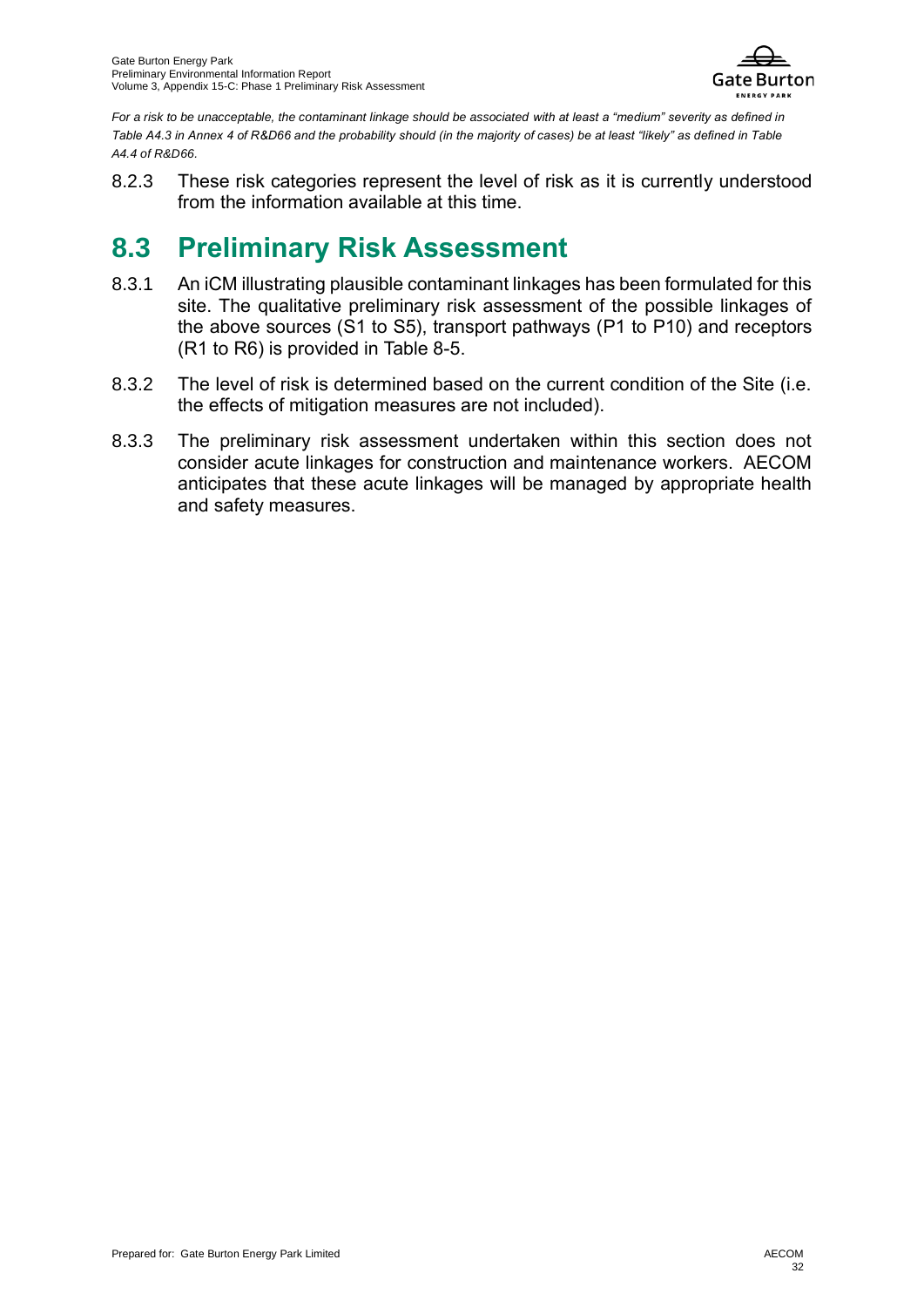

#### **Table 8-5 Potential Sources, Pathways and Receptors**

<span id="page-33-0"></span>

| <b>Source</b>                                    | <b>Pathway</b>                                                                                                                | <b>Receptor</b>                                                                         | <b>Severity</b> | <b>Potential Likelihood</b><br>of<br><b>Occurrence</b> | <b>Potential Risk LCRM</b><br>(R&D 66) | <b>Risk</b><br><b>Category</b> | <b>Justification</b>                                                                                                                                                                                                                                                                                                                                                                                                                                                                                                                                                                           |
|--------------------------------------------------|-------------------------------------------------------------------------------------------------------------------------------|-----------------------------------------------------------------------------------------|-----------------|--------------------------------------------------------|----------------------------------------|--------------------------------|------------------------------------------------------------------------------------------------------------------------------------------------------------------------------------------------------------------------------------------------------------------------------------------------------------------------------------------------------------------------------------------------------------------------------------------------------------------------------------------------------------------------------------------------------------------------------------------------|
| S1 Onsite<br>Agricultural land<br>and associated | P1 Direct contact, dermal<br>absorption or ingestion of soil /<br>water.                                                      | R1 Human<br>Health (future<br>users)                                                    | Mild            | Low                                                    | Low                                    | Acceptable                     | The Site is mostly used as<br>agricultural/undeveloped land. Very<br>limited storage areas were identified                                                                                                                                                                                                                                                                                                                                                                                                                                                                                     |
| facilities                                       | P2 Inhalation of soil particulates or<br>soil vapour derived from soils.                                                      |                                                                                         | Mild            | Low                                                    | Low                                    | Acceptable                     | However, direct contact and inhalation<br>are possible given the presence of<br>residential and commercial receptors                                                                                                                                                                                                                                                                                                                                                                                                                                                                           |
|                                                  | P3 Migration of hazardous<br>gases/vapours via permeable strata<br>into confined spaces<br>(asphyxiation/explosion)           |                                                                                         | Mild            | Low                                                    | Low                                    | Acceptable                     | on-site.<br>Exposure is likely to be transient in<br>nature                                                                                                                                                                                                                                                                                                                                                                                                                                                                                                                                    |
|                                                  | P1 Direct contact, dermal<br>absorption or ingestion of soil /<br>water.                                                      | R <sub>2</sub> Human<br>Health (off site -<br>commercial<br>/residential<br>properties) | Mild            | Unlikely                                               | Low                                    | <b>Acceptable</b>              | Given the presence of a dense<br>drainage network associated with<br>agricultural activities, the risk to<br>surface water is considered to be                                                                                                                                                                                                                                                                                                                                                                                                                                                 |
|                                                  | P2 Inhalation of soil particulates or<br>soil vapour derived from soils.                                                      |                                                                                         | Mild            | Unlikely                                               | Low                                    |                                | Acceptable moderate/low.<br>Groundwater underlying the site was<br>found lying at depths generally > 6m<br>bgl; the presence of superficial<br>deposits was not continuous across<br>the Site therefore the bedrock aquifer<br>may be in direct continuity with<br>shallow soils, potentially impacted by<br>agricultural activities. It is therefore<br>considered that there is a<br>moderate/low risk for contamination to<br>impact the groundwater within the<br>superficial deposits and potentially<br>bedrock.<br>Risk to building infrastructure is<br>considered to be very low/low. |
|                                                  | P3 Migration of hazardous<br>gases/vapours via permeable strata<br>into confined spaces<br>(asphyxiation/explosion)           |                                                                                         | Mild            | <b>Unlikely</b>                                        | Low                                    | Acceptable                     |                                                                                                                                                                                                                                                                                                                                                                                                                                                                                                                                                                                                |
|                                                  | P4 Spillage/loss/run off from<br>surface direct to receiving water                                                            | R3 Water<br>Environment:<br>Surface waters                                              | Mild            | Likely                                                 | Moderate/Low                           | Acceptable                     |                                                                                                                                                                                                                                                                                                                                                                                                                                                                                                                                                                                                |
|                                                  | P5 Lateral migration of impacted<br>shallow groundwater towards<br>surface water receptors.                                   |                                                                                         | Mild            | Likely                                                 | Moderate/Low                           | Acceptable                     |                                                                                                                                                                                                                                                                                                                                                                                                                                                                                                                                                                                                |
|                                                  | P6 Leaching of chemicals and<br>vertical migration via permeable<br>unsaturated strata to shallow and/<br>or deep groundwater | R4 Water<br>Environment:<br>Superficial<br>Aquifers                                     | Mild            | Likely                                                 | Moderate/Low                           | Acceptable                     |                                                                                                                                                                                                                                                                                                                                                                                                                                                                                                                                                                                                |
|                                                  | P6 Leaching of chemicals and<br>vertical migration via permeable                                                              |                                                                                         | Mild            | Low                                                    | Low                                    | Acceptable                     |                                                                                                                                                                                                                                                                                                                                                                                                                                                                                                                                                                                                |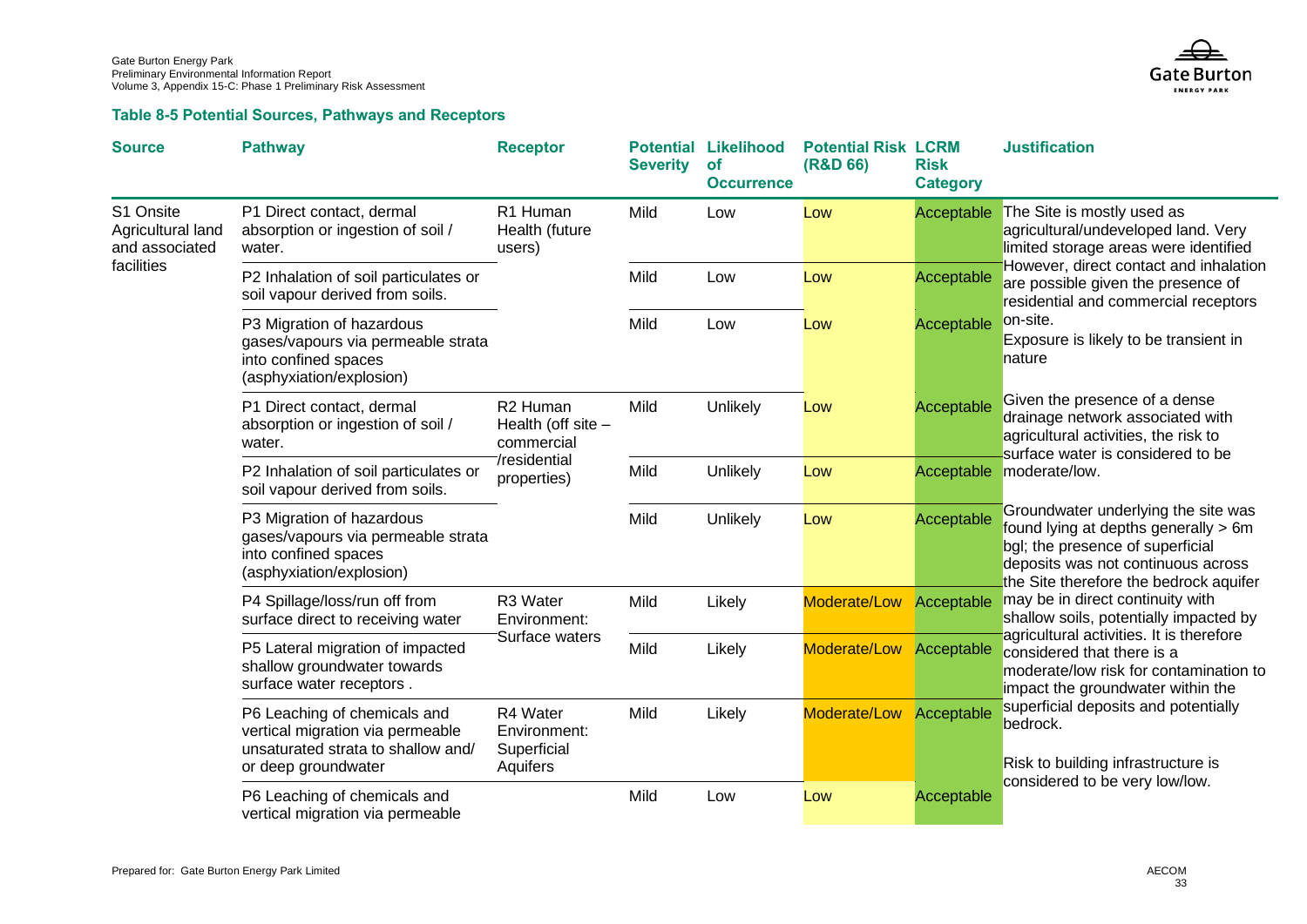

| <b>Source</b>                       | <b>Pathway</b>                                                                                                                                   | <b>Receptor</b>                                                                 | <b>Severity</b> | <b>Potential Likelihood</b><br><b>of</b><br><b>Occurrence</b> | <b>Potential Risk LCRM</b><br>(R&D 66) | <b>Risk</b><br><b>Category</b> | <b>Justification</b>                                                                                                                                                                                                                                                                                      |
|-------------------------------------|--------------------------------------------------------------------------------------------------------------------------------------------------|---------------------------------------------------------------------------------|-----------------|---------------------------------------------------------------|----------------------------------------|--------------------------------|-----------------------------------------------------------------------------------------------------------------------------------------------------------------------------------------------------------------------------------------------------------------------------------------------------------|
|                                     | unsaturated strata to shallow and/<br>or deep groundwater                                                                                        | R5 Water<br>Environment:                                                        |                 |                                                               |                                        |                                |                                                                                                                                                                                                                                                                                                           |
|                                     | P7 Vertical migration of impacted<br>shallow groundwater to the deeper<br>aquifer.                                                               | <b>Bedrock Aquifers</b>                                                         | Mild            | Low                                                           | Low                                    | Acceptable                     |                                                                                                                                                                                                                                                                                                           |
|                                     | P8 Direct contact of buried<br>concrete with contaminated soils<br>(i.e. hydrocarbons) and aggressive<br>ground conditions (pH and<br>sulphate). | R6 Buildings &<br>Infrastructure:<br>Concrete<br>foundations<br>associated with | Minor           | Unlikely                                                      | <b>Very Low</b>                        | Acceptable                     |                                                                                                                                                                                                                                                                                                           |
|                                     | P9 Direct contact of services and<br>supply pipes with contaminated<br>soils.                                                                    | buildings, solar<br>PV, utilities<br>services.                                  | Minor           | Low                                                           | <b>Very Low</b>                        | Acceptable                     |                                                                                                                                                                                                                                                                                                           |
|                                     | P10 Migration of hazardous<br>gases/vapours via permeable strata<br>into enclosed spaces and<br>service/utility trenches                         |                                                                                 | Medium          | Unlikely                                                      | Low                                    | Acceptable                     |                                                                                                                                                                                                                                                                                                           |
| S2 Onsite<br>Railway and<br>sidings | P1 Direct contact, dermal<br>absorption or ingestion of soil /<br>water.                                                                         | R1 Human<br>Health (future<br>users)                                            | Medium          | Unlikely                                                      | Low                                    | Acceptable                     | Access to the railway sidings is<br>generally restricted, therefore direct<br>contact with contaminants is                                                                                                                                                                                                |
|                                     | P2 Inhalation of soil particulates or<br>soil vapour derived from soils.                                                                         |                                                                                 | Medium          | Unlikely                                                      | Low                                    | Acceptable                     | considered unlikely.<br>Residential and commercial receptors<br>may be exposed to vapours and                                                                                                                                                                                                             |
|                                     | P3 Migration of hazardous<br>gases/vapours via permeable strata<br>into confined spaces<br>(asphyxiation/explosion)                              |                                                                                 | Medium          | Unlikely                                                      | Low                                    | Acceptable                     | gases although there is no evidence of<br>significant contamination that might<br>cause this from the railway sidings. A<br>minimum distance from the railway<br>sidings is generally assumed due to<br>restrictive access and reduces the<br>risks significantly.<br>Groundwater underlying the Site was |
|                                     | P1 Direct contact, dermal<br>absorption or ingestion of soil /<br>water.                                                                         | R <sub>2</sub> Human<br>Health (off site -<br>commercial/                       | Medium          | Unlikely                                                      | Low                                    | Acceptable                     |                                                                                                                                                                                                                                                                                                           |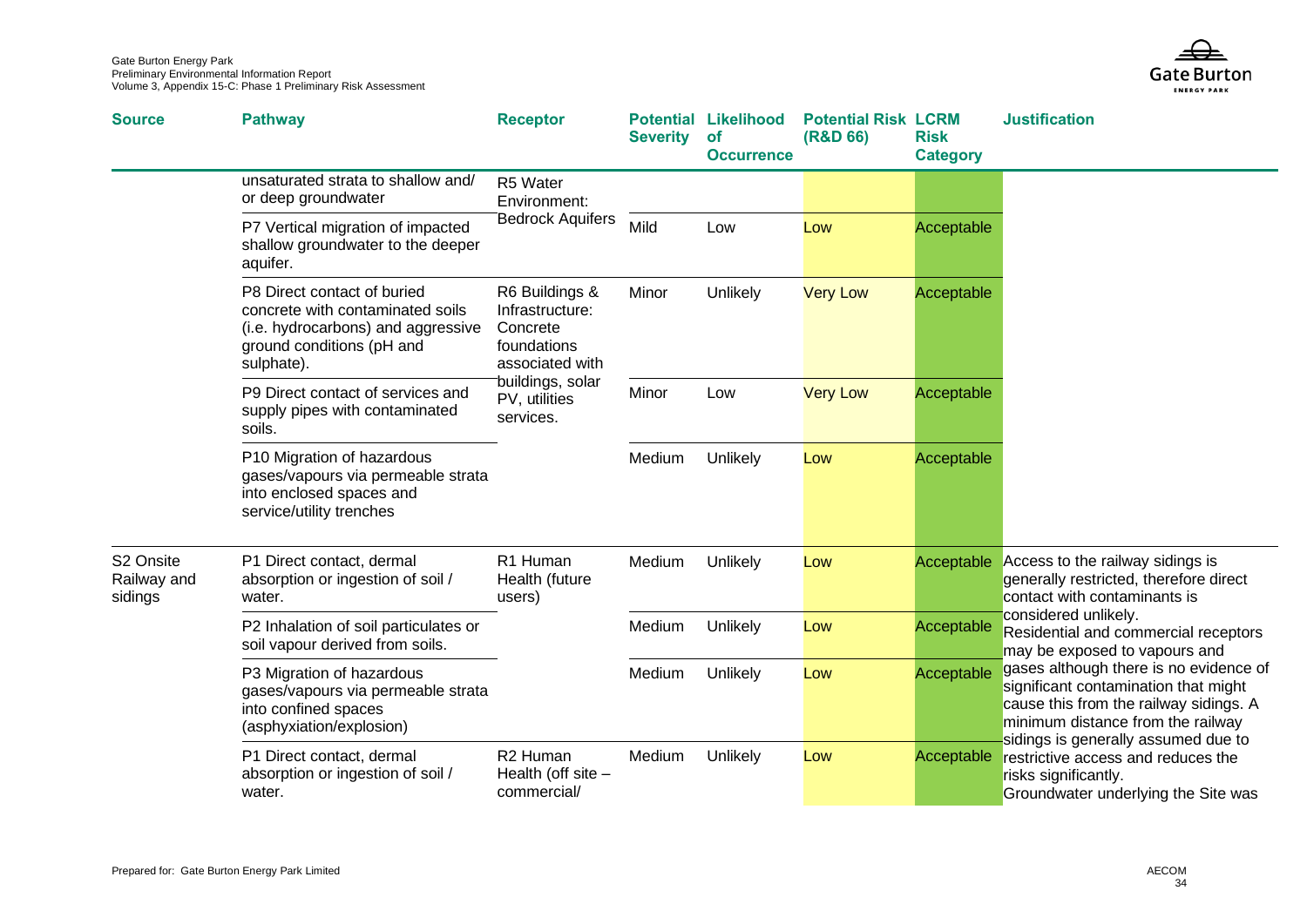

| <b>Source</b> | <b>Pathway</b>                                                                                                                                   | <b>Receptor</b>                                                                                                                   | <b>Severity</b> | <b>Potential Likelihood</b><br>of<br><b>Occurrence</b> | <b>Potential Risk LCRM</b><br>(R&D 66)                                                                                                    | <b>Risk</b><br><b>Category</b> | <b>Justification</b>                                                                                                                                                                                                                                                           |
|---------------|--------------------------------------------------------------------------------------------------------------------------------------------------|-----------------------------------------------------------------------------------------------------------------------------------|-----------------|--------------------------------------------------------|-------------------------------------------------------------------------------------------------------------------------------------------|--------------------------------|--------------------------------------------------------------------------------------------------------------------------------------------------------------------------------------------------------------------------------------------------------------------------------|
|               | P2 Inhalation of soil particulates or<br>soil vapour derived from soils.                                                                         | residential<br>properties)                                                                                                        | Medium          | Unlikely                                               | Low                                                                                                                                       | Acceptable                     | found lying at depths generally $> 6$ m<br>bgl.                                                                                                                                                                                                                                |
|               | P3 Migration of hazardous<br>gases/vapours via permeable strata<br>into confined spaces<br>(asphyxiation/explosion)                              |                                                                                                                                   | Medium          | Unlikely                                               | Low                                                                                                                                       | Acceptable                     | The presence of superficial deposits<br>was not continuous across the Site<br>and within the area of the railway, this<br>is likely to only be Till deposits (low                                                                                                              |
|               | P4 Spillage/loss/run off from<br>surface direct to receiving water                                                                               | R3 Water<br>Environment:                                                                                                          | Mild            | Likely                                                 | Moderate/Low                                                                                                                              | Acceptable                     | permeability). Therefore, the shallow<br>aquifers are unlikely be impacted by                                                                                                                                                                                                  |
|               | P5 Lateral migration of impacted<br>shallow groundwater towards<br>surface water receptors.                                                      | Surface waters                                                                                                                    | Mild            | Low                                                    | Low                                                                                                                                       | Acceptable                     | soil from the railway.<br>The bedrock aquifer may be in direct<br>continuity with shallow soils,                                                                                                                                                                               |
|               | P6 Leaching of chemicals and<br>vertical migration via permeable<br>unsaturated strata to shallow and/<br>or deep groundwater                    | R4 Water<br>Environment:<br>Superficial<br>Aquifers                                                                               | Mild            | Acceptable<br>Low<br>Low                               | potentially impacted by railway<br>sidings. However, given the limited<br>extent of railway land and the<br>presence of a relatively deep |                                |                                                                                                                                                                                                                                                                                |
|               | P6 Leaching of chemicals and<br>vertical migration via permeable<br>unsaturated strata to shallow and/<br>or deep groundwater                    | R5 Water<br>Environment:<br><b>Bedrock Aquifers</b>                                                                               | Mild            | Low                                                    | Low                                                                                                                                       | Acceptable                     | groundwater, the risk to groundwater<br>is considered to be low.<br>Given the presence of a dense<br>drainage network crossing the railway<br>path in multiple points, the risk to<br>surface water is considered to be<br>moderate/low.<br>Risk to building infrastructure is |
|               | P7 Vertical migration of impacted<br>shallow groundwater to the deeper<br>aquifer.                                                               |                                                                                                                                   | Mild            | Low                                                    | Low                                                                                                                                       | Acceptable                     |                                                                                                                                                                                                                                                                                |
|               | P8 Direct contact of buried<br>concrete with contaminated soils<br>(i.e. hydrocarbons) and aggressive<br>ground conditions (pH and<br>sulphate). | R6 Buildings &<br>Infrastructure:<br>Concrete<br>foundations<br>associated with<br>buildings, solar<br>PV, utilities<br>services. | Mild            | Unlikely                                               | <b>Very Low</b>                                                                                                                           | Acceptable                     | considered to be very low/low.                                                                                                                                                                                                                                                 |
|               | P9 Direct contact of services and<br>supply pipes with contaminated<br>soils.                                                                    |                                                                                                                                   | Mild            | Unlikely                                               | <b>Very Low</b>                                                                                                                           | Acceptable                     |                                                                                                                                                                                                                                                                                |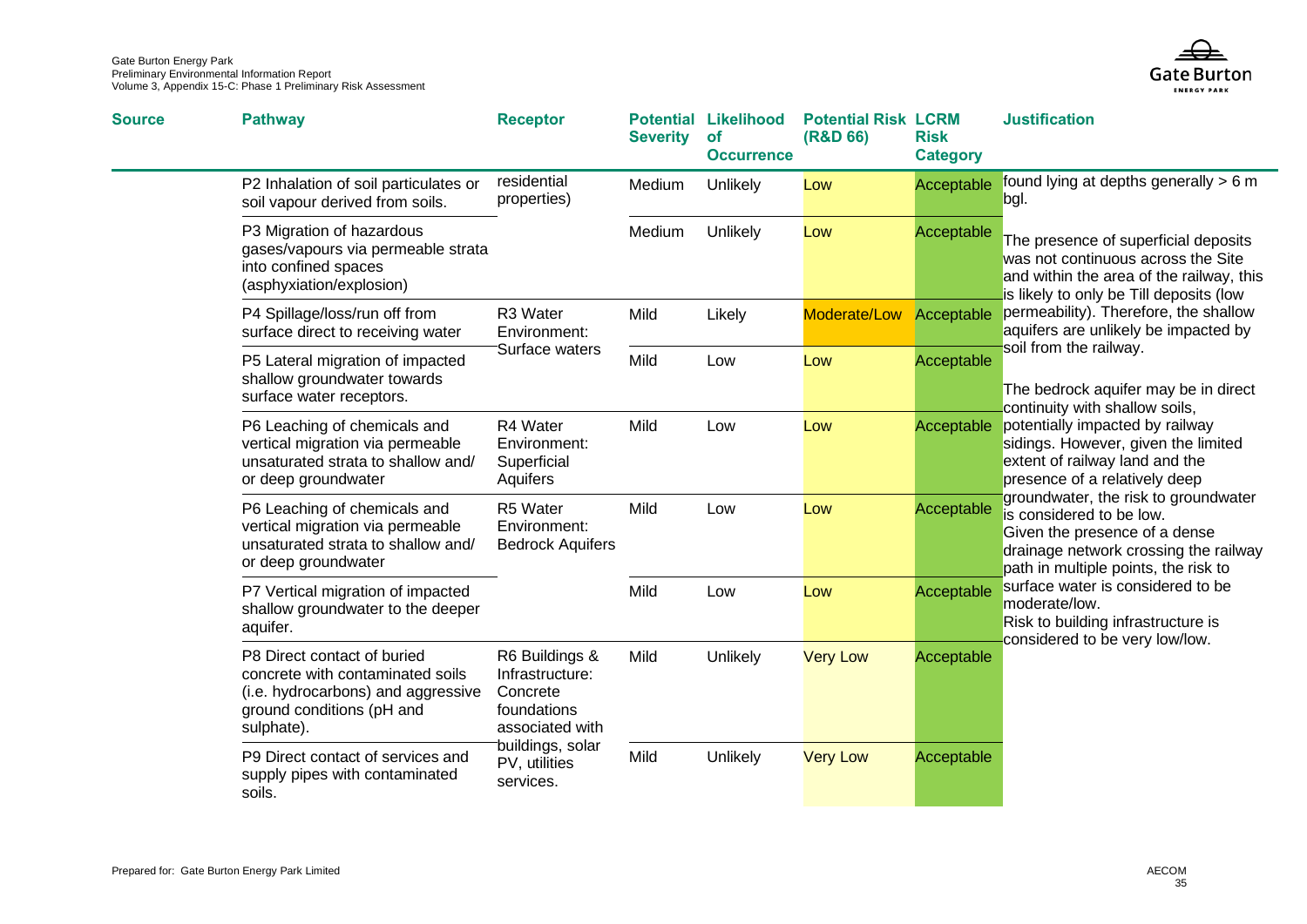

| <b>Source</b>                                         | <b>Pathway</b>                                                                                                           | <b>Receptor</b>                                                                      | <b>Severity</b> | <b>Potential Likelihood</b><br><b>of</b><br><b>Occurrence</b> | <b>Potential Risk LCRM</b><br>(R&D 66) | <b>Risk</b><br><b>Category</b> | <b>Justification</b>                                                                                                                                                                                                                                                                                                                                    |
|-------------------------------------------------------|--------------------------------------------------------------------------------------------------------------------------|--------------------------------------------------------------------------------------|-----------------|---------------------------------------------------------------|----------------------------------------|--------------------------------|---------------------------------------------------------------------------------------------------------------------------------------------------------------------------------------------------------------------------------------------------------------------------------------------------------------------------------------------------------|
|                                                       | P10 Migration of hazardous<br>gases/vapours via permeable strata<br>into enclosed spaces and<br>service/utility trenches |                                                                                      | Medium          | <b>Unlikely</b>                                               | Low                                    | Acceptable                     |                                                                                                                                                                                                                                                                                                                                                         |
| S3 On site<br>Potentially infilled<br>land associated | P1 Direct contact, dermal<br>absorption or ingestion of soil /<br>water.                                                 | R1 Human<br>Health (future<br>users)                                                 | Mild            | Low                                                           | Low                                    | Acceptable                     | Direct contact with potentially infilled<br>land is considered unlikely given the<br>historical use of the Site and the                                                                                                                                                                                                                                 |
| with historic<br>quarries and pits                    | P2 Inhalation of soil particulates or<br>soil vapour derived from soils.                                                 |                                                                                      | Mild            | Low                                                           | Low                                    | Acceptable                     | limited presence of known infilled<br>areas.<br>Residential and commercial receptors                                                                                                                                                                                                                                                                    |
|                                                       | P3 Migration of hazardous<br>gases/vapours via permeable strata<br>into confined spaces<br>(asphyxiation/explosion)      |                                                                                      | Mild            | Low                                                           | Low                                    | Acceptable                     | may be exposed to vapours and<br>hazardous gases from potentially<br>infilled land, if present. However, this<br>is likely to be limited therefore the risk                                                                                                                                                                                             |
|                                                       | P1 Direct contact, dermal<br>absorption or ingestion of soil /<br>water.                                                 | R <sub>2</sub> Human<br>Health (off site -<br>commercial/resid<br>ential properties) | Medium          | Unlikely                                                      | Low                                    | Acceptable                     | is deemed to be low.<br>Migration of contaminants from infilled<br>land towards surface water is<br>possible, given the presence of a                                                                                                                                                                                                                   |
|                                                       | P2 Inhalation of soil particulates or<br>soil vapour derived from soils.                                                 |                                                                                      | Medium          | <b>Unlikely</b>                                               | Low                                    | Acceptable                     | drainage network associated with<br>agricultural use, however the risk is<br>considered to be low, given the limited                                                                                                                                                                                                                                    |
|                                                       | P3 Migration of hazardous<br>gases/vapours via permeable strata<br>into confined spaces<br>(asphyxiation/explosion)      |                                                                                      | Medium          | <b>Unlikely</b>                                               | Low                                    | Acceptable                     | extent of known infilled land across<br>the Site.<br>Leaching of contaminants towards<br>both the superficial aquifer (when<br>present) and deep aquifers is<br>possible, but the risk is considered<br>low, given the likely limited extent of<br>Made Ground across the Site.<br>Risk to building infrastructure is<br>considered to be very low/low. |
|                                                       | P4 Spillage/loss/run off from<br>surface direct to receiving water                                                       | R3 Water<br>Environment:                                                             | Mild            | Low                                                           | Low                                    | Acceptable                     |                                                                                                                                                                                                                                                                                                                                                         |
|                                                       | P5 Lateral migration of impacted<br>shallow groundwater towards<br>surface water receptors.                              | Surface waters                                                                       | Mild            | Low                                                           | Low                                    | Acceptable                     |                                                                                                                                                                                                                                                                                                                                                         |
|                                                       | P6 Leaching of chemicals and<br>vertical migration via permeable                                                         | R4 Water<br>Environment:                                                             | Mild            | Low                                                           | Low                                    | Acceptable                     |                                                                                                                                                                                                                                                                                                                                                         |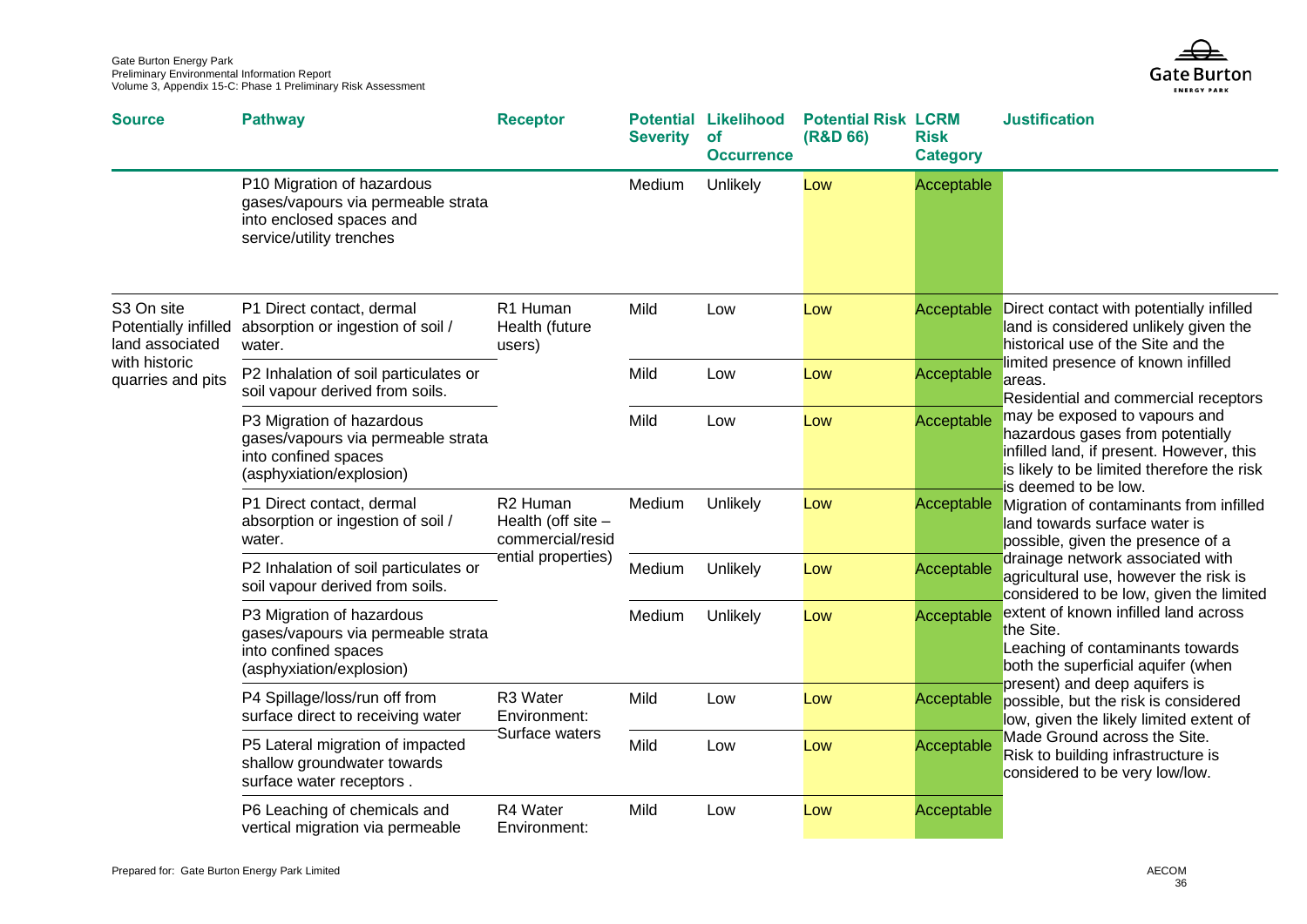

| <b>Source</b>                                                                                                              | <b>Pathway</b>                                                                                                                                   | <b>Receptor</b>                                                                 | <b>Severity</b> | <b>Potential Likelihood</b><br><b>of</b><br><b>Occurrence</b> | <b>Potential Risk LCRM</b><br>(R&D 66) | <b>Risk</b><br><b>Category</b> | <b>Justification</b>                                                                                                                                                                                                                                                                                                                                                         |
|----------------------------------------------------------------------------------------------------------------------------|--------------------------------------------------------------------------------------------------------------------------------------------------|---------------------------------------------------------------------------------|-----------------|---------------------------------------------------------------|----------------------------------------|--------------------------------|------------------------------------------------------------------------------------------------------------------------------------------------------------------------------------------------------------------------------------------------------------------------------------------------------------------------------------------------------------------------------|
|                                                                                                                            | unsaturated strata to shallow and/<br>or deep groundwater                                                                                        | Superficial<br>Aquifers                                                         |                 |                                                               |                                        |                                |                                                                                                                                                                                                                                                                                                                                                                              |
|                                                                                                                            | P6 Leaching of chemicals and<br>vertical migration via permeable<br>unsaturated strata to shallow and/<br>or deep groundwater                    | R5 Water<br>Environment:<br><b>Bedrock Aquifers</b>                             | Mild            | Low                                                           | Low                                    | Acceptable                     |                                                                                                                                                                                                                                                                                                                                                                              |
|                                                                                                                            | P7 Vertical migration of impacted<br>shallow groundwater to the deeper<br>aquifer.                                                               | R6 Buildings &<br>Infrastructure:<br>Concrete<br>foundations<br>associated with | Mild            | Low                                                           | Low                                    | Acceptable                     |                                                                                                                                                                                                                                                                                                                                                                              |
|                                                                                                                            | P8 Direct contact of buried<br>concrete with contaminated soils<br>(i.e. hydrocarbons) and aggressive<br>ground conditions (pH and<br>sulphate). |                                                                                 | Mild            | Unlikely                                                      | <b>Very Low</b>                        | Acceptable                     |                                                                                                                                                                                                                                                                                                                                                                              |
|                                                                                                                            | P9 Direct contact of services and<br>supply pipes with contaminated<br>soils.                                                                    | buildings, solar<br>PV, utilities<br>services.                                  | Mild            | Unlikely                                                      | <b>Very Low</b>                        | Acceptable                     |                                                                                                                                                                                                                                                                                                                                                                              |
|                                                                                                                            | P10 Migration of hazardous<br>gases/vapours via permeable strata<br>into enclosed spaces and<br>service/utility trenches                         |                                                                                 | Medium          | Unlikely                                                      | Low                                    | Acceptable                     |                                                                                                                                                                                                                                                                                                                                                                              |
| S4 On site<br><b>Potential Made</b><br>Ground<br>associated with<br>utilities<br>infrastructure<br>(Antennae,<br>drainage) | P1 Direct contact, dermal<br>absorption or ingestion of soil /<br>water.                                                                         | R1 Human<br>Health                                                              | Mild            | Unlikely                                                      | <b>Very Low</b>                        | Acceptable                     | Direct contact with potential Made<br>Ground is to be considered unlikely<br>given the historical use of the Site and<br>the likely limited presence of Made<br>Ground.<br>Residential and commercial receptors<br>may be exposed to vapours and<br>hazardous gases from potential Made<br>Ground. However, extent of those is<br>likely to be limited therefore the risk is |
|                                                                                                                            | P2 Inhalation of soil particulates or<br>soil vapour derived from soils.                                                                         |                                                                                 | Mild            | Unlikely                                                      | <b>Very Low</b>                        | Acceptable                     |                                                                                                                                                                                                                                                                                                                                                                              |
|                                                                                                                            | P3 Migration of hazardous<br>gases/vapours via permeable strata<br>into confined spaces<br>(asphyxiation/explosion)                              |                                                                                 | Mild            | Unlikely                                                      | <b>Very Low</b>                        | Acceptable                     |                                                                                                                                                                                                                                                                                                                                                                              |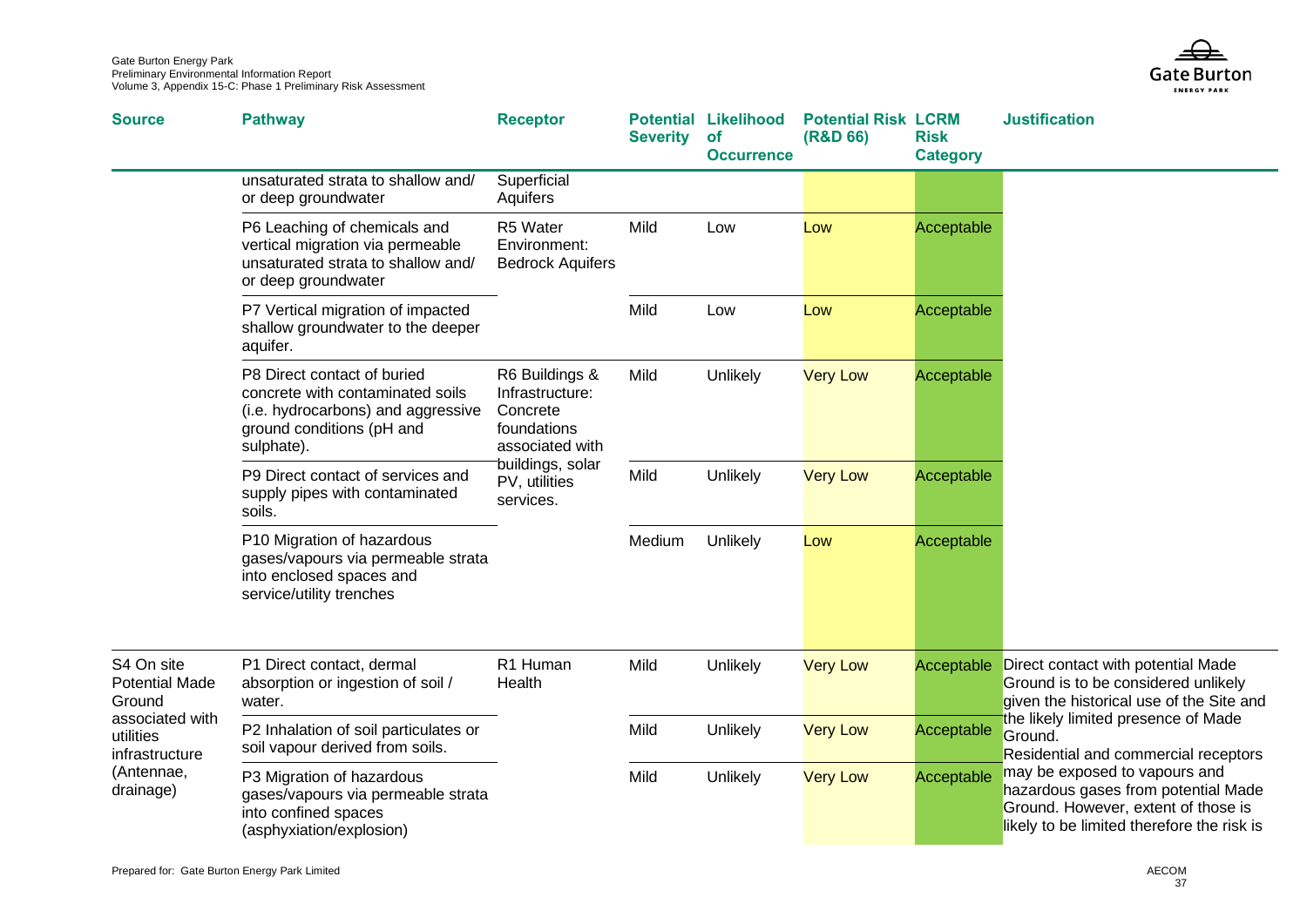

| <b>Source</b> | <b>Pathway</b>                                                                                                                                   | <b>Receptor</b>                                                                 | <b>Severity</b> | <b>Potential Likelihood</b><br><b>of</b><br><b>Occurrence</b> | <b>Potential Risk LCRM</b><br>(R&D 66) | <b>Risk</b><br><b>Category</b> | <b>Justification</b>                                                                                                                                                                  |
|---------------|--------------------------------------------------------------------------------------------------------------------------------------------------|---------------------------------------------------------------------------------|-----------------|---------------------------------------------------------------|----------------------------------------|--------------------------------|---------------------------------------------------------------------------------------------------------------------------------------------------------------------------------------|
|               | P1 Direct contact, dermal<br>absorption or ingestion of soil /<br>water.                                                                         | R <sub>2</sub> Human<br>Health (off site -<br>commercial/resid                  | Medium          | Unlikely                                                      | Low                                    | Acceptable                     | deemed to be low.<br>Migration of contaminants from Made<br>Ground towards surface water is                                                                                           |
|               | P2 Inhalation of soil particulates or<br>soil vapour derived from soils.                                                                         | ential properties)                                                              | Medium          | Unlikely                                                      | Low                                    | Acceptable                     | possible, given the presence of a<br>drainage network associated with<br>agricultural use, however the risk is                                                                        |
|               | P3 Migration of hazardous<br>gases/vapours via permeable strata<br>into confined spaces<br>(asphyxiation/explosion).                             |                                                                                 | Medium          | Unlikely                                                      | Low                                    | <b>Acceptable</b>              | considered to be low, given the<br>presumably limited extent of Made<br>Ground across the Site.<br>Leaching of contaminants towards<br>both the superficial aquifer (when             |
|               | P4 Spillage/loss/run off from<br>surface direct to receiving water.                                                                              | R3 Water<br>Environment:                                                        | Mild            | Low                                                           | Low                                    | Acceptable                     | present) and deep aquifers is<br>possible, given the likely limited extent<br>of Made Ground across the Site.<br>Risk to building infrastructure is<br>considered to be very low/low. |
|               | P5 Lateral migration of impacted<br>shallow groundwater towards<br>surface water receptors.                                                      | Surface waters                                                                  | Mild            | Low                                                           | Low                                    | Acceptable                     |                                                                                                                                                                                       |
|               | P6 Leaching of chemicals and<br>vertical migration via permeable<br>unsaturated strata to shallow and/<br>or deep groundwater.                   | R4 Water<br>Environment:<br>Superficial<br>Aquifers                             | Mild            | Low                                                           | Low                                    | Acceptable                     |                                                                                                                                                                                       |
|               | P6 Leaching of chemicals and<br>vertical migration via permeable<br>unsaturated strata to shallow and/<br>or deep groundwater.                   | R5 Water<br>Environment:<br><b>Bedrock Aquifers</b>                             | Mild            | Low                                                           | Low                                    | Acceptable                     |                                                                                                                                                                                       |
|               | P7 Vertical migration of impacted<br>shallow groundwater to the deeper<br>aquifer.                                                               |                                                                                 | Mild            | Low                                                           | Low                                    | Acceptable                     |                                                                                                                                                                                       |
|               | P8 Direct contact of buried<br>concrete with contaminated soils<br>(i.e. hydrocarbons) and aggressive<br>ground conditions (pH and<br>sulphate). | R6 Buildings &<br>Infrastructure:<br>Concrete<br>foundations<br>associated with | Mild            | Unlikely                                                      | <b>Very Low</b>                        | Acceptable                     |                                                                                                                                                                                       |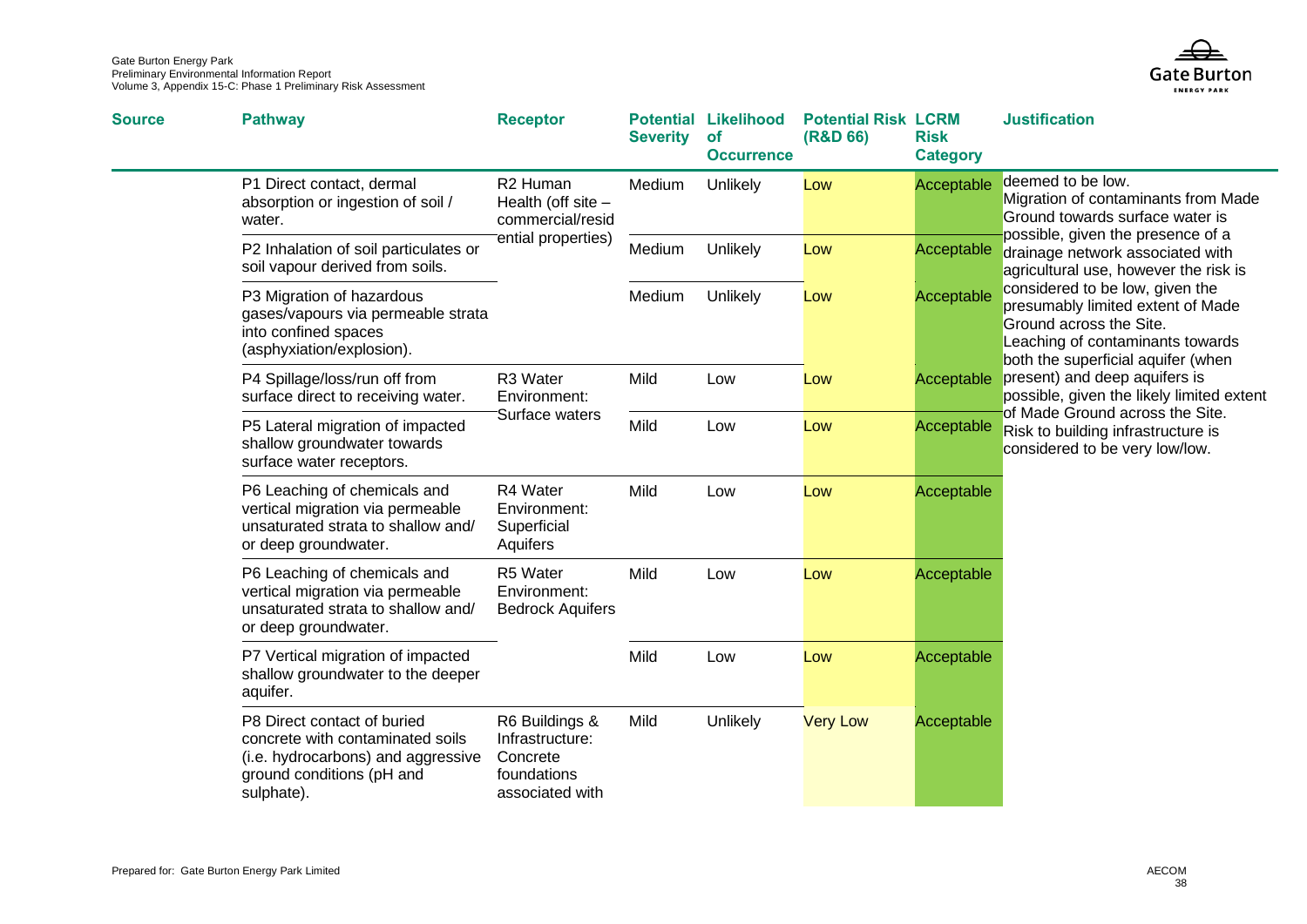

| <b>Source</b>                                                                                                                                                                                                                     | <b>Pathway</b>                                                                                                            | <b>Receptor</b>                                                                                                                   | <b>Severity</b> | <b>Potential Likelihood</b><br><b>of</b><br><b>Occurrence</b> | <b>Potential Risk LCRM</b><br>(R&D 66) | <b>Risk</b><br>Category | <b>Justification</b>                                                                                         |
|-----------------------------------------------------------------------------------------------------------------------------------------------------------------------------------------------------------------------------------|---------------------------------------------------------------------------------------------------------------------------|-----------------------------------------------------------------------------------------------------------------------------------|-----------------|---------------------------------------------------------------|----------------------------------------|-------------------------|--------------------------------------------------------------------------------------------------------------|
|                                                                                                                                                                                                                                   | P9 Direct contact of services and<br>supply pipes with contaminated<br>soils.                                             | buildings, solar<br>PV, utilities<br>services.                                                                                    | Mild            | Unlikely                                                      | <b>Very Low</b>                        | Acceptable              |                                                                                                              |
|                                                                                                                                                                                                                                   | P10 Migration of hazardous<br>gases/vapours via permeable strata<br>into enclosed spaces and<br>service/utility trenches. |                                                                                                                                   | Medium          | Unlikely                                                      | Low                                    | Acceptable              |                                                                                                              |
| S5 Off Site<br>Agricultural land<br>and associated                                                                                                                                                                                | P1 Direct contact, dermal<br>absorption or ingestion of soil /<br>water.                                                  | R <sub>1</sub> Human<br>Health (future<br>users)                                                                                  | Medium          | Unlikely                                                      | Low                                    | Acceptable              | The risk from off-site sources to on-<br>site human receptors and<br>infrastructure is considered to be very |
| facilities<br>Railway and<br>sidings                                                                                                                                                                                              | P2 Inhalation of soil particulates or<br>soil vapour derived from soils.                                                  |                                                                                                                                   | Medium          | Unlikely                                                      | Low                                    | Acceptable              | low to low.<br>Risk to building infrastructure is<br>considered to be very low/low.                          |
| Potentially infilled<br>land associated<br>with historic<br>quarries and pits<br><b>Potential Made</b><br>Ground<br>associated with<br>utilities (gas)<br>infrastructure<br>Former Sewage<br>works<br><b>Former Brick</b><br>Yard | P3 Migration of hazardous<br>gases/vapours via permeable strata<br>into confined spaces<br>(asphyxiation/explosion).      |                                                                                                                                   | Medium          | Unlikely                                                      | Low                                    | Acceptable              |                                                                                                              |
|                                                                                                                                                                                                                                   | P10 Migration of hazardous<br>gases/vapours via permeable strata<br>into enclosed spaces and<br>service/utility trenches  | R6 Buildings &<br>Infrastructure:<br>Concrete<br>foundations<br>associated with<br>buildings, solar<br>PV, utilities<br>services. | Mild            | Unlikely                                                      | <b>Very Low</b>                        | Acceptable              |                                                                                                              |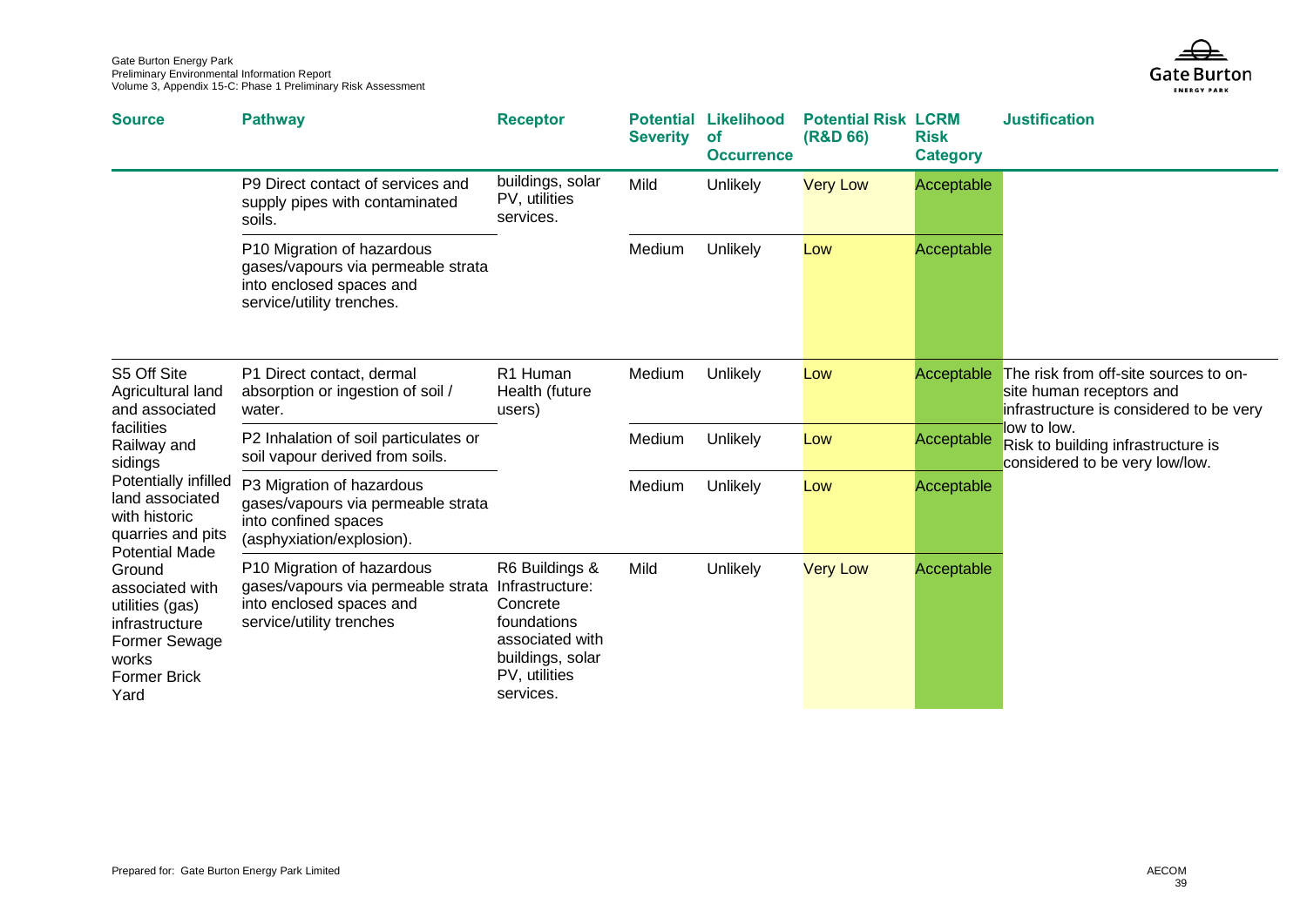

### **8.4 Discussion of Acute Risk to Future Construction Workers & Off-Site Receptors.**

- 8.4.1 AECOM understands that the Scheme works will be undertaken in compliance with Construction Design and Management (CDM) 2015 regulations.
- 8.4.2 Prior to work commencing, a health and safety risk assessment should be carried out by the appointed Principal Contractor / developed in accordance with current health and safety regulations. This assessment should cover potential risks to construction staff, permanent site staff and the local population. Based on the findings of this risk assessment, appropriate mitigation measures should be implemented during the construction period.
- 8.4.3 The greatest potential for generation of dust will be during the Site works and therefore dust generation should be kept to a minimum in accordance with general best practice, as outlined in, for example, 'Environmental Good Practice on Site', CIRIA Publication C692 to reduce this risk.
- 8.4.4 The risk to construction workers during the excavation and construction phases in terms of potential exposure to high concentrations of contaminants is considered to be low given the historic and current land uses identified at the Site. Should gross contamination be identified during the construction phase, then this may pose a potential acute risk to construction works. It is likely to be able to be effectively managed through good health and safety practices and protocols. Adoption of appropriate dust suppression techniques would also mitigate the degree of potential particulate migration off-site.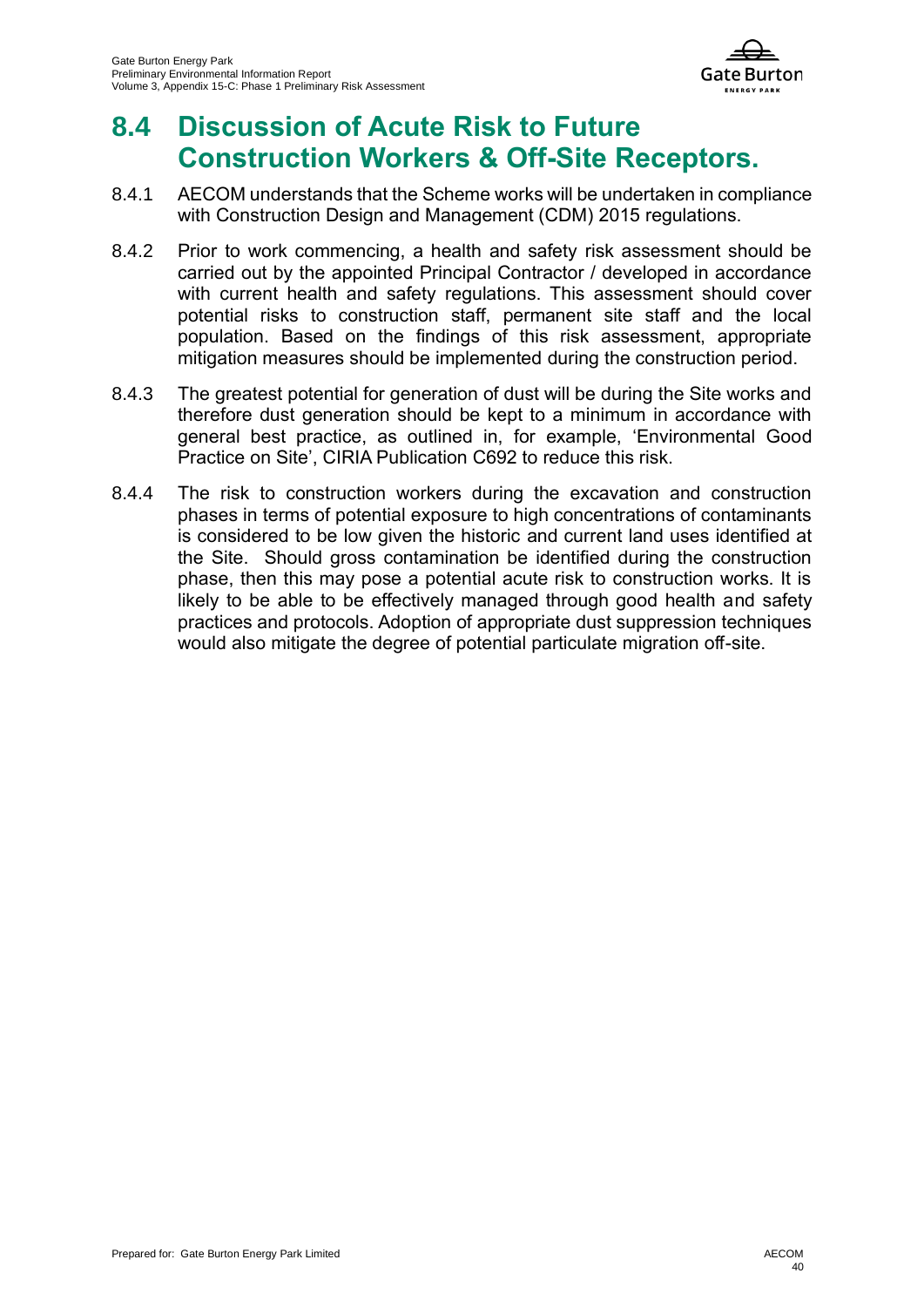

## **9. Conclusions**

- 9.1.1 The following is a summary of the review of the information sources listed in Section 1.3.
- 9.1.2 The anticipated geology comprises localised Glaciofluvial deposits, Alluvium, Till-diamicton and Holme Pierrepont Sand and Gravel Member superficial deposits on approximately a third of the Site. The bedrock formations, expected to be underlying the Site are the Scunthorpe Mudstone Formation, Penarth and Mercia Mudstone Group.
- 9.1.3 The glaciofluvial, Alluvium, Holme Pierremont Member deposits, where present at the Site, are classified as a Secondary A aquifer. The Till aquifer is classified as a Secondary undifferentiated aquifer.
- 9.1.4 The bedrock deposits of the Scunthorpe and Mercia Mudstone groups are classified as Secondary B aquifers; the Penarth group is classified as a Secondary undifferentiated aquifer. The Secondary B aquifer is only occasionally provided cover by superficial deposits; the Secondary undifferentiated aquifer within the Penarth Group is at shallow depth in the southwestern portion of the Site.
- 9.1.5 Based on the review of historical maps, the Site has had a predominantly agricultural use with the exception of the railway line running through the centre of the Site. Sporadic other potential sources of contamination were identified within the Site boundaries and off-site, including several historical quarries, potentially infilled, potential Made Ground, gas infrastructure, former sewage works and a brick yard.
- 9.1.6 Given the Scheme, the sources identified and the nature of the likely exposure to existing human health receptors and that of the future users of the Site, the risk to human health is considered to be low. Risks to controlled waters has been identified to be low to moderate/low, considering the presence of numerous drains in the drainage network within the Site, which may also provide potential pathways to the River Till and River Trent.
- 9.1.7 Overall, the potential risks that have been identified have been assessed by the Preliminary Risk Assessment as being acceptable.
- 9.1.8 Therefore, the potential risks identified are not considered to pose a significant risk to the Scheme.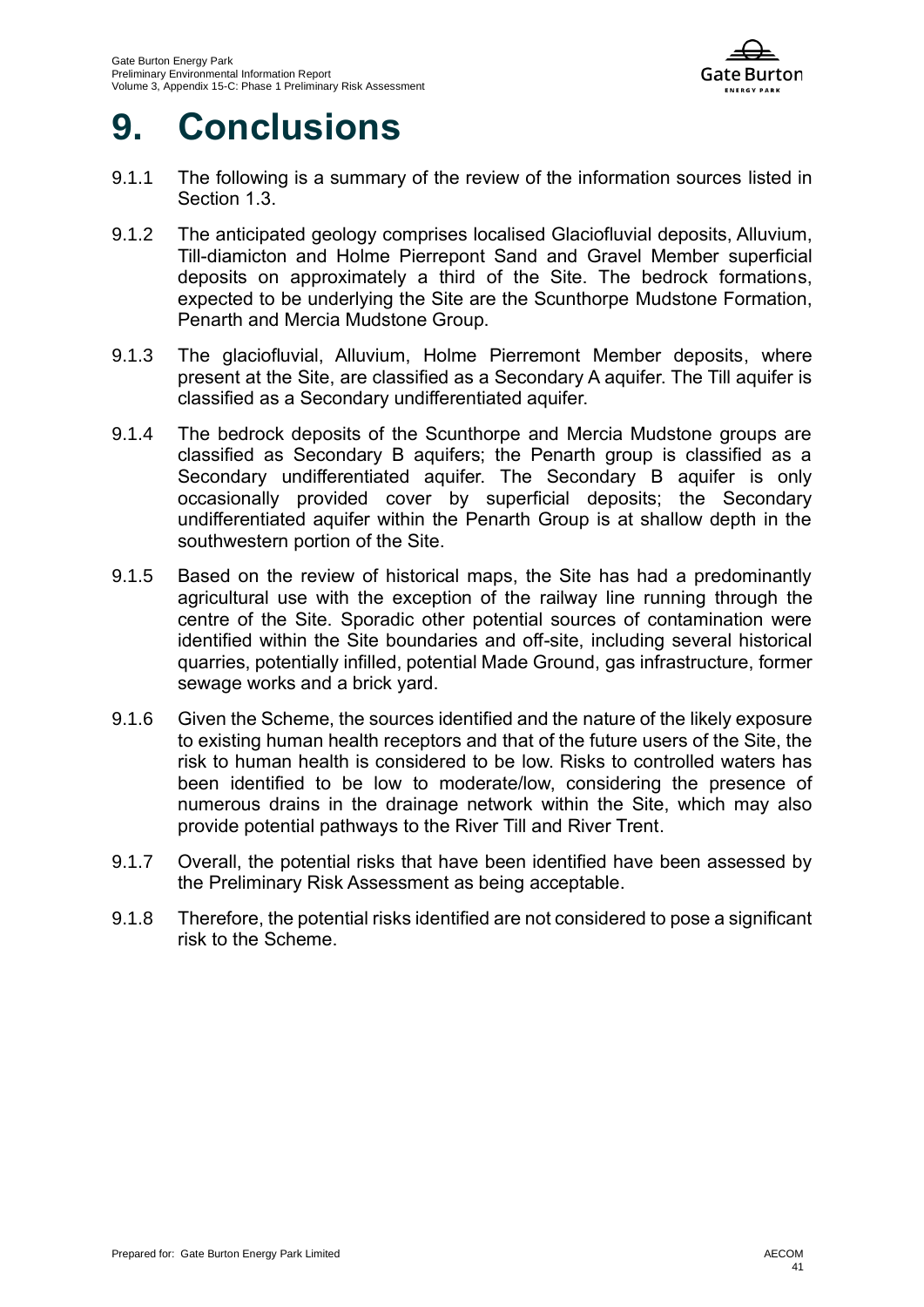

## **10. Recommendations**

- 10.1.1 Although a low to moderate low risk has been identified, it would be prudent to undertake some limited intrusive ground investigation to confirm the findings of this assessment which may be included as part of any geotechnical scope of works. Investigation may be most relevant where there might be some ground disturbance required by the scheme. In undertaking an intrusive ground investigation, an assessment of the ground and groundwater profiles may be carried out and the geo-environmental and geotechnical risks associated with the Site made. This will allow for a quantitative risk assessment to be undertaken and a refined CSM to be developed in accordance with LCRM methodology and the requirements of a Tier 1, Stage 2 level of assessment. The investigation will allow for a more quantitative assessment as to whether any of the potential risks identified in this study are present and are of material concern to the Scheme.
- 10.1.2 Key objectives to be addressed by the investigation should include:
	- Confirmation of the ground (and groundwater) conditions and validation of the CSM;
	- Chemical status of Made Ground and natural soils for the purpose of risk assessment to human health, groundwater and for preliminary waste classification (if required);
	- Chemical status of surface water and groundwater in order to determine risks to controlled waters as part of the construction works; and
	- Potential localised ground gas monitoring where there may be buildings close to known areas of infilled land.
- 10.1.3 Additional objectives of the investigation, depending on the final development proposals and if required may include:
	- Identification of geotechnical design parameters for earthworks and preliminary foundation design (where required); and
	- Confirmation of infiltration characteristics for any drainage infrastructure which may be required.
- 10.1.4 The investigation should be designed with due consideration of the requirements of BS 10175:2011+A2 2017. However, due the size of the Site, consideration should be undertaken with regard to exploratory hole spacing requirements to provide a proportionate investigation for the limited contamination anticipated and the planned development proposed.
- 10.1.5 If geotechnical considerations are required such as understanding ground conditions for any foundation requirements, infrastructure, access roads etc, this part of the scope of the investigation should be designed with consideration of BS EN 1997-1:2004, BS EN 1997-2:2007 (Eurocode 7: Geotechnical Design – Parts 1 and 2) and BS 5930:2015+A1:2020.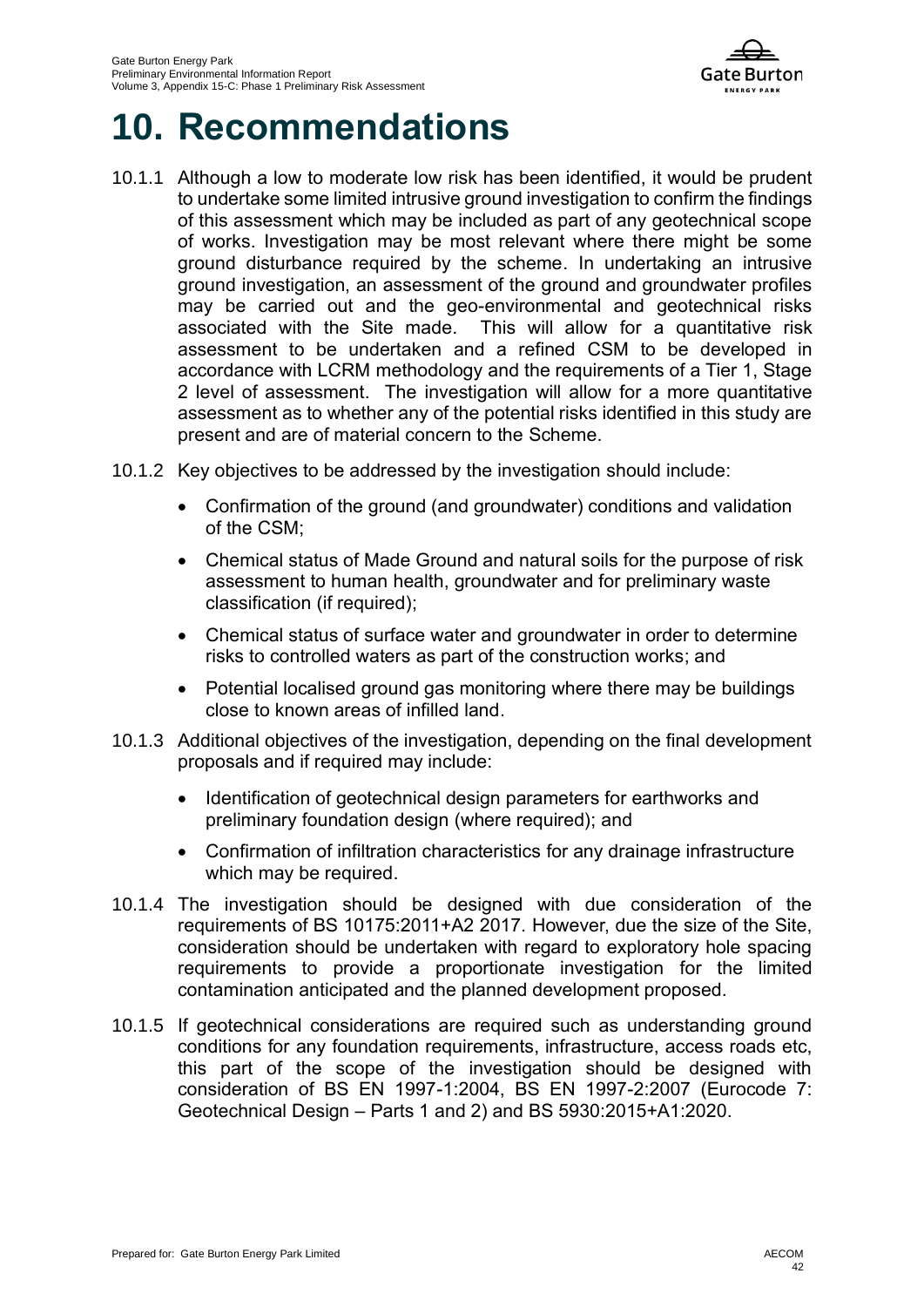

10.1.6 If there is likely to be excavated soils associated with the Scheme construction and a planned re-use of that material within the Scheme design, a Materials Management Plan developed in accordance with the CL:AIRE Definition of Waste Development Industry Code of Practice may be a suitable framework to manage excavated materials for this project.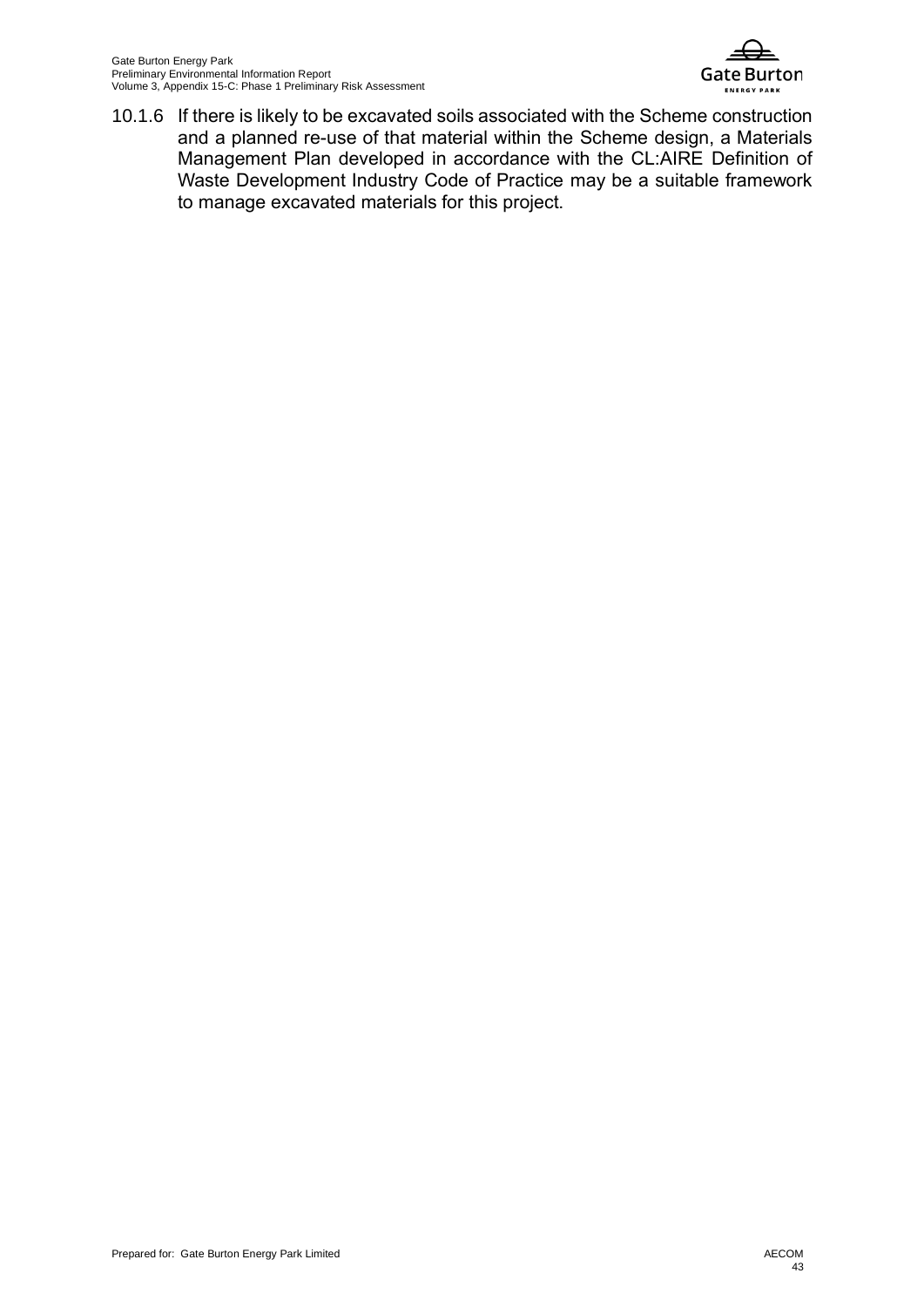

## <span id="page-44-0"></span>**11. References**

- [1] H. M. S. O. (HMSO), "Ref. 2 HMSO (2008) The Planning Act 2008. Available at: https://www.legislation.gov.uk/ukpga/2008/29/pdfs/ukpga\_20080029\_en.pdf.".
- [2] British Geological Survey, "Geological Survey of England and Wales 1:63,360/1:50,000 geological map series, New Series," 1998. [Online]. Available: https://largeimages.bgs.ac.uk/iip/mapsportal.html?id=1001592. [Accessed 1 November 2021].
- [3] British Geological Survey, "Geological Survey of England and Wales 1:63,360/1:50,000 geological map series, New Series," 1999. [Online]. Available: https://largeimages.bgs.ac.uk/iip/mapsportal.html?id=1001592. [Accessed 1 November 2021].
- [4] Department for Environment, Food & Rural Affairs, "Magic Map application," [Online]. Available: https://magic.defra.gov.uk/MagicMap.aspx. [Accessed October 2021].
- [5] ZeticaUXO, "Risk Maps," [Online]. Available: https://zeticauxo.com/downloads-and-resources/risk-maps/.
- [6] British Geological Survey, "Geoindex (onshore)," [Online]. Available: https://www.bgs.ac.uk/mapviewers/geoindex-onshore/.
- [7] British Geological Survey, "BGS Lexicon of Named Rock Units," [Online]. Available: https://www.bgs.ac.uk/technologies/the-bgs-lexicon-of-named-rock-units/. [Accessed 1 November 2021].
- [8] Cranfield Soil and Agrifood Insitute, "Soilscapes," [Online]. Available: http://www.landis.org.uk/soilscapes/. [Accessed 1 November 2021].
- [9] Lincolnshire County Council, "Lincolnshire Minerals and Waste Local Plan including the Core Strategy & Development Management," [Online]. Available: https://www.lincolnshire.gov.uk/planning/minerals-waste. [Accessed 4 November 2021].
- [10] West Lindsey District Council, "West Lindsey District Council Planning Application Query Result," [Online]. Available: https://planning.west-lindsey.gov.uk/planning/results.asp#show-all . [Accessed 25 November 2021].
- [11] Department of Environment, "DoE Industry Profiles," [Online]. Available: https://www.claire.co.uk/usefulgovernment-legislation-and-guidance-by-country/76-key-documents.
- [12] NHBC, Environment Agency, "Guidance for the Safe Development of Housing on Land Affected by Contamination, R&D Publication 66: 2008," 2008.
- [13] GOV.UK, "Land contamination risk management (LCRM)," [Online]. Available: https://www.gov.uk/government/publications/land-contamination-risk-management-lcrm.
- [14] Lincolnshire County Council, "Central Lincolnshire Local Plan 2012-2036," Lincolnshire County Council, Lincoln, 2017.
- [15] Ministry of Housing, Communities & Local Government, *National Planing Policy Framework,* 2019.
- [16] Department of Energy & Climate Change, "Overarching National Policy Statement for Energy (EN-1)," Stationany Office, 2011.
- [17] The Coal Authority, "The Coal Authority Interactive Map," [Online]. Available: https://mapapps2.bgs.ac.uk/coalauthority/home.html. [Accessed 1 November 2021].
- [18] AECOM Limited, "Gate Burton Energy Park Environmental Impact Assessment Scoping Report," 2021.
- [19] UK Health Security Agency, "UK maps of radon," [Online]. Available: https://www.ukradon.org/information/ukmaps. [Accessed 25 November 2021].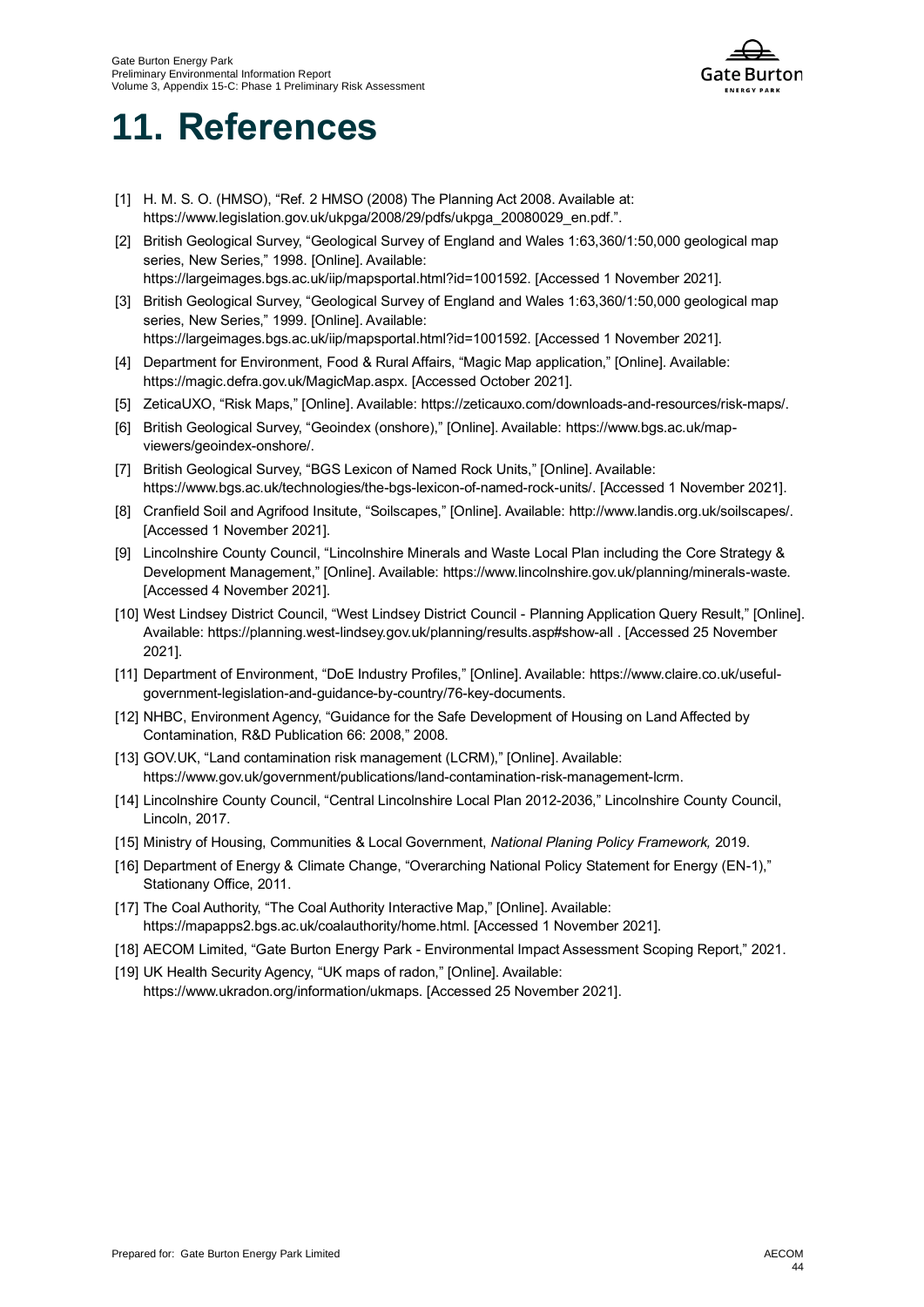